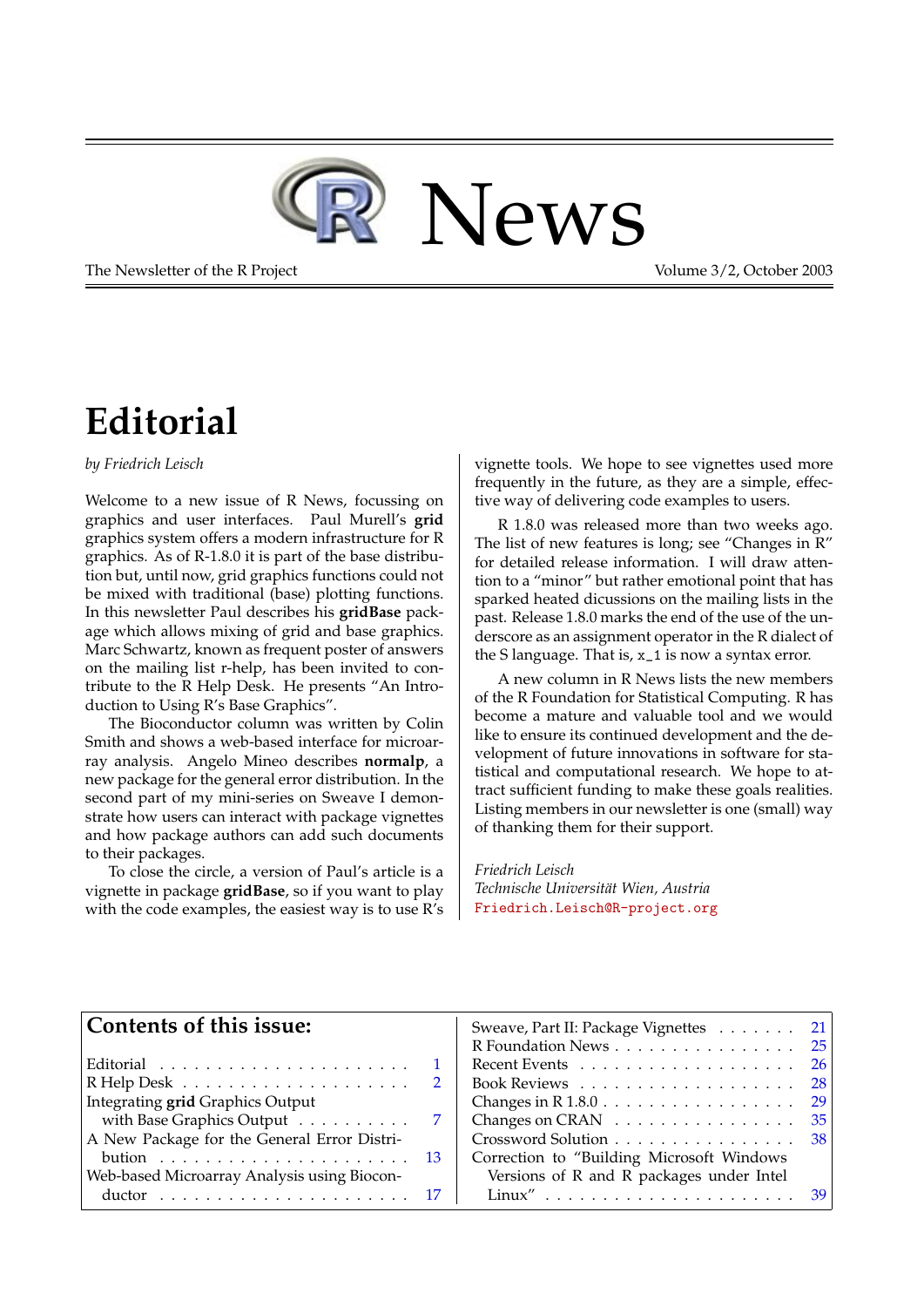# <span id="page-1-1"></span>**R Help Desk**

<span id="page-1-0"></span>**An Introduction to Using R's Base Graphics**

*Marc Schwartz*

#### **Preface**

As the use of R grows dramatically, an increasingly diverse base of users will begin their exploration of R's programmatic approach to graphics. Some new users will start without prior experience generating statistical graphics using coded functions (ie. they may have used GUI based "point-and-click" or "drag-and-drop" graphic processes) and/or they may be overwhelmed by the vast array (pardon the pun) of graphic and plotting functions in R. This transition can not only present a steep learning curve, but can perhaps, by itself, become a barrier to using R entirely, which would be an unfortunate outcome.

R has essentially two separate core plotting environments in the default (**base** plus 'recommended package') installation. The first is the extensive set of base graphic functions and the second is the combination of the **grid** [\(Murrell,](#page-5-0) [2002\)](#page-5-0) and **lattice** packages [\(Sarkar,](#page-5-1) [2002\)](#page-5-1), which together provide for extensive Trellis conditioning plots and related standardized functionality. For the purpose of this introduction, I shall focus exclusively on the former.

The key advantages of a programmatic plotting approach are much finer control over the plotting process and, importantly, reproducibility. Days, weeks or even months later, you can return to reuse your same code with the same data to achieve the same output. Ultimately, productivity is also enhanced because, once created, a single plotting function can be called quickly, generating one or an entire series of graphics in a largely automated fashion.

R has a large number of "high" and "low" level plotting functions that can be used, combined and extended for specific purposes. This extensibility enables R to meet a wide spectrum of needs, as demonstrated by the number of contributed packages on CRAN that include additional specialized plotting functionality.

The breadth of base plotting functions is usually quite satisfactory for many applications. In conjunction with R's innate ability to deal with data in vectorized structures and by using differing 'methods', one can further reduce the need for lengthy, repetitive and complex code. In many cases, entire data structures (ie. a linear model object) can be passed as a single argument to a single plotting function, creating a default plot or series of plots.

Further, where default plot settings are perhaps inappropriate for a given task, these can be adjusted to your liking and/or disabled. The base graphic can be enhanced by using various lower level plotting functions to add data points, lines, curves, shapes, titles, legends and text annotations. Formatted complex mathematical formulae [\(Murrell](#page-5-2) [and Ihaka,](#page-5-2) [2000;](#page-5-2) [Ligges,](#page-5-3) [2002\)](#page-5-3) can also be included where required.

If a graphics 'device' is not explicitly opened by the user, R's high level plotting functions will open the default device (see ?Devices) specified by options("device"). In an interactive session, this is typically the screen. However, one can also open an alternative device such as a bitmap (ie. PNG/JPEG) or a PostScript/PDF file for publishing and/or presentation. I will focus on using the screen here, since the particulars concerning other devices can be platform specific. Note that if you intend to create plots for output to something other than the screen, then you must explicitly open the intended device. Differences between the screen and the alternate device can be quite significant in terms of the resultant plot output. For example, you can spend a lot of time creating the screen version of a plot, only to find out it looks quite different in a PostScript file,

Various parameters of the figure and plot regions within a device can be set in advance by the use of the par() function before calling the initial plot function. Others can be set as named arguments to the plot functions. Options set by par() affect all graphics; options set in a graphics call affect only that call. (See ?par and ?plot.default for some additional details).

It is possible to divide the overall graphic device into a row/column grid of figures and create individual plots within each grid section (ie. a matrix of scatterplots like a pairs() plot) or create a graphic that contains different plot types (ie. a scatterplot with boxplots placed on the x and y axes). For more information, see ?layout, ?split.screen and graphic parameters 'mfcol' and 'mfrow' in ?par.

For additional details regarding graphic devices, parameters and other considerations, please review "Graphical Procedures" (Ch. 12) in "An Introduction to R" [\(Venables, Smith and R Core,](#page-5-4) [2003\)](#page-5-4) and "Graphics" (Ch. 4) in "Modern Applied Statistics with S" [\(Venables and Ripley,](#page-5-5) [2002\)](#page-5-5).

### **Let's Get Plotting**

In this limited space, it is not possible to cover all the combinations and permutations possible with R's base graphics functionality (which could be a thick book in its own right). Thus, I will put forth a finite set of practical examples that cover a modest range of base plots and enhancements. For each plot,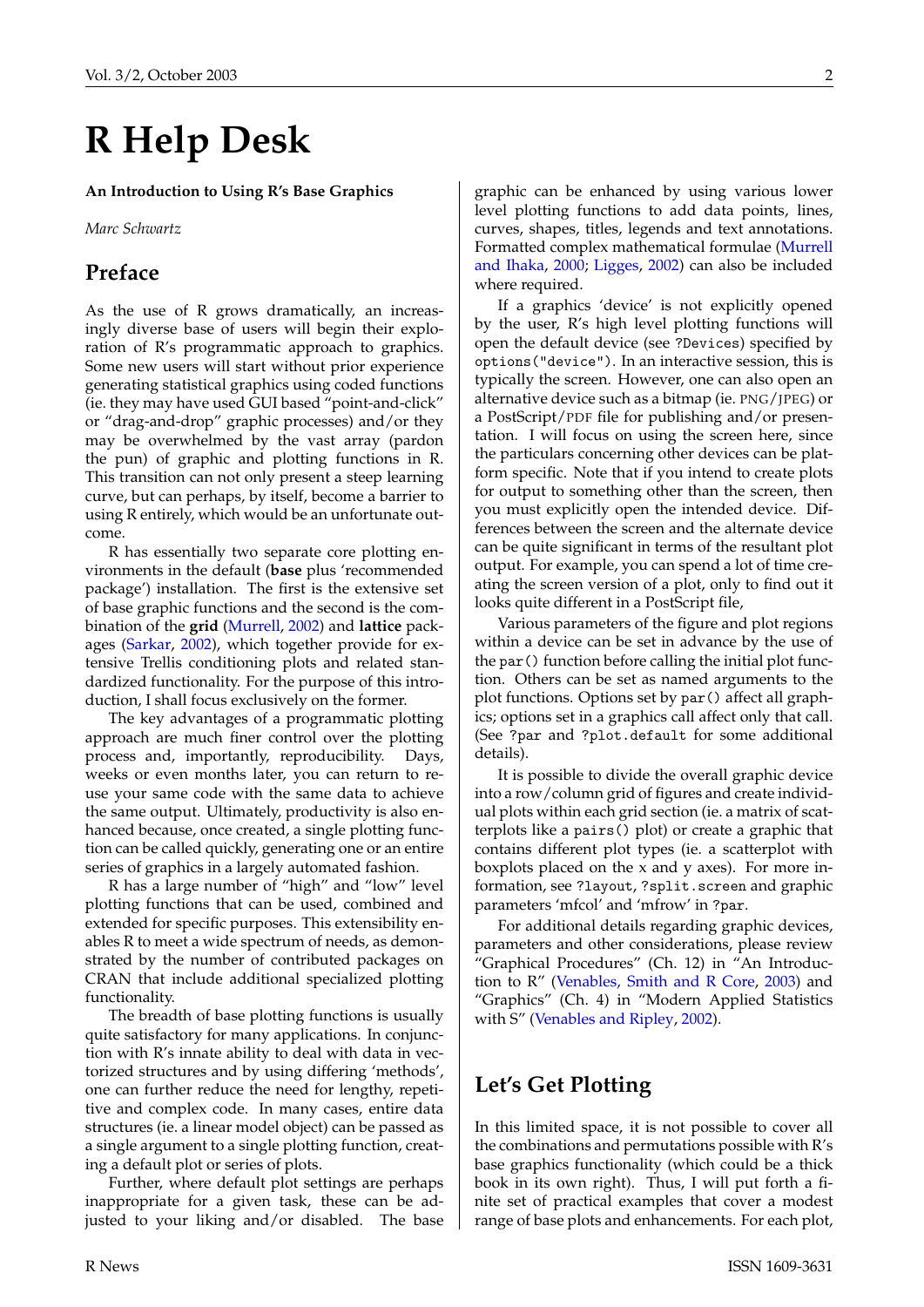we will create some simple data to work with, create a basic plot using a standard function to demonstrate default behavior and then enhance the base plot with additional detail. The included graphic for each will show the final result. I recommend that you consult the R help system for each function (using ?FunctionName) to better understand the syntax of each function call and how each argument impacts the resultant output.

#### **Scatterplot with a regression line and confidence / prediction intervals**



The plot() function is a generic graphing function that can accept of variety of data structures through specific defined 'methods'. Frequently, these arguments are numeric vectors representing the two-dimensional (x,y) coordinate pairs of points and/or lines to display. If you want to get a feel for the breadth of plotting methods available use methods(plot).

In the next example we first create a series of simple plots (not shown) then create the more complex scatterplot shown above. To do this we create an x-y scatterplot using type  $=$  "n" so that the axis ranges are established, but nothing is plotted initially. We then add the data points, the axes, a fitted regression line, and confidence and prediction intervals for the regression model:

```
# Create our data
  set.seed(1)
  x \leftarrow runif(50, -2, 2)set.seed(2)
  y \leftarrow x + \text{norm}(50)
```

```
# Create the model object
 mod <- lm(y \sim x)
```

```
# Plot the data and add a regression line
```

```
# using default plot() behavior
 plot(x, y)
 abline(mod)
```

```
# Plot the model object, going through a
```

```
# sequence of diagnostic plots. See ?plot.lm
 plot(mod)
```

```
# Create prediction values and confidence limits
```

```
# using a new dataframe of x values, noting the
```

```
# colnames need to match your model term names.
 newData \leq data.frame(x = seq(min(x), max(x),
         by = (max(x) - min(x)) / 49)pred.lim <- predict(mod, newdata = newData,
```

```
interval = "prediction")
conf.lim <- predict(mod, newdata = newData,
```

```
interval = "confidence")
# Function to color plot region
  color.pr <- function(color = "white")
  {
```

```
usr <- par("usr")
if (par("xlog"))
  usr[1:2] < -10 vars[1:2]if (par("ylog"))
  usr[3:4] < -10 vars[3:4]rect(usr[1], usr[3], usr[2], usr[4],
  col = color)
```

```
}
```
# Color the plot background  $par(bg = "blue")$ 

```
# Define margins to enable space for labels
 par(max = c(5, 6, 5, 3) + 0.1)
```

```
# Create the plot. Do not plot the data points
```

```
# and axes to allow us to define them our way
 plot(x, y, xlab = "x vals", ylab = "y vals",
   type = "n", col.lab = "yellow", font.lab = 2,cex.1ab = 1.5, axes = FALSE, cex.mainloop = 2,
   main = "Linear Regression Plot",
   col.mainloop = "yellow", xlim = c(-2.1, 2.1),ylim = range(y, pred.lim, na.rm = TRUE))
```

```
# Color the plot region white
  color.pr("white")
```

```
# Plot the data points
  points(x, y, pch = 21, bg = "yellow", cex=1.25)
```

```
# Draw the fitted regression line and the
```

```
# prediction and confidence intervals
 matlines(newData$x, pred.lim, lty = c(1, 4, 4),
   1wd = 2, col = c("black", "red", "red"))matlines(newData$x, conf.lim, lty = c(1, 3, 3),
```

```
lwd = 2, col = c("black", "green4", "green4")# Draw the X and Y axes, repectively
```

```
axis(1, at = -2:2, col = "white",
 col.axis = "white", 1wd = 2)
```

```
axis(2, at = pretty(range(y), 3), las = 1,col = "white", col-axis = "white", lwd = 2)
```

```
# Draw the legend
  legend(-2, max(pred.lim, na.rm = TRUE),
    legend = c("Fitted Line", "Confidence Bands",
      "Prediction Bands"),
   lty = c(1, 3, 4), lwd = 2,col = c("black", "green4", "red"),
```

```
horiz = FALSE, cex = 0.9, bg = "gray95")
```

```
# Put a box around the plot
```

```
box(1wd = 2)
```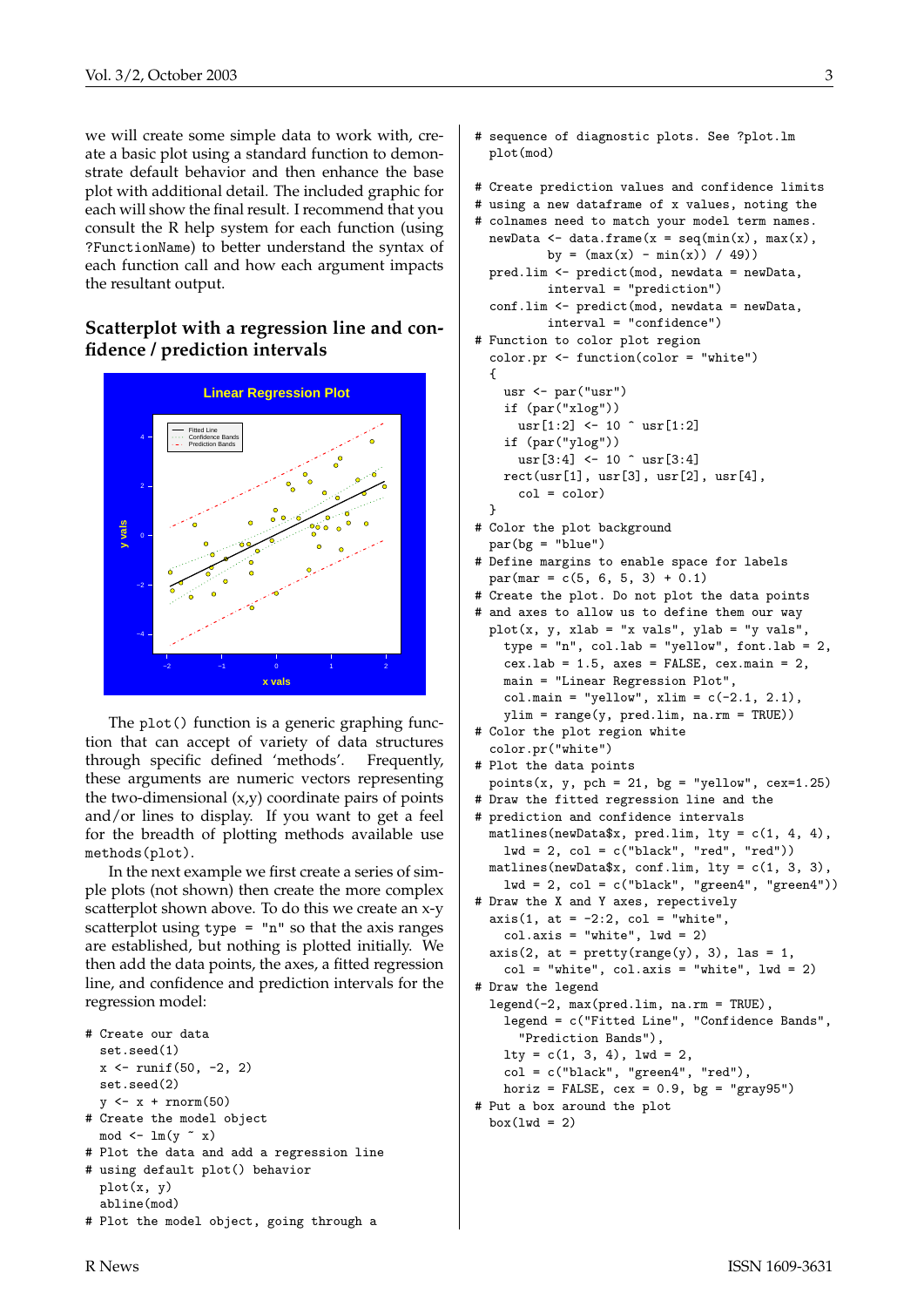#### **Barplot with confidence intervals and additional annotation**



barplot() can draw essentially three types of plots with either vertical or horizontal bars (using the argument horiz = TRUE / FALSE). The first is a series of individual bars where the height argument (which defines the bar values) is a simple vector. The second is a series of stacked multi-segment bars where height is a matrix *and* beside = FALSE. The third is a series of grouped bars where height is a matrix *and* beside = TRUE. In the second and third cases, each column of the matrix height represents either the values of the bar segments in each stacked bar, or the values of the individual bars in each bar group, respectively.

barplot() returns either a vector or a matrix (when beside = TRUE) of bar midpoints that can be assigned to a variable (ie. mp  $\leq$  barplot(...)). You can use this information to locate bar midpoints for text and/or line placement. To locate the midpoint of bar groups, use colMeans(mp) to enable the placement of a bar group label.

Here we will create a vertical barplot, with each of the three bars representing a proportion. We will add binomial confidence intervals and p values from binom.test() using a 'benchmark' value that will be plotted. We will label the y axis with percentages (prop \* 100), add bar values above the top of each bar and put sample sizes centered below each bar under the x axis.

```
# Create our data
  A \leftarrow data-frame(Event = c(rep("Yes", 6)),rep("No", 120)), Group = "A")B \le - data.frame(Event = c(rep("Yes", 11),
    rep("No", 398)), Group = "B")
  C \leftarrow data.frame(Event = c(rep("Yes", 8),
    rep("No", 276)), Group = "C")
 BarData <- rbind(A, B, C)
  attach(BarData)
# Create initial 'default' barplots
```

```
barplot(table(Group))
  barplot(table(Group), horiz = TRUE)
  barplot(table(Event, Group))
  barplot(table(Event, Group), beside = TRUE)
# Let's get our summary data from the dataframe
  table.data <- table(Event, Group)
# Get sample sizes
 n <- as.vector(colSums(table.data))
# Get number of "Yes" events
  events <- as.vector(table.data["Yes", ])
# Proportion of "Yes" events
  prop.events <- events / n
# Group names from table dimnames
  Group.Names <- dimnames(table.data)$Group
# Define our benchmark value
  benchmark <- 0.045
# Get binomial confidence limits and p values
  stats \leq mapply(binom.test, x = events, n = n,
   p = benchmark)
# ci[, 1] = lower and ci[, 2] = upper
  ci <- matrix(unlist(stats["conf.int", ]),
   ncol = 2, byrow = TRUE)
 p.val <- unlist(stats["p.value", ])
# Define Y axis range to include CI's and
# space for a legend in the upper LH corner
  YMax <- max(ci[, 2]) * 1.25
# Define margins to enable space for labels
  par(max = c(5, 6, 5, 3) + 0.1)# Do the barplot, saving bar midpoints in MidPts
 MidPts <- barplot(prop.events, space = 1,
    axes = FALSE,axisnames = FALSE,
   ylim = c(0, YMax)# Define formatted Y axis labels using
# axTicks() and draw the Y Axis and label
  YLabels <- paste(formatC(axTicks(2) * 100,
      format = "f", digits = 1),
    "%", sep = "")
  YAxisLab <- "% Incidence (+/-95% CI)"
  axis(2, labels = YLabels, at = axTicks(2),\text{las} = 1mtext(YAxisLab, side = 2, adj = 0.5,line = 4.5, cex = 1.1, font = 2)# Draw the X axis using Group Names at bar
# midpoints
  axis(1, labels = Group.Names, at = MidPts,font = 2, cex. axis = 1.25)# Draw Sample Sizes and p Values below Group
# Names
 mtext{text}(n, side = 1, line = 2, at = MidPts,cex = 0.9p.val.text <- paste("p = ",
    formatC(p.val, format = "f", digits = 4),
    sep = "")mtext{text}(p.val.text, side = 1, line = 3,at = MidPts, cex = 0.9)# Place formatted bar values above the left edge
# of each bar so that CI lines do not go through
# numbers. Left edge = MidPts - ('width' / 2)
  bar.vals <- paste(formatC(
     prop.events * 100, format = "f", digits=1),
   "%", sep = "")
  text(MidPts - 0.5, prop.events, cex = 0.9,
```
labels = bar.vals, adj =  $c(0, -0.5)$ , font=1)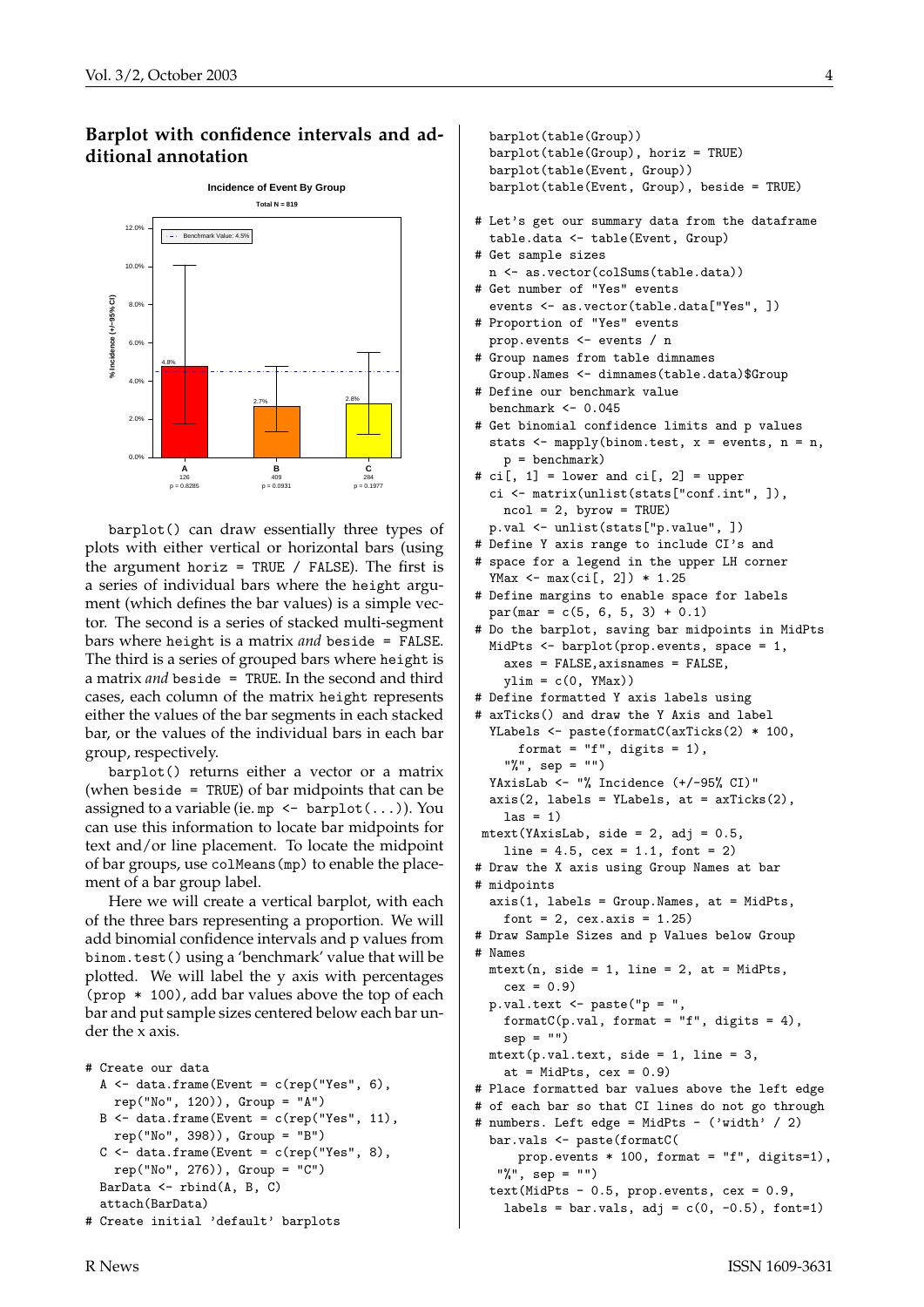```
# Draw confidence intervals, first drawing
# vertical line segments and then upper and
# lower horizontal boundary segments
  segments(MidPts, ci[, 1], MidPts, ci[, 2],
    lty = "solid", lwd = 2)segments(MidPts - 0.25, ci[, 1],
    MidPts + 0.25, ci[, 1], lty = "solid", lwd=2)
  segments(MidPts - 0.25, ci[, 2],
    MidPts + 0.25, ci[, 2], lty = "solid", lwd=2)
# Plot benchmark line
  abline(h = benchmark, lty = "dotdash",
    1wd = 2, col = "blue")# Draw legend
  legend(1, YMax * 0.95, lty = "dotdash",legend = "Benchmark Value: 4.5\%", lwd = 2,
    col = "blue", horiz = FALSE, cex = 0.9,bg = "gray95")# Draw title and sub-title
  mtext("Incidence of Event By Group", side = 3,
    line = 3, cex = 1.5, font = 2)mtext{text} (past("Total N = ", sum(n), sep = ""),side = 3, line = 1, cex = 1, font = 2)# Put box around plot
  box()
  detach(BarData)
```
#### **Paired Boxplots with outliers colored and median / mean values labeled**



J.W. Tukey's Box-Whisker plots [\(Tukey,](#page-5-6) [1977\)](#page-5-6) are a quick and easy way to visually review and compare the distributions of continuous variables. For some descriptive information on the structure and interpretation of these plots including additional references, see ?boxplot.stats.

Here we will generate continuous measures in four groups. We will generate default plots and then enhance the layout of the plot to visually group the data and to annotate it with key labels.

```
# Create our data
  set.seed(1)
  A1 <- data.frame(Group = "A1",
```

```
Measure = rnorm(135, 5)set.seed(2)
  A2 \leq - data.frame(Group = "A2",
   Measure = rgamma(250, 3)set.seed(3)
  B1 <- data.frame(Group = "B1",
   Measure = rnorm(175, 7.5)set.seed(4)
 B2 <- data.frame(Group = "B2",
    Measure = rgamma(500, 5))BPData <- rbind(A1, A2, B1, B2)
  attach(BPData)
# Create default boxplots
  boxplot(Measure)
  boxplot(Measure, horizontal = TRUE)
  boxplot(Measure ~ Group)
# Adjust Group factor levels to put A1 / B1
# and A2 / B2 pairs together
  Group <- factor(Group,
    levels = c("A1", "B1", "A2", "B2"))
# Show default boxplot with re-grouping
  boxplot(Measure ~ Group)
# Define that boxplot midpoints to separate
# the pairs of plots
  at <- c(1.25, 1.75, 3.25, 3.75)
# Draw boxplot, returning boxplot stats in S
# which will contain summary data for each Group.
# See ?boxplot.stats
 S <- boxplot (Measure \degree Group, boxwex = 0.25,
    col = c("orange", "yellow"), notch = TRUE,
    at = at, axes = FALSE)
# Draw thicker green lines for median values
# When notch = TRUE, median width = boxwex / 2
  segments(at - 0.0625, S$stats[3, ],
          at + 0.0625, S$stats[3, ],
    1wd = 2, col = "darkgreen")# Get Group means and plot them using a
# diamond plot symbol
 means <- by(Measure, Group, mean)
 points(at, means, pch = 23, cex = 0.75,
   bg = "red"# Color outlier values using x,y positions from S
 points(at[S$group], S$out, pch = 21, bg="blue")
# Draw Y axis, rotating labels to horiz
 axis(2, 1as = 1)# Draw X Axis Group Labels
  axis(1, at = at, labels = S$names,cex.axis = 1.5, font.axis = 2)mtext{text(S$$n, side = 1, at = at, line = 3)}# Draw Mean values to the left edge of each
# boxplot
  text{text}(-0.125, \text{means}, \text{labels} = \text{formatC}(means, format = "f", digits = 1),
   pos = 2, cex = 0.9, col = "red")
# Draw Median values to the right edge of
# each boxplot
  text(at + 0.125, S$stats[3, ],
    labels = formatC(S$stats[3, ], format = "f",digits = 1),
    pos = 4, cex = 0.9, col = "darkgreen")
# Draw a box around plot
 hor()# Add title and legend
  title("Distribution of 'Measure' by 'Group'",
```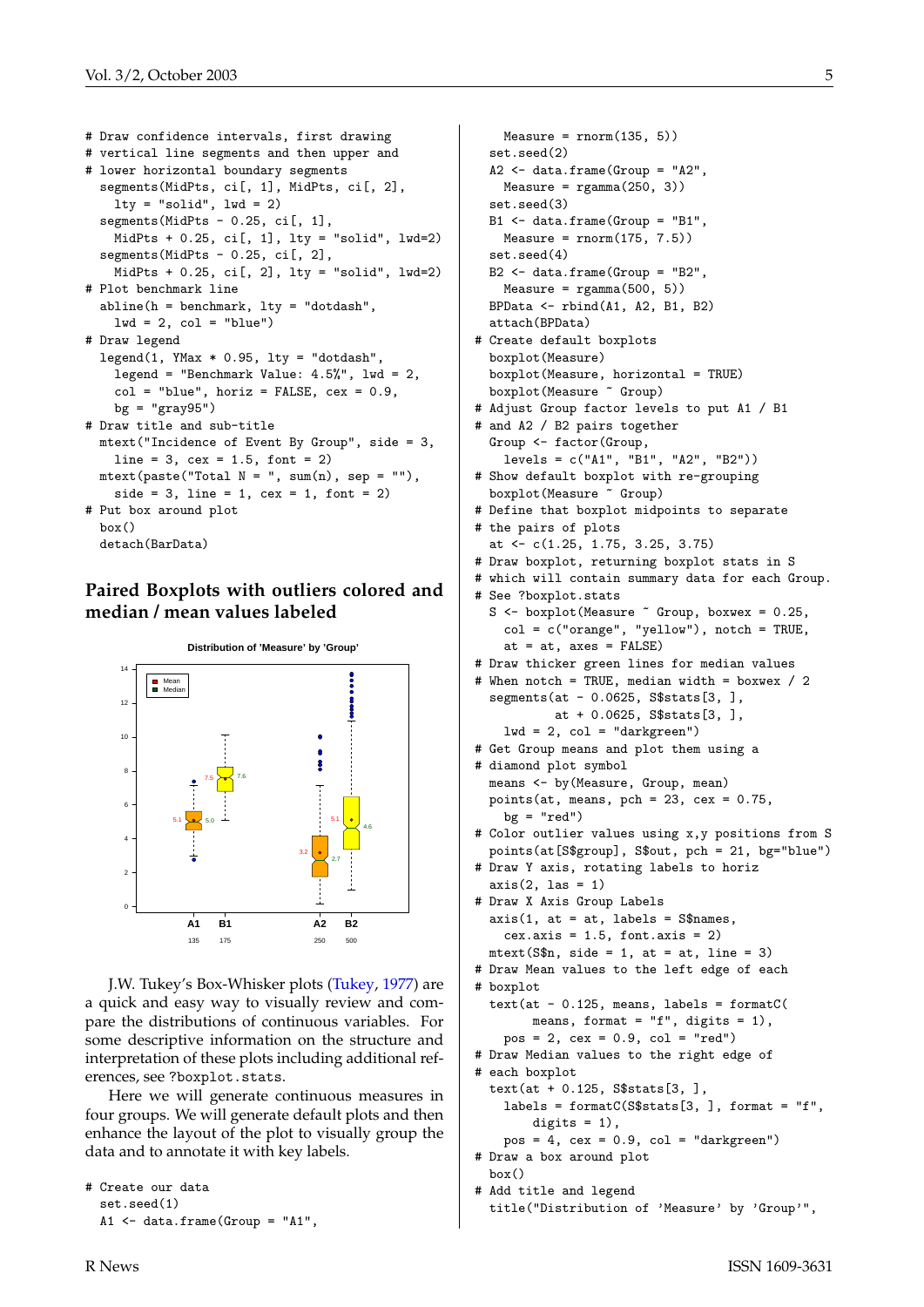```
cex.mainloop = 1.5)legend(0.5, max(Measure),
  legend = c("Mean", "Median"),
  fill = c("red", "darkgreen"))
detach(BPData)
```
### **Additional Resources**

For additional information on using R's plotting functionality, see: [Venables, Smith and R Core](#page-5-4) [\(2003\)](#page-5-4); [Venables and Ripley](#page-5-5) [\(2002\)](#page-5-5); [Fox](#page-5-7) [\(2002\)](#page-5-7); [Dalgaard](#page-5-8) [\(2002\)](#page-5-8). In addition, Uwe Ligges' recent R News article [\(Ligges,](#page-5-9) [2003\)](#page-5-9) provides excellent insights into how best to utilize R's documentation and help resources.

If you are in need of expert guidance on creating analytic graphics, such as the pros and cons of using particular graphic formats and their impact on the interpretation of your data, two critically important references are "Visualizing Data" [\(Cleveland,](#page-5-10) [1993\)](#page-5-10) and "The Elements of Graphing Data" [\(Cleveland,](#page-5-11) [1994\)](#page-5-11).

### **Bibliography**

- <span id="page-5-10"></span>Cleveland, W. S. (1993): *Visualizing Data*. Summit, NJ: Hobart Press. [6](#page-5-12)
- <span id="page-5-11"></span>Cleveland, W. S. (1994): *The Elements of Graphing Data*. Summit, NJ: Hobart Press, revised edition. [6](#page-5-12)
- <span id="page-5-8"></span>Dalgaard, P. (2002): *Introductory Statistics with R*. New York: Springer-Verlag. [6](#page-5-12)
- <span id="page-5-7"></span>Fox, J. (2002): *An R and S-PLUS Companion to Applied Regression*. Thousand Oaks: Sage. [6](#page-5-12)
- <span id="page-5-3"></span>Ligges, U. (2002): R Help Desk – Automation of Mathematical Annotation in Plots. *R News*, 2 (3), 32–34. ISSN 1609-3631. URL [http://CRAN.](http://CRAN.R-project.org/doc/Rnews/) [R-project.org/doc/Rnews/](http://CRAN.R-project.org/doc/Rnews/). [2](#page-1-1)
- <span id="page-5-9"></span>Ligges, U. (2003): R Help Desk – Getting Help – R's Help Facilities and Manuals. *R News*, 3 (1), 26–28. ISSN 1609-3631. URL [http://CRAN.R-project.](http://CRAN.R-project.org/doc/Rnews/) [org/doc/Rnews/](http://CRAN.R-project.org/doc/Rnews/). [6](#page-5-12)
- <span id="page-5-0"></span>Murrell, P. (2002): The grid Graphics Package. *R News*, 2 (2), 14–19. ISSN 1609-3631. URL [http:](http://CRAN.R-project.org/doc/Rnews/) [//CRAN.R-project.org/doc/Rnews/](http://CRAN.R-project.org/doc/Rnews/). [2](#page-1-1)
- <span id="page-5-2"></span>Murrell, P. and Ihaka, R. (2000): An Approach to Providing Mathematical Annotation in Plots. *Journal of Computational and Graphical Statistics*, 9 (3), 582– 599. [2](#page-1-1)
- <span id="page-5-1"></span>Sarkar, D. (2002): Lattice: An Implementation of Trellis Graphics in R. *R News*, 2 (2), 19–23. ISSN 1609-3631. URL [http://CRAN.R-project.org/](http://CRAN.R-project.org/doc/Rnews/) [doc/Rnews/](http://CRAN.R-project.org/doc/Rnews/). [2](#page-1-1)
- <span id="page-5-6"></span>Tukey, J. (1977): *Exploratory Data Analysis*. Reading, MA: Addison-Wesley. [5](#page-4-0)
- <span id="page-5-5"></span>Venables, W. N. and Ripley, B. D. (2002): *Modern Applied Statistics with S*. New York: Springer-Verlag, 4th edition. [2,](#page-1-1) [6](#page-5-12)
- <span id="page-5-4"></span>Venables, W. N., Smith, D. M. and the R Development Core Team (2003): *An Introduction to R*. URL [http://CRAN.R-project.org/doc/](http://CRAN.R-project.org/doc/manuals.html) [manuals.html](http://CRAN.R-project.org/doc/manuals.html). [2,](#page-1-1) [6](#page-5-12)

*Marc Schwartz MedAnalytics, Inc., Minneapolis, Minnesota, USA* [MSchwartz@MedAnalytics.com](mailto:MSchwartz@MedAnalytics.com)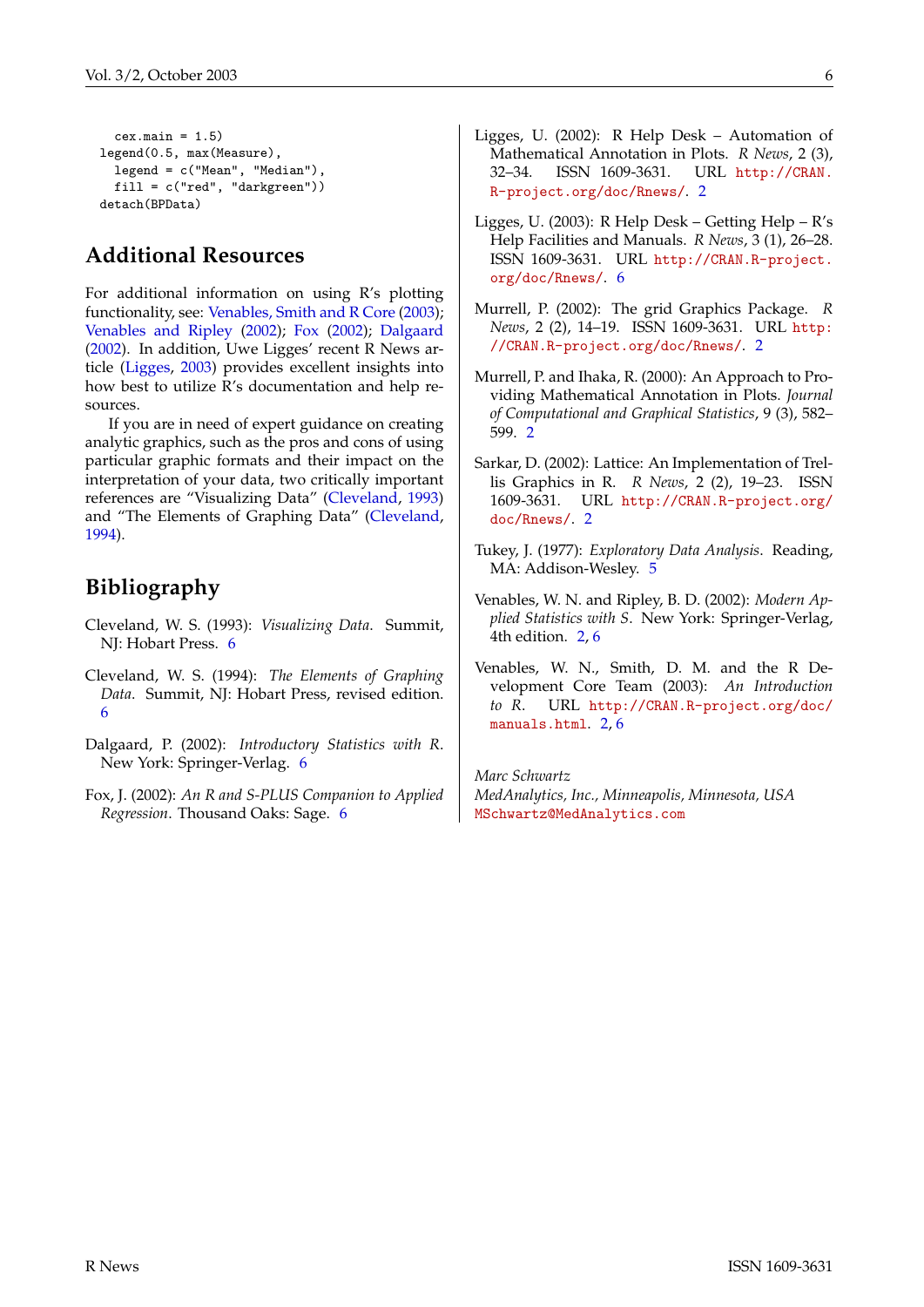# <span id="page-6-3"></span>**Integrating grid Graphics Output with Base Graphics Output**

<span id="page-6-0"></span>*by Paul Murrell*

### **Introduction**

The **grid** graphics package [\(Murrell,](#page-11-0) [2002\)](#page-11-0) is much more powerful than the standard R graphics system (hereafter "base graphics") when it comes to combining and arranging graphical elements. It is possible to create a greater variety of graphs more easily with **grid** (see, for example, Deepayan Sarkar's **lattice** package [\(Sarkar,](#page-11-1) [2002\)](#page-11-1)). However, there are very many plots based on base graphics (e.g., biplots), that have not been implemented in **grid**, and the task of reimplementing these in **grid** is extremely daunting. It would be nice to be able to combine the readymade base plots with the sophisticated arrangement features of grid.

This document describes the **gridBase** package which provides some support for combining grid and base graphics output.

## **Annotating base graphics using grid**

The **gridBase** package provides the baseViewports() function, which supports adding **grid** output to a base graphics plot. This function creates a set of **grid** viewports that correspond to the current base plot. These allow simple operations such as adding lines and text using **grid**'s units to locate them relative to a wide variety of coordinate systems, or something more complex involving pushing further **grid** viewports.

baseViewports() returns a list of three grid viewports. The first corresponds to the base "inner" region. This viewport is relative to the entire device; it only makes sense to push this viewport from the "top level" (i.e., only when no other viewports have been pushed). The second viewport corresponds to the base "figure" region and is relative to the inner region; it only makes sense to push it after the "inner" viewport has been pushed. The third viewport corresponds to the base "plot" region and is relative to the figure region; it only makes sense to push it after the other two viewports have been pushed in the correct order.



<span id="page-6-2"></span>Figure 1: Annotating a base plot with grid.text().

A simple application of this facility involves adding text to the margins of a base plot at an arbitrary orientation. The base function mtext() allows text to be located in terms of a number of lines away from the plot region, but only at rotations of 0 or 90 degrees. The base text() function allows arbitrary rotations, but only locates text relative to the user coordinate system in effect in the plot region (which is inconvenient for locating text in the margins of the plot). By contrast, the **grid** function grid.text() allows arbitrary rotations and can be used in any **grid** viewport. In the following code we first create a base plot, leaving off the tick labels.

```
> midpts <- barplot(1:10, axes = FALSE)
> axis(2)
> axis(1, at = midpts, labels = FALSE)
```
Next we use baseViewports() to create grid viewports that correspond to the base plot and we push those viewports<sup>[1](#page-6-1)</sup>.

```
> vps <- baseViewports()
> par(new = TRUE)
> push.viewport(vps$inner, vps$figure,
      vps$plot)
```
Finally, we draw rotated labels using grid.text() (and pop the viewports to clean up after ourselves). The final plot is shown in Figure [1.](#page-6-2)

<span id="page-6-1"></span> $1$ The par (new=TRUE) is necessary currently because the first grid action will try to move to a new page; it should be possible to remove this step in future versions of R.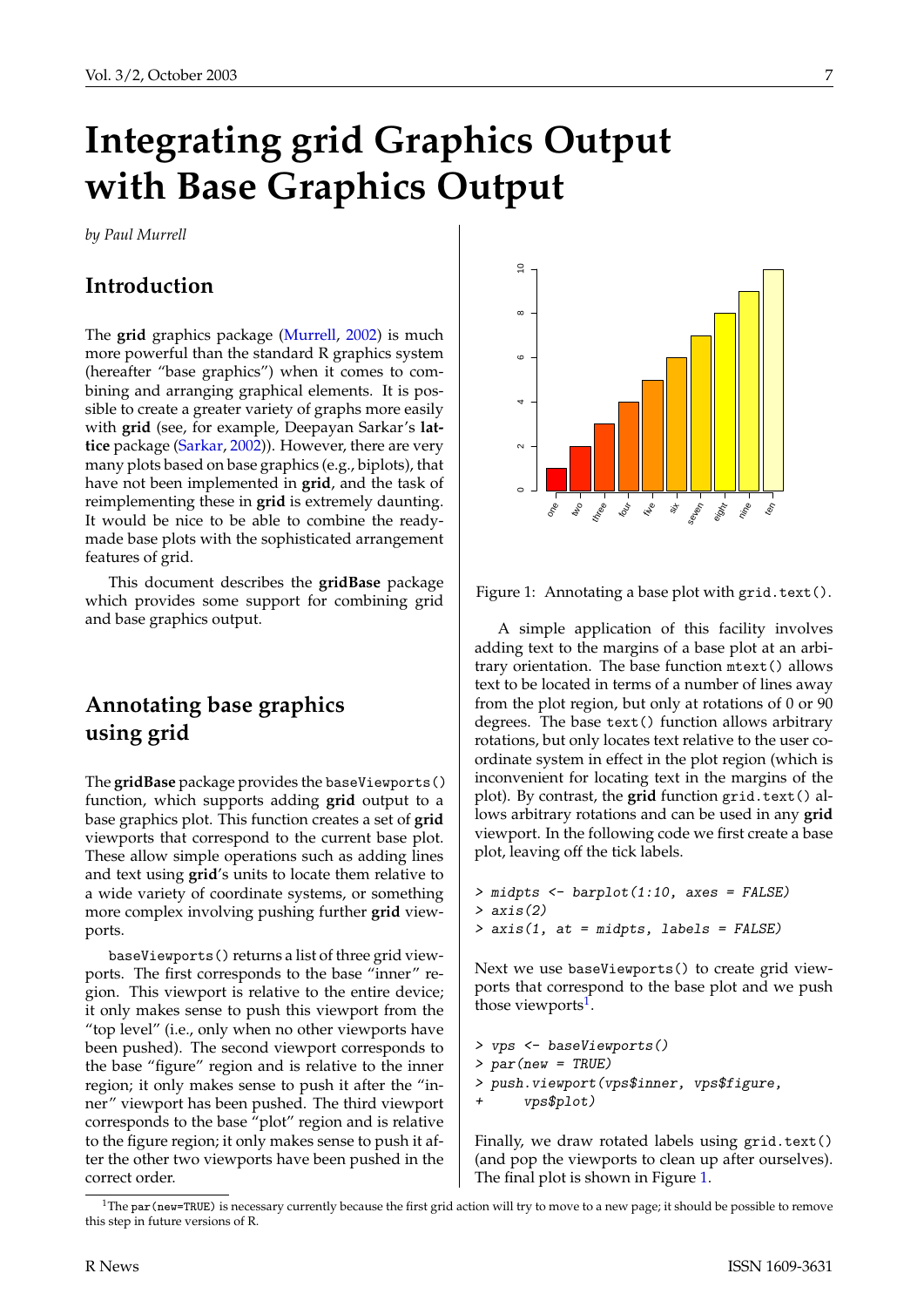```
> grid.text(c("one", "two", "three",
+ "four", "five", "six", "seven",
+ "eight", "nine", "ten"),
     x = unit(midpts, 'native''),
     y = unit(-1, "lines"), just = "right",+ rot = 60)
> pop.viewport(3)
```
The next example is a bit more complicated because it involves embedding **grid** viewports within a base graphics plot. The dataset is a snapshot of wind speed, wind direction, and temperature at several weather stations in the South China Sea, south west of Japan<sup>[2](#page-7-0)</sup>. grid is used to produce novel plotting symbols for a standard base plot.

First of all, we need to define the novel plotting symbol. This consists of a dot at the data location, with a thermometer extending "below" and an arrow extending "above". The thermometer is used to encode temperature and the arrow is used to indicate wind speed (both scaled to [0, 1]).

```
> novelsym <- function(speed,
+ temp, width = unit(3, "mm"),
+ length = unit(0.5, "inches")) {
+ grid.rect(height = length,
+ y = 0.5, just = "top",
+ width = width,
+ gp = gpar(fill = "white"))
+ grid.rect(height = temp *
+ length, y = unit(0.5,
+ "npc") - length, width = width,
+ just = "bottom",
+ gp = gpar(fill = "grey")+ grid.array(x = 0.5,+ y = unit.c(unit(0.5, "npc"),
+ unit(0.5, "npc") +
+ speed * length),
+ length = unit(3, "mm"),
+ type = "closed",
+ gp = gpar(fill = "black")+ grid.points(unit(0.5, "npc"),
+ unit(0.5, "npc"), size = unit(2,+ "mm"), pch = 16)
+ }
```
Now we read in the data and generate a base plot, but plot no points.

```
> chinasea <- read.table("chinasea.txt",
+ header = TRUE)
> plot(chinasea$lat, chinasea$long,
     type = "n", xlab = "latitude",+ ylab = "longitude",
     main = "China Sea ...")
```
Now we use baseViewports() to align a **grid** viewport with the plot region, and draw the symbols by creating a **grid** viewport per (*x*, *y*) location (we rotate the viewport to represent the wind direction). The final plot is shown in Figure [2.](#page-7-1)

```
> speed <- 0.8 * chinasea$speed/14 +
+ 0.2
> temp <- chinasea$temp/40
> vps <- baseViewports()
> par(new = TRUE)
> push.viewport(vps$inner, vps$figure,
     vps$plot)
> for (i in 1:25) {
+ push.viewport(viewport(
+ x = unit(chnasea$lat[i],+ "native"),
+ y = unit(chinasea$long[i],
+ "native"),
+ angle = chinasea$dir[i]))
+ novelsym(speed[i], temp[i])
+ pop.viewport()
+ }
> pop.viewport(3)
```


<span id="page-7-1"></span>Figure 2: Using **grid** to draw novel symbols on a base plot.

## **Embedding base graphics plots in grid viewports**

**gridBase** provides several functions for adding base graphics output to **grid** output. There are three functions that allow base plotting regions to be aligned with the current **grid** viewport; this makes it possible to draw one or more base graphics plots within a **grid** viewport. The fourth function provides a set of

<span id="page-7-0"></span><sup>2</sup>Obtained from the CODIAC web site: <http://www.joss.ucar.edu/codiac/codiac-www.html>. The file chinasea.txt is in the grid-Base/doc directory.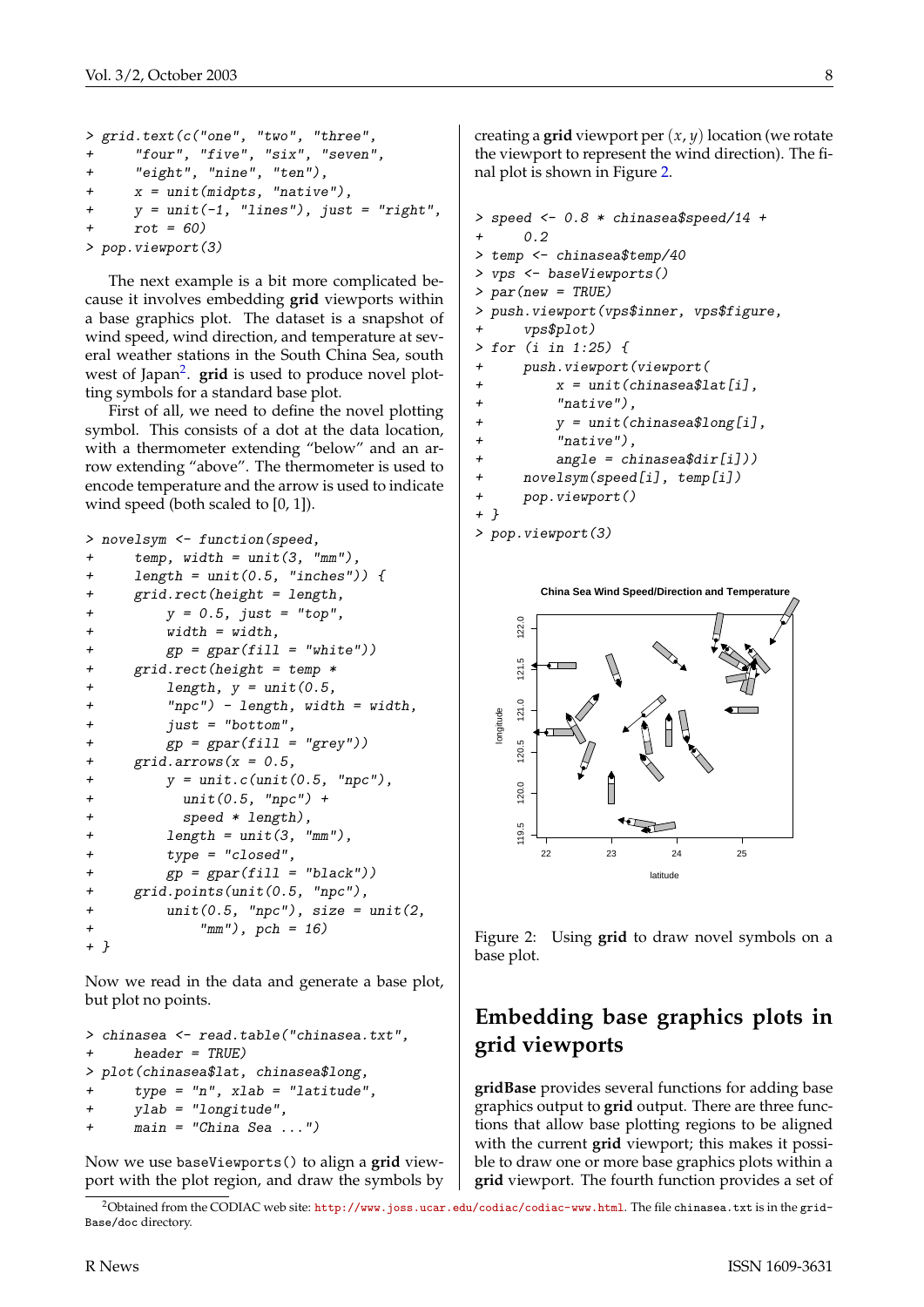graphical parameter settings so that base par() settings can be made to correspond to some of $3$  the current **grid** graphical parameter settings.

The first three functions are gridOMI(), gridFIG(), and gridPLT(). They return the appropriate par() values for setting the base "inner", "figure", and "plot" regions, respectively.

The main usefulness of these functions is to allow you to create a complex layout using **grid** and then draw a base plot within relevant elements of that layout. The following example uses this idea to create a **lattice** plot where the panels contain dendrograms drawn using base graphics functions<sup>[4](#page-8-1)</sup>.

First of all, we create a dendrogram and cut it into four subtrees<sup>[5](#page-8-2)</sup>.

```
> library(mva)
> data(USArrests)
> hc <- hclust(dist(USArrests),
      "ave")
> dend1 <- as.dendrogram(hc)> dend2 <- cut(dend1, h = 70)
```
Now we create some dummy variables which correspond to the four subtrees.

```
> x < -1:4> y < -1:4> height <- factor(round(unlist(
     lapply(dend2$lower,
     attr, "height"))))
```
Next we define a **lattice** panel function to draw the dendrograms. The first thing this panel function does is push a viewport that is smaller than the viewport **lattice** creates for the panel; the purpose is to ensure there is enough room for the labels on the dendrogram. The space variable contains a measure of the length of the longest label. The panel function then calls gridPLT() and makes the base plot region correspond to the viewport we have just pushed. Finally, we call the base plot() function to draw the dendrogram (and pop the viewport we pushed)<sup>[6](#page-8-3)</sup>.

```
> space \leq max(unit(rep(1, 50),
+ "strwidth",
+ as.list(rownames(USArrests))))
> dendpanel <- function(x, y, z)+ subscripts, ...) {
+ push.viewport(viewport(y = space,
+ width = 0.9, height = unit(0.9,+ "npc") - space,
+ just = "bottom"))
+ grid.rect(gp = gpar(col = "grey",
+ 1wd = 5))
     par(plt = gridPLT(), new = TRUE,
```

```
ps = 10)+ plot(dend2$lower[[subscripts]],
+ axes = FALSE)
+ pop.viewport()
+ }
```
Finally, we draw a **lattice** xyplot, using **lattice** to set up the arrangement of panels and strips and our panel function to draw a base dendrogram in each panel. The final plot is shown in Figure [3.](#page-8-4)

```
> library(lattice)
> xyplot(y ~ x | height, subscripts = TRUE,
+ xlab = "", ylab = "",+ strip = function(...) {
+ strip.default(style = 4,
+ ...)
+ }, scales = list(draw = FALSE),
+ panel = dendpanel)
```


<span id="page-8-4"></span>Figure 3: Adding base dendrograms to a **lattice** plot.

The gridPLT() function is useful for embedding just the plot region of a base graphics function (i.e., without labels and axes; another example of this usage is given in the next section). If labelling and axes are to be included it will make more sense to use gridFIG(). The gridOMI() function has pretty much the same effect as gridFIG() except that it allows for the possibility of embedding multiple base plots at once. In the following code, a **lattice** plot is placed alongside base diagnostic plots arranged in a 2-by-2 array.

We use the data from page 93 of "An Introduction to Generalized Linear Models" (Annette Dobson, 1990).

<span id="page-8-1"></span><span id="page-8-0"></span> $3$ Only 1wd, 1ty, co1 are available yet. More should be available in future versions. <sup>4</sup>Recall that **lattice** is built on **grid** so the panel region in a **lattice** plot is a **grid** viewport.  $^5$ the data and cluster analysis are copied from the example in <code>help(plot.dendrogram).</code>

<span id="page-8-3"></span><span id="page-8-2"></span> $6$ The grid.rect() call is just to show the extent of the extra viewport we pushed.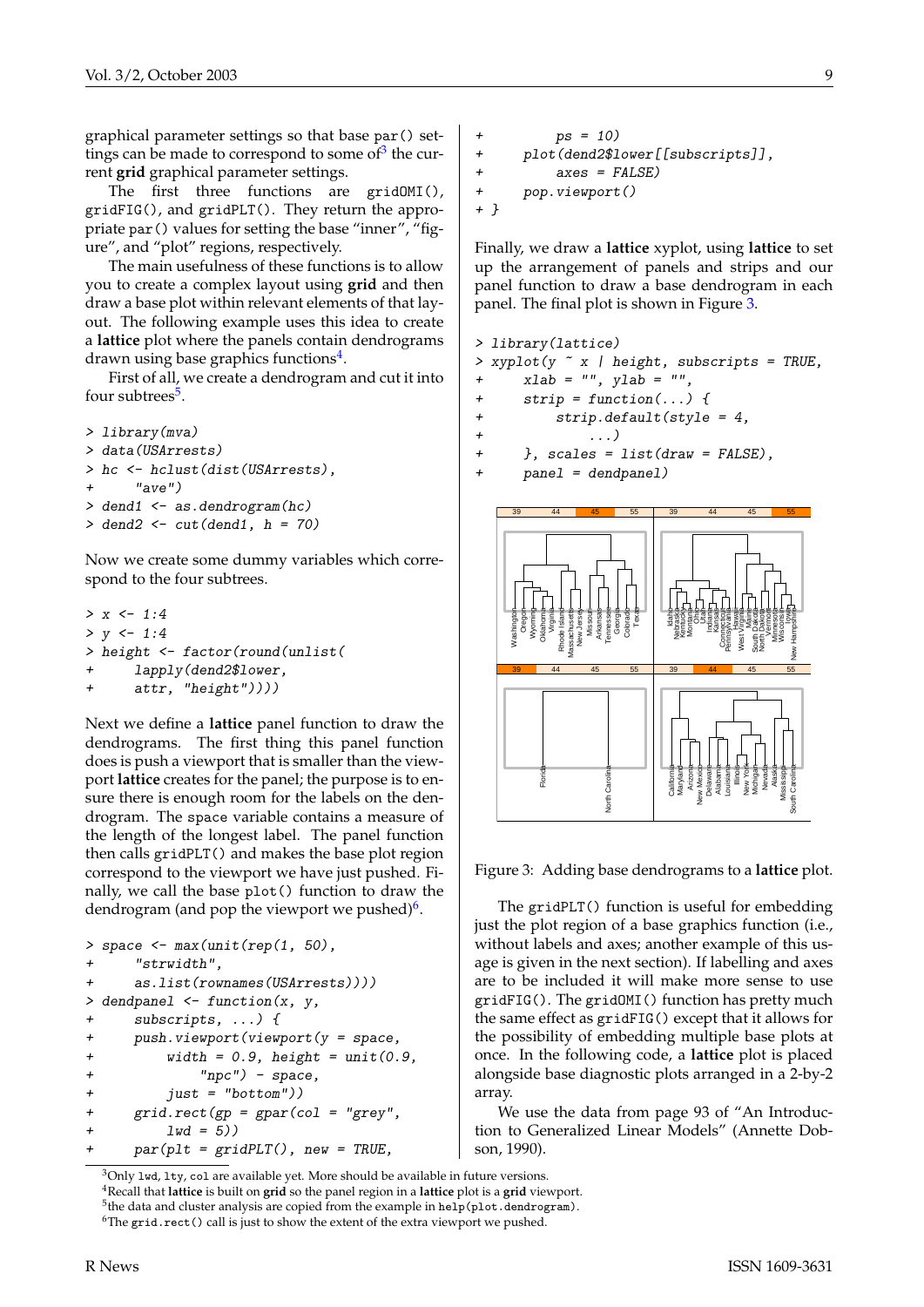```
> counts <- c(18, 17, 15, 20,
+ 10, 20, 25, 13, 12)
> outcome <- gl(3, 1, 9)> treatment \leq gl(3, 3)
```
We create two regions using **grid** viewports; the left region is for the **lattice** plot and the right region is for the diagnostic plots. There is a middle column of 1cm to provide a gap between the two regions.

```
> push.viewport(viewport(
+ layout = grid.layout(1,
+ 3, widths = unit(rep(1,+ 3), c("null", "cm",
        "null"))))
```
We draw a **lattice** plot in the left region.

```
> push.viewport(viewport(
    layout.pos.col = 1))
> library(lattice)
> bwplot <- bwplot(counts ~ outcome |
      treatment)
> print(bwplot, newpage = FALSE)
> pop.viewport()
```
We draw the diagnostic plots in the right region. Here we use gridOMI() to set the base inner region and par(mfrow) and par(mfg) to insert multi-ple plots<sup>[7](#page-9-0)</sup>. The final plot is shown in Figure [4.](#page-10-0)

```
> push.viewport(viewport(layout.pos.col = 3))
> glm.D93 <- glm(counts ~ outcome +
     treatment, family = poisson()> par(omi = gridOMI(), mfrow = c(2,+ 2), new = TRUE)
> par(cex = 0.5, mar = c(5, 4,1, 2))
> par(mfg = c(1, 1))> plot(glm.D93, caption = "",
     ask = FALSE)> pop.viewport(2)
```
Notice that because there is only ever one current **grid** viewport, it only makes sense to use one of gridOMI(), gridFIG(), or gridPLT(). In other words, it only makes sense to align either the inner region, or the figure region, or the plot region with the current **grid** viewport.

## **A more complex example**

We will now look at a reasonably complex example involving embedding base graphics within grid viewports which are themselves embedded within a base plot. This example is motivated by the follow-ing problem<sup>[8](#page-9-1)</sup>:

I am looking at a way of plotting a series of pie charts at specified locations on an existing plot. The size of the pie chart would be proportion to the magnitude of the total value of each vector  $(x)$  and the values in x are displayed as the areas of pie slices.

First of all, we construct some fake data, consisting of four  $(x, y)$  values, and four  $(z_1, z_2)$  values :

```
> x \leftarrow c(0.88, 1, 0.67, 0.34)> y <- c(0.87, 0.43, 0.04, 0.94)
> z \leftarrow matrix(runif(4 * 2), ncol = 2)
```
Before we start any plotting, we save the current par() settings so that at the end we can "undo" some of the complicated settings that we need to apply.

```
> oldpar <- par(no.readonly = TRUE)
```
Now we do a standard base plot of the (*x*, *y*) values, but do not plot anything at these locations (we're just setting up the user coordinate system).

 $> plot(x, y, xlim = c(-0.2, 1.2),$  $ylim = c(-0.2, 1.2), type = "n")$ 

Now we make use of baseViewports. This will create a list of grid viewports that correspond to the inner, figure, and plot regions set up by the base plot. By pushing these viewports, we establish a grid viewport that aligns exactly with the plot region created by the base plot, including a (grid) "native" coordinate system that matches the (base) user coordi-nate system<sup>[9](#page-9-2)</sup>.

```
> vps <- baseViewports()
> par(new = TRUE)
> push.viewport(vps$inner, vps$figure,
+ vps$plot)
> grid. segments(x0 = unit(c(rep(0,4), x), rep(c("npc", "native"),
+ each = 4)), x1 = unit(c(x,+ x), rep("native", 8)), y0 = unit(c(y,+ rep(0, 4)), rep(c("native",
+ "npc"), each = 4)), y1 = unit(c(y,+ y), rep("native", 8)),
+ gp = gpar(lty = "dashed",
+ col = "grey")
```
Before we draw the pie charts, we need to perform a couple of calculations to determine their size. In this case, we specify that the largest pie will be 1" in diameter and the others will be a proportion of that size based on  $\sum_i z_i / max(\sum_i z_i)$ 

<span id="page-9-0"></span><sup>&</sup>lt;sup>7</sup>We use par(mfrow) to specify the 2-by-2 array and par(mfg) to start at position  $(1, 1)$  in the array.

<span id="page-9-2"></span><span id="page-9-1"></span><sup>8</sup>This description is from an email to R-help from Adam Langley, 18 July 2003

<sup>&</sup>lt;sup>9</sup> The grid.segments call is just drawing some dashed lines to show that the pie charts we end up with are centred correctly at the appropriate (*x*, *y*) locations.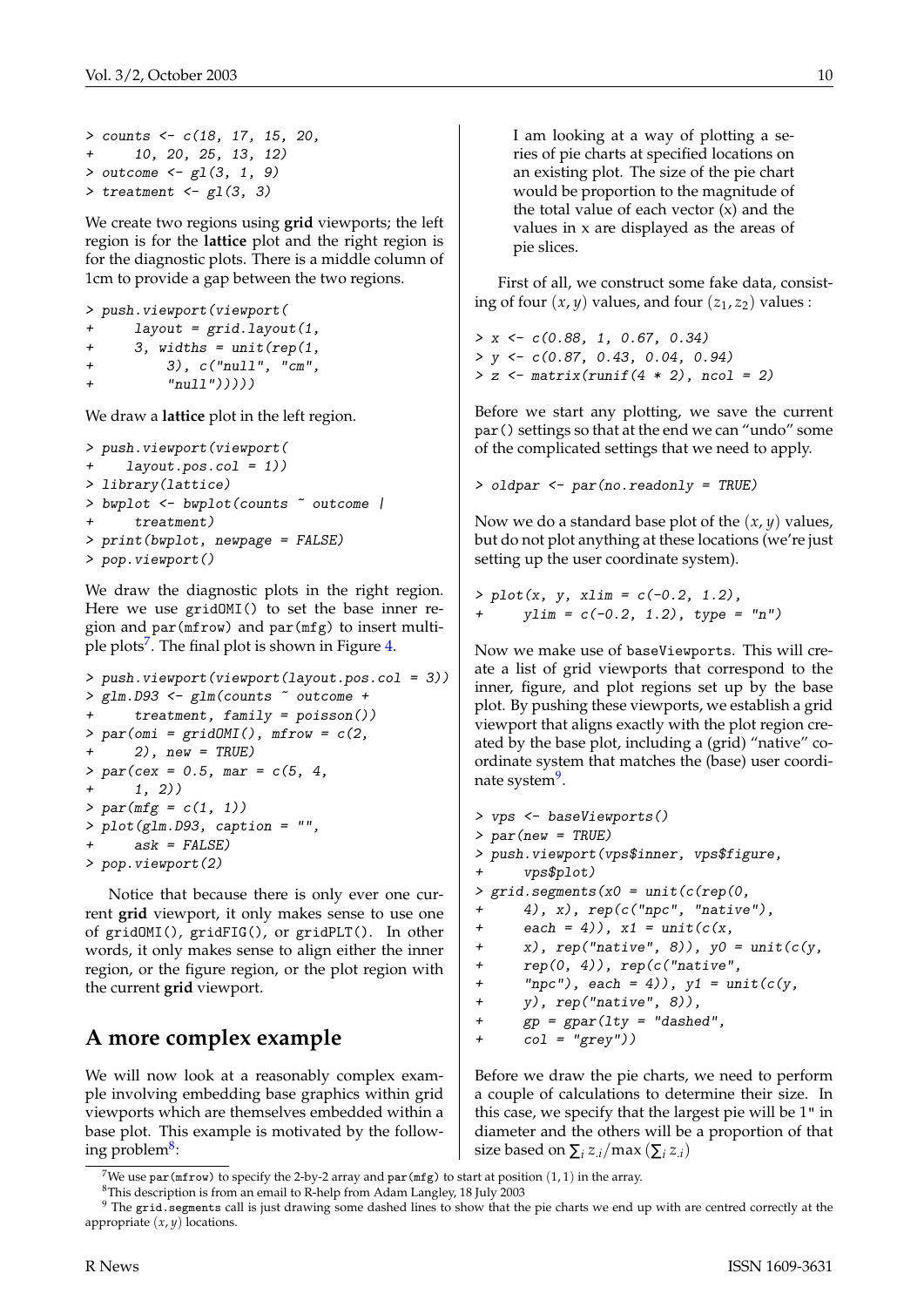

<span id="page-10-0"></span>Figure 4: Drawing multiple base plots within a **grid** viewport.

> maxpiesize <- unit(1, "inches")  $>$  totals  $\leq$  apply $(z, 1, sum)$ > sizemult <- totals/max(totals)

We now enter a loop to draw a pie at each (*x*, *y*) location representing the corresponding  $(z_1, z_2)$  values. The first step is to create a grid viewport at the (*x*, *y*) location, then we use gridPLT() to set the base plot region to correspond to the grid viewport. With that done, we can use the base pie function to draw a pie chart within the grid viewport $10$ .

```
> for (i in 1:4) {
+ push.viewport(viewport(x = unit(x[i],
+ "native"), y = unit(y[i],
+ "native"), width = sizemult[i] *
+ maxpiesize, height = sizemult[i] *
+ maxpiesize))
+ grid.rect(gp = gpar(col = "grey",
+ fill = "white", lty = "dashed"))
+ par(plt = gridPLT(), new = TRUE)
+ pie(z[i, ], radius = 1,
+ labels = rep("", 2))
+ pop.viewport()
+ }
```
Finally, we clean up after ourselves by popping the grid viewports and restoring the initial par settings.

```
> pop.viewport(3)
> par(oldpar)
```
The final plot is shown in Figure [5.](#page-10-2)



<span id="page-10-2"></span>Figure 5: Base pie charts drawn within **grid** viewports, which are embedded within a base plot.

#### **Problems and limitations**

The functions provided by the **gridBase** package allow the user to mix output from two quite different graphics systems and there are limits to how much the systems can be combined. It is important that users are aware that they are mixing two not wholly compatible systems (which is why these functions are provided in a separate package) and it is of course important to know what the limitations are:

• The **gridBase** functions attempt to match **grid**

<span id="page-10-1"></span> $10$ We draw a grid.rect with a dashed border just to show the extent of each grid viewport. It is crucial that we again call par(new=TRUE) so that we do not move on to a new page.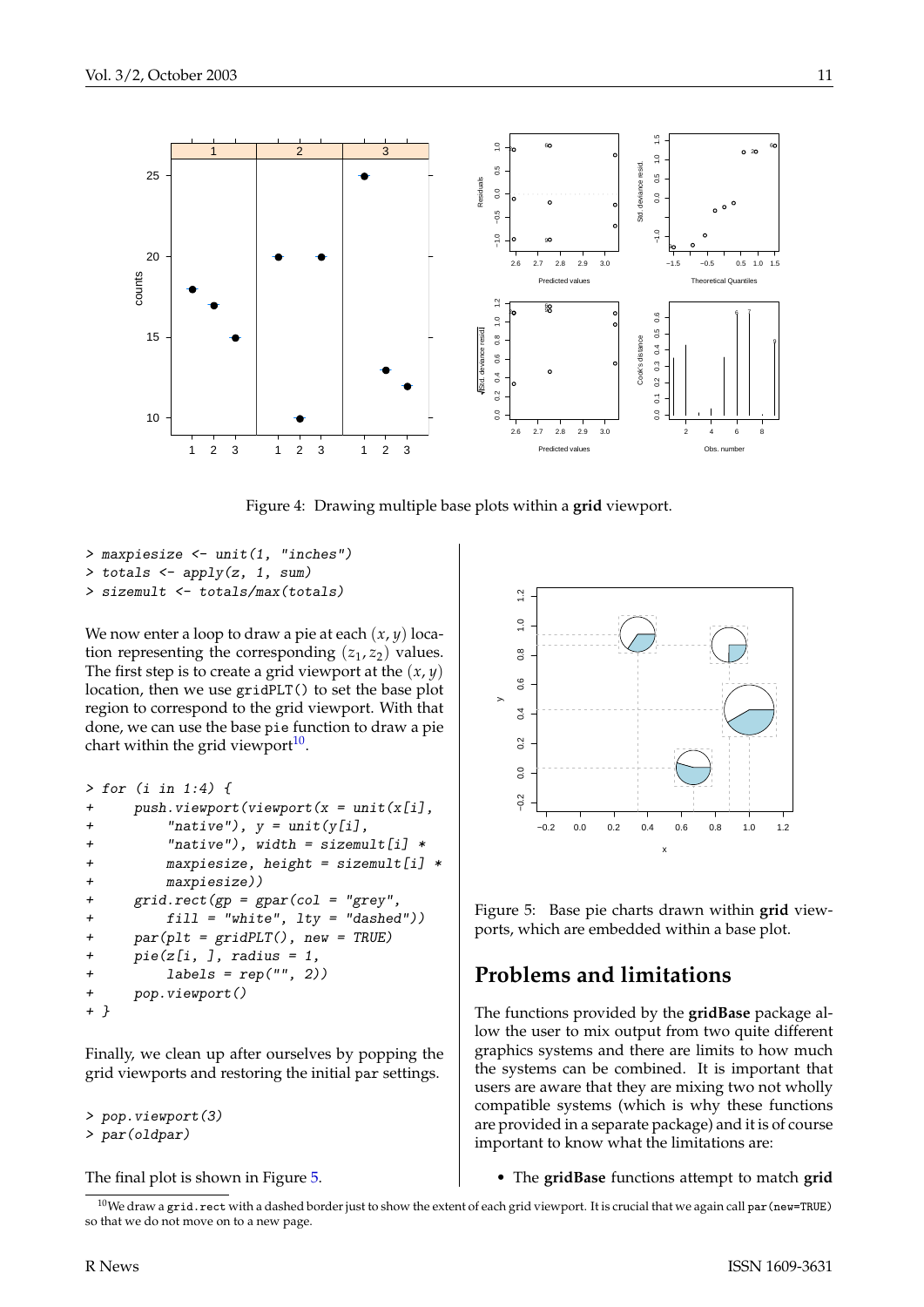graphics settings with base graphics settings (and vice versa). This is only possible under certain conditions. For a start, it is only possible if the device size does not change. If these functions are used to draw into a window, then the window is resized, the base and **grid** settings will almost certainly no longer match and the graph will become a complete mess. This also applies to copying output between devices of different sizes.

- It is not possible to embed base graphics output within a **grid** viewport that is rotated.
- There are certain base graphics functions which modify settings like par(omi) and par(fig) themselves (e.g., coplot()). Output from these functions may not embed properly within **grid** viewports.
- **grid** output cannot be saved and restored so any attempts to save a mixture of **grid** and base output are likely to end in disappointment.

### **Summary**

The functions in the **gridBase** package provide a simple mechanism for combining base graphics output with **grid** graphics output for static, fixed-size plots.

This is not a full integration of the two graphics systems, but it does provide a useful bridge between the existing large body of base graphics functions and the powerful new features of **grid**.

## **Availability**

The **grid** package is now part of the base distribution of R (from R version 1.8.0). Additional information on **grid** is available from: [http://www.](http://www.stat.auckland.ac.nz/~paul/grid/grid.html) [stat.auckland.ac.nz/~paul/grid/grid.html](http://www.stat.auckland.ac.nz/~paul/grid/grid.html). The **gridBase** package is available from CRAN (e.g., http://cran.us.r-project.org).

## **Bibliography**

- <span id="page-11-0"></span>P. Murrell. The grid graphics package. *R News*, 2(2): 14–19, June 2002. URL [http://CRAN.R-project.](http://CRAN.R-project.org/doc/Rnews/) [org/doc/Rnews/](http://CRAN.R-project.org/doc/Rnews/). [7](#page-6-3)
- <span id="page-11-1"></span>D. Sarkar. Lattice. *R News*, 2(2):19–23, June 2002. URL <http://CRAN.R-project.org/doc/Rnews/>. [7](#page-6-3)

*Paul Murrell University of Auckland, NZ* [paul@stat.auckland.ac.nz](mailto:paul@stat.auckland.ac.nz)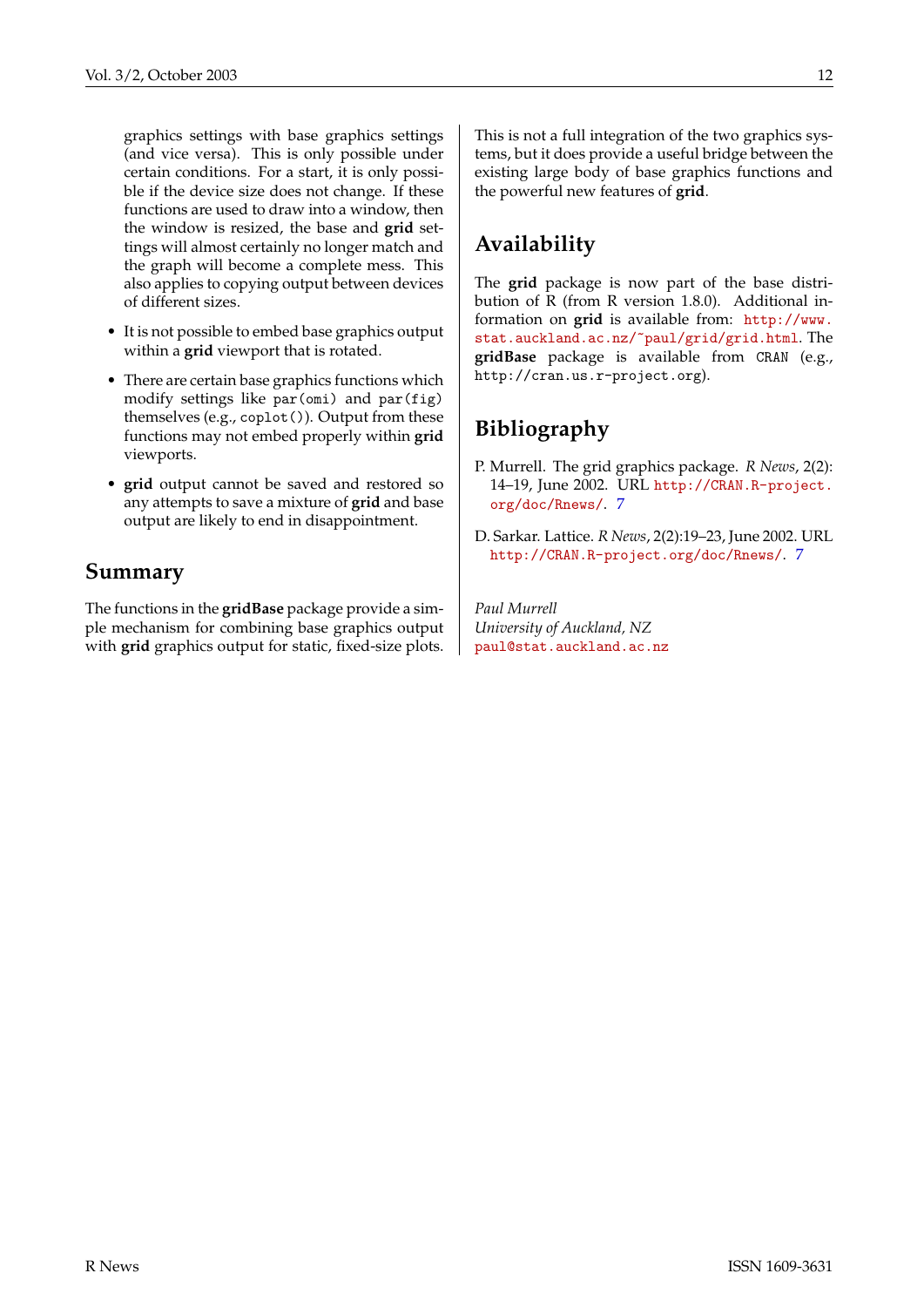## **A New Package for the General Error Distribution**

<span id="page-12-0"></span>**The normalp package**

*Angelo M. Mineo*

#### **Introduction**

The General Error Distribution, whose first formulation could be ascribed to the Russian mathematician Subbotin (1923), is a general distribution for random errors. To derive this random error distribution, Subbotin extended the two axioms used by Gauss to derive the usual normal (Gaussian) error distribution, by generalizing the first one. Subbotin used the following axioms:

- 1. The probability of an error  $\varepsilon$  depends only on the greatness of the error itself and can be expressed by a function  $\varphi(\varepsilon)$  with continuous first derivative almost everywhere.
- 2. The most likely value of a quantity, for which direct measurements  $x_i$  are available, must not depend on the adopted unit of measure.

In this way Subbotin obtains the probability distribution with the following density function:

$$
\varphi(\varepsilon) = \frac{mh}{2\Gamma(1/m)} \cdot exp[-h^m|\varepsilon|^m]
$$

with  $-\infty < \varepsilon < +\infty$ ,  $h > 0$  and  $m \ge 1$ . This distribution is also known as Exponential Power Distribution and it has been used, for example, by Box and Tiao (1992) in Bayesian inference. In the Italian statistical literature, a different parametrization of this distribution has been derived by Lunetta (1963), who followed the procedure introduced by Pearson (1895) to derive new probability distributions, solving this differential equation

$$
\frac{d \log f}{dx} = p \cdot \frac{\log f - \log a}{x - c}
$$

and obtaining a distribution with the following probability density function

$$
f(x) = \frac{1}{2\sigma_p p^{1/p} \Gamma(1 + 1/p)} \cdot exp\left(-\frac{|x - \mu|^p}{p\sigma_p^p}\right)
$$

with  $-\infty < x < +\infty$  and  $-\infty < \mu < +\infty$ ,  $\sigma_p > 0$ and  $p \geq 1$ . This distribution is known as the order *p* normal distribution (Vianelli, 1963). It is easy to see how this distribution is characterized by three parameters:  $\mu$  is the location parameter,  $\sigma_p$  is the scale parameter and  $p$  is the structure parameter. By

changing the structure parameter *p*, we can recognize some known probability distribution: for example, for  $p = 1$  we have the Laplace distribution, for  $p = 2$  we have the normal (Gaussian) distribution, for  $p \rightarrow +\infty$  we have the uniform distribution. A graphical description of some normal of order *p* curves is in figure 1 (this plot has been made with the command graphnp() of the package **normalp**).



Figure 1: Normal of order *p* curves.

In this paper we present the main functions of the package **normalp** and some examples of their use.

## **The normalp functions**

The package contains the four classical functions dealing with the computation of the density function, the distribution function, the quantiles and the generation of pseudo-random observations from an order *p* normal distribution. Some examples related to the use of these commands are the following:

```
> dnormp(3, mu = 0, sigmap = 1, p = 1.5,
       log = FALSE)[1] 0.01323032
> pnormp(0.5, mu = 2, sigmap = 3, p = 1.5)
[1] 0.3071983
> qnormp(0.3071983, mu = 2, sigmap = 3,
        p = 1.5[1] 0.5
> rnormp(6, mu = 2, sigmap = 5, p = 2.5)
[1] 3.941597 -1.943872 -2.498598
[4] 1.869880 6.709037 14.873287
```
In case of generation of pseudo-random numbers we have implemented two methods: one, faster, based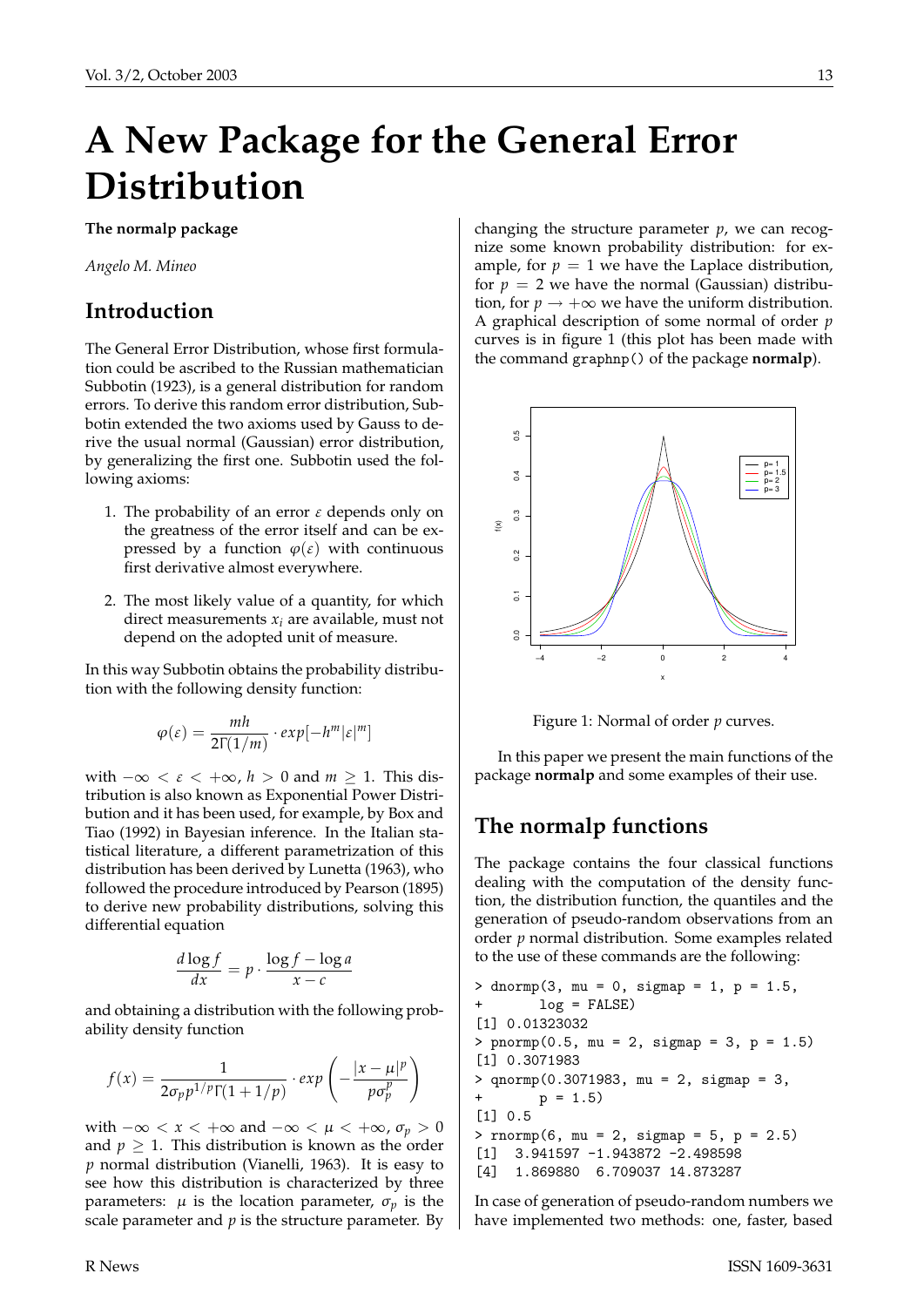on the relationship linking an order *p* normal distribution and a gamma distribution (see Lunetta, 1963), and one based on the generalization of the Marsaglia (1964) method to generate pseudo-random numbers from a normal distribution. Chiodi (1986) describes how the representation of the order *p* normal distribution as a generalization of a normal (Gaussian) distribution can be used for simulation of random variates.

Another group of functions concerns the estimation of the order *p* normal distribution parameters. To estimate the structure parameter *p*, an estimation method based on an index of kurtosis is used; in particular, the function estimatep() formulates an estimate of *p* based on the index *V I* given by

$$
VI = \frac{\sqrt{\mu_2}}{\mu_1} = \frac{\sqrt{\Gamma(1/p)\Gamma(3/p)}}{\Gamma(2/p)}.
$$

by comparing its theoretical value and the empirical value computed on the sample. For a comparison between this estimation method and others based on the likelihood approach see Mineo (2003). With the function kurtosis() it is possible to compute the theoretical values of, besides *VI*,  $\beta_2$  and  $\beta_p$  given by

$$
\beta_2 = \frac{\mu_4}{\mu_2^2} = \frac{\Gamma(1/p)\Gamma(5/p)}{[\Gamma(3/p)]^2}
$$

$$
\beta_p = \frac{\sqrt{\mu_{2p}}}{\mu_p^2} = p + 1
$$

Moreover, it is possible to compute the empirical values of these indexes given by

$$
\widehat{VI} = \frac{\sqrt{n \sum_{i=1}^{n} (x_i - M)^2}}{\sum_{i=1}^{n} |x_i - M|}
$$

$$
\widehat{\beta}_2 = \frac{n \sum_{i=1}^{n} (x_i - M)^4}{[\sum_{i=1}^{n} (x_i - M)^2]^2}
$$

$$
\widehat{\beta}_p = \frac{n \sum_{i=1}^{n} |x_i - M|^2 p}{[\sum_{i=1}^{n} |x_i - M|^p]^2}.
$$

Concerning the estimation of the location parameter  $\mu$  and the scale parameter  $\sigma_p$ , we have used the maximum likelihood method, conditional on the estimate of  $p$  that we obtain from the function estimatep(). The function we have to use in this case is paramp(). We have implemented also a function simul.mp(), that allows a simulation study to verify the behavior of the estimators used for the estimation of the parameters  $\mu$ ,  $\sigma_p$  and  $p$ . The compared estimators are: the arithmetic mean and the maximum likelihood estimator for the location parameter  $\mu$ , the standard deviation and the maximum likelihood estimator for the scale parameter  $\sigma_p$ ; for the structure parameter  $p$  we used the estimation method implemented by estimatep(). Through the function plot.simul.mp() it is possible to see graphically the behavior of the estimators. A possible use of the function simul.mp() is the following:

```
> res <- simul.mp(n = 30, m = 1000, mu = 2,
+ signap = 3, p = 3)> res
            Mean Mp Sd
Mean 1.9954033 1.9991151 2.60598964
Variance 0.2351292 0.2849199 0.08791664
              Sp p
Mean 2.9348828 3.415554
Variance 0.5481126 7.753024
N. samples with a difficult convergence: 26
> plot(res)
```
The command plot(res) will produce an histogram for every set of estimates created by the function simul.mp(). In figure 2 we have the histogram for *p*ˆ. For more details see Mineo (1995-a).



Figure 2: Histogram of  $\hat{p}$  obtained with the command plot.simul.mp(res).

It is also possible to estimate linear regression models when we make the hypothesis of random errors distributed according to an order *p* normal distribution. The function we have to use in this case is  $lmp()$ , which we can use like the function  $lm()$ from the **base** package. In fact, the function lmp() returns a list with all the most important results drawn from a linear regression model with errors distributed as a normal of order *p* curve; moreover, it returns an object that can form the argument of the functions summary.lmp() and plot.lmp(): the function summary.lmp() returns a summary of the main obtained results, while the function plot.lmp() returns a set of graphs that in some way reproduces the analysis of residuals that usually we conduct when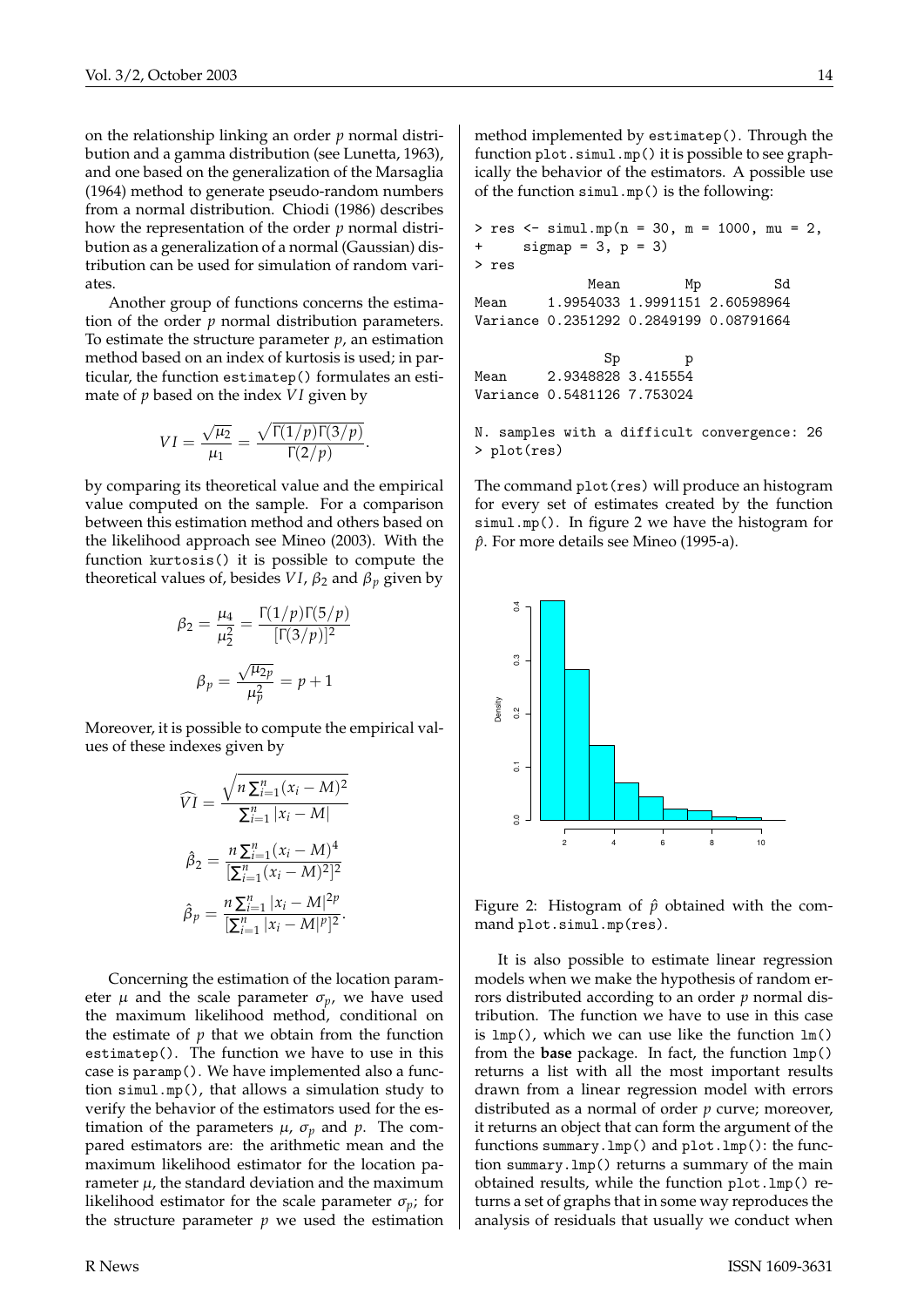we estimate a linear regression model with errors distributed as a normal (Gaussian) distribution.



Figure 3: Plot of the data considered in the data frame cyclist.

To show an example of use of these functions, we considered a data set reported in Devore (2000). In this data set (see figure 3) the distance between a cyclist and a passing car (variable distance) and the distance between the centre line and the cyclist in the bike lane (variable space) has been recorded for each of ten streets; by considering the variable distance as a dependent variable and the variable space as an independent variable, we produce the following example:

```
> data(ex12.21, package = "Devore5")
> res <- lmp(distance ~ space,
       data = ex12.21)> summary(res)
Call:
lmp(formula = distance \text{ }^{\sim} space,data = ex12.21Residuals:
   Min 1Q Median 3Q Max
-0.7467 -0.5202 0.0045 0.3560 0.8363
Coefficients:
(Intercept) space
    -2.4075 0.6761
Estimate of p
1.353972
Power deviation of order p: 0.6111
> plot(res)
```
In figure 4 we show one of the four graphs that we have obtained with the command plot(res).



Figure 4: First graph obtained by using the command plot.lmp(res).

Also for a linear regression model with errors distributed as an order *p* normal distribution we have implemented a set of functions that allow a simulation study to test graphically the suitability of the estimators used. The main function is simul.lmp(); besides this function, we have implemented the functions summary.simul.lmp() and plot.simul.lmp() that allow respectively to visualize a summary of the results obtained from the function simul.lmp() and to show graphically the behavior of the produced estimates. A possible use of these functions is the following:

```
> res <- simul.lmp(10, 500, 1, data = 1.5,
+ int = 1, sigmap = 1, p = 3, lp = FALSE)
> summary(res)
Results:
        (intercept) x1
Mean 0.9959485 1.497519
Variance 0.5104569 1.577187
                 Sp p
Mean 0.90508039 3.196839
Variance 0.04555003 11.735883
Coefficients: (intercept) x1
                    1.0 1.5
Formula: y \sim +x1Number of samples: 500
Value of p: 3
N. of samples with problems on convergence 10
> plot(res)
```
In figure 5 it is showed the result of plot(res). For more details see Mineo (1995-b).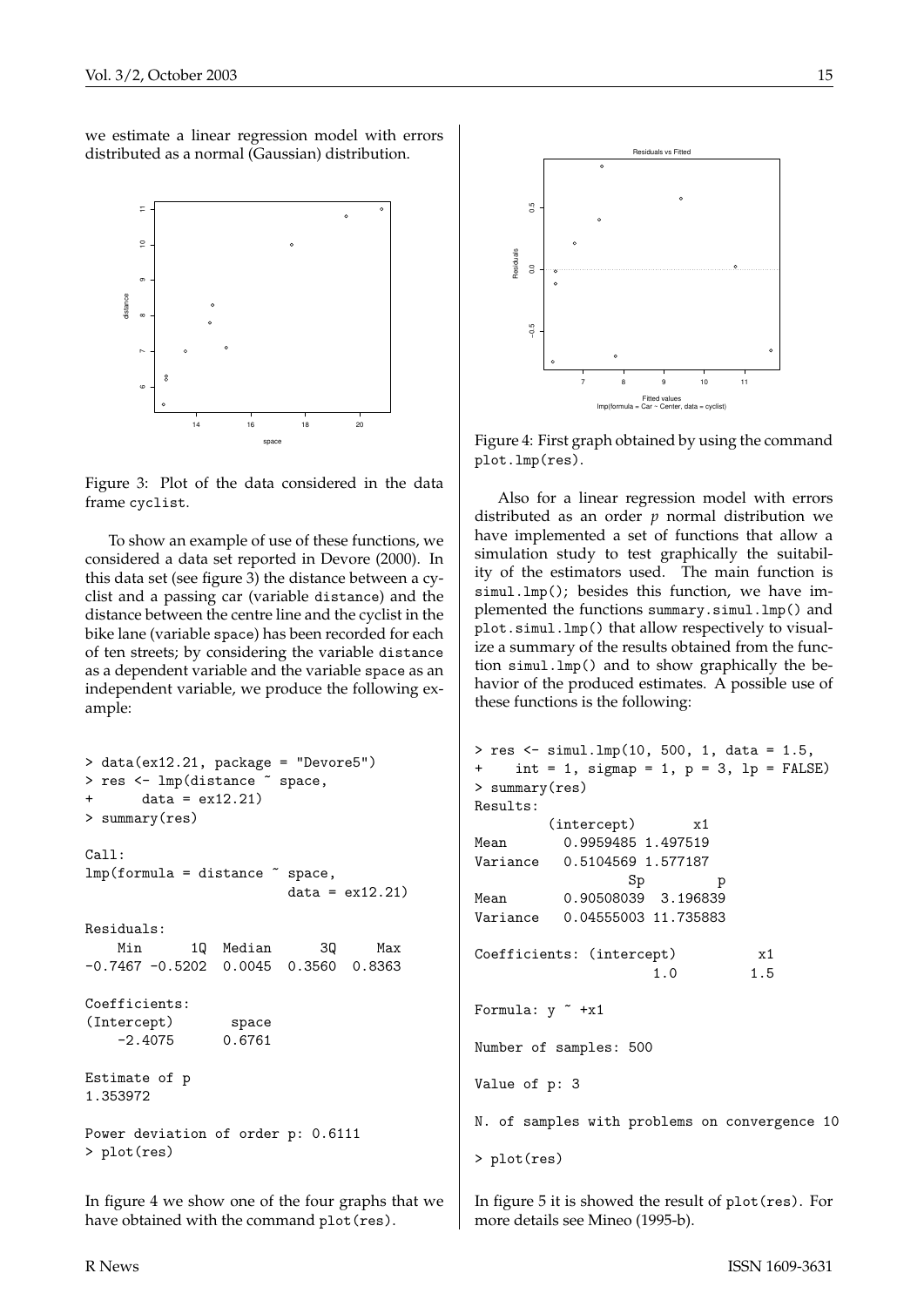

Figure 5: Graphs obtained with the command plot.simul.lmp(res).

Besides the described functions, we have implemented two graphical functions. The command graphnp() allows visualization of up to five different order *p* normal distributions: this is the command used to obtain the plot in figure 1. The command qqnormp() allows drawing a Quantile-Quantile plot to check graphically if a set of observations follows a particular order *p* normal distribution. Close to this function is the command qqlinep() that sketches a line passing through the first and the third quartile of the theoretical order *p* normal distribution, line sketched on a normal of order *p* Q-Q plot derived with the command qqnormp(). In figure 6 there is a graph produced by using these two functions.



Figure 6: Normal of order *p* Q-Q plot.

### **Conclusion**

In this article we have described the use of the new package **normalp**, that implements some useful commands where we have observations drawn from an order *p* normal distribution, known also as general error distribution. The implemented functions deal essentially with estimation problems for linear regression models, besides some commands that generalize graphical tools already implemented in the package **base**, related to observations distributed as a normal (Gaussian) distribution. In the next future we shall work on the computational improvement of the code and on the implementation of other commands to make this package still more complete.

#### **Bibliography**

- G.E.P. Box and G.C. Tiao. *Bayesian inference in statistical analysis*. Wiley, New York, 1992. First edition for Addison-Wesley, 1973.
- M. Chiodi. Procedures for generating pseudorandom numbers from a normal distribution of order p (p>1). *Statistica Applicata*, 1:7-26, 1986.
- J.L. Devore. *Probability and Statistics for Engineering and the Sciences (5th edition)*. Duxbury, California, 2000.
- G. Lunetta. Di una generalizzazione dello schema della curva normale. *Annali della Facoltà di Economia e Commercio dell'Università di Palermo*, 17:237- 244, 1963.
- G. Marsaglia and T.A. Bray. A convenient method for generating normal variables. *SIAM rev.*, 6:260-264, 1964.
- A.M. Mineo. Stima dei parametri di intensità e di scala di una curva normale di ordine p (p incognito). *Annali della Facoltà di Economia dell'Università di Palermo (Area Statistico-Matematica)*, 49:125-159, 1995-a.
- A.M. Mineo. Stima dei parametri di regressione lineare semplice quando gli errori seguono una distribuzione normale di ordine p (p incognito). *Annali della Facoltà di Economia dell'Università di Palermo (Area Statistico-Matematica)*, 49:161-186, 1995-b.
- A.M. Mineo. On the estimation of the structure parameter of a normal distribution of order p. To appear on *Statistica*, 2003.
- K. Pearson. Contributions to the mathematical theory of evolution. II. Skew variation in homogeneous material. *Philosophical Transactions of the Royal Society of London (A)*, 186:343-414, 1895.
- M.T. Subbotin. On the law of frequency of errors. *Matematicheskii Sbornik*, 31:296-301, 1923.
- S. Vianelli. La misura della variabilità condizionata in uno schema generale delle curve normali di frequenza. *Statistica*, 23:447-474, 1963.

*Angelo M. Mineo University of Palermo, Italy* [elio.mineo@dssm.unipa.it](mailto:elio.mineo@dssm.unipa.it)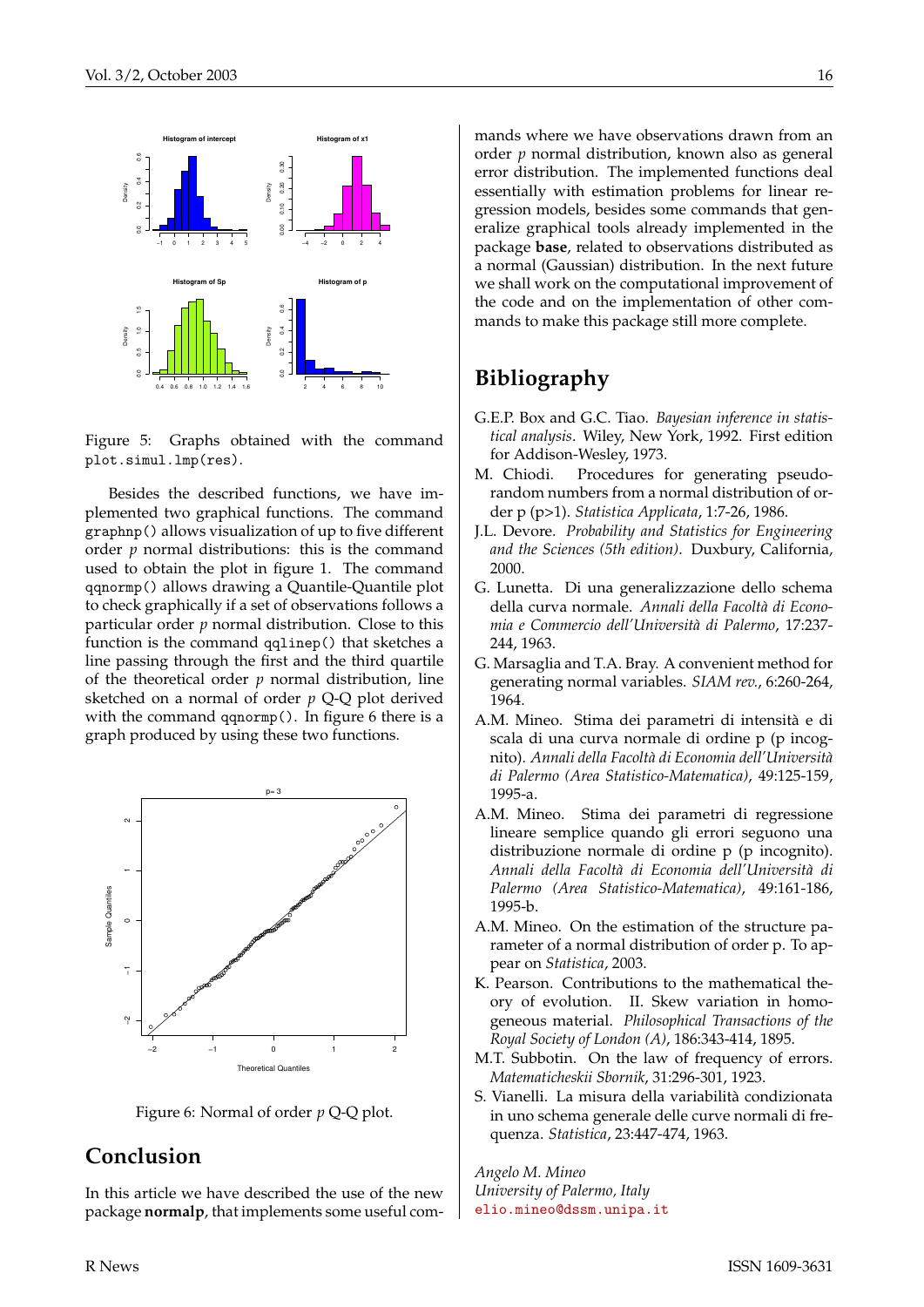# **Web-based Microarray Analysis using Bioconductor**

<span id="page-16-0"></span>*by Colin A. Smith*

## **Introduction**

The Bioconductor project is an open source effort which leverages R to develop infrastructure and algorithms for the analysis of biological data, in particluar microarray data. Many features of R, including a package-based distribution model, rapid prototyping, and selective migration to high performance implementations lend themselves to the distributed development model which the Bioconductor project uses. Users also benefit from the flexible command line environment which allows integration of the available packages in unique ways suited to individual problems.

However, features to one individual may be roadblocks to another. The use of microarrays for gene expression profiling and other applications is growing rapidly. Many biologists who perform these experiments lack the programming experience of the typical R user and would strongly object to using a command line interface for their analysis.

Here we present an overview of a web-based interface that attempts to address some of the difficulties facing individuals wishing to use Bioconductor for their microarray data analysis. It is distributed as the **webbioc** package available on the Bioconductor web site at <http://www.bioconductor.org/>.

## **Target audience and interface goals**

While targeted at many user types, the web interface is designed for the lowest common denominator of microarray users, e.g. a biologist with little computer savvy and basic, but not extensive, statistical knowledge in areas pertinant to microarray analysis. Note that although this is the lowest level user targeted by the web interface, this interface also caters to power users by exposing finer details and allows flexibility within the preconstructed workflows.

This article presents only the first version of a Bioconductor web interface. With luck, more R and Perl hackers will see fit to add interfaces for more aspects of microarray analysis (e.g. two-color cDNA data preprocessing). To help maintain quality and provide future direction, a number of user interface goals have been established.

• *Ease of use.* Using the web interface, the user should not need to know how to use either a command line interface or the R language. Depending on the technical experience of the

user, R tends to have a somewhat steep learning curve. The web interface has a short learning curve and should be usable by any biologist.

- *Ease of installation.* After initial installation by a system administrator on a single system, there is no need to install additional software on user computers. Installing and maintaining an R installation with all the Bioconductor packages can be a daunting task, often suited to a system administrator. Using the web interface, only one such installation needs to be maintained.
- *Discoverability.* Graphical user interfaces are significantly more discoverable than command line interfaces. That is, a user browsing around a software package is much more likely to discover and use new features if they are graphically presented. Additionally, a unified user interface for the different Bioconductor packages can help add a degree to cohesiveness to what is otherwise a disparate collection of functions, each with a different interface. Ideally, a user should be able to start using the web interface without reading any external documentation.
- *Documentation.* Embedding context-sensitive online help into the interface helps first-time users make good decisions about which statistical approaches to take. Because of its power, Bioconductor includes a myriad of options for analysis. Helping the novice statistician wade through that pool of choices is an important aspect of the web interface.

Another aspect of the target audience is the deployment platform. The web interface is written in Perl, R, and shell scripts. It requires a Unix-based operating system. Windows is not supported. It also uses Netpbm and optionally PBS. For further information, see the **webbioc** vignette at [http://www.](http://www.bioconductor.org/viglistingindex.html) [bioconductor.org/viglistingindex.html](http://www.bioconductor.org/viglistingindex.html).

## **User-visible implementation decisions**

There are a number of existing efforts to create web interfaces for R, most notably Rweb, which presents the command line environment directly to the user. See <http://www.math.montana.edu/Rweb/>. The Bioconductor web interface, on the other hand, entirely abstracts the command line away from the user. This results in an entirely different set of design decisions.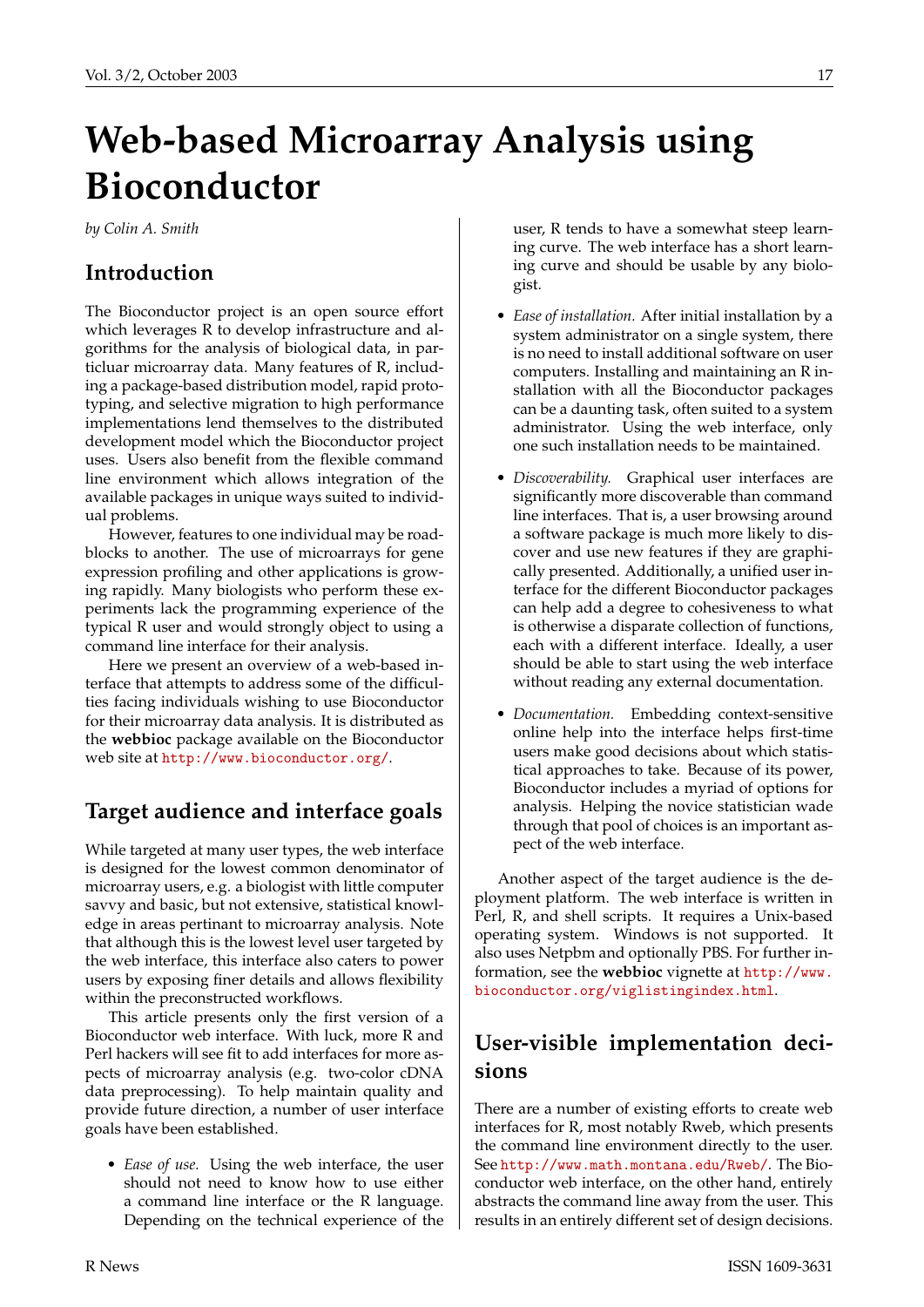The first choice made was the means by which data is input and handled within the system. In an R session, data is instantiated as variables which the user can use and manipulate. However, in the web interface, the user does not see variables associated with an R session but rather individual files which hold datasets, such as raw data, preprocessed data, and analysis result tables.

Different stages of microarray analysis are divided into individual modules. Each module leads the user through a series of steps to gather processing parameters. When ready, the system creates an R script which it either runs locally or submits to a computer cluster using the Portable Batch System. Any objects to be passed to another module are saved in individual files.

Another decision which directly impacts the user experience is that the system does not maintain accounts for individual users. Instead, it uses the concept of a uniquely identified session. When a user first starts using the web interface, a session is created which holds all the uploaded and processed data. The system provides the user with a session token comprised of a random string of letters and numbers. The token allows the user to return to their session at a future date.

This offers a number of advantages: 1) At the discretion of the local system administrator, the web analysis resource can be offered as either a public or a private resource. Such a restriction can be made at the web-server level rather than the code level. 2) It allows rapid development of the web interface without being bogged down in the implementation or integration of a user infrastructure. 3) As opposed to having no session whatsoever, this allows a user to input data only once. Raw data files are often quite large. Uploading multiple copies of such datasets for each change in parameters is not desirable.

Lastly, the web interface brings the idea of designby-contract used in the Bioconductor project down to the package level. That is, individual interface modules are responsible for a specific stage or type of analysis. Modules may take the user through any number of steps as long as they use standard input and output formats. This allows the system to grow larger and more powerful over time without making individual components more complex than is necessary to fulfill their function.

#### **Analysis workflow**

The web interface is currently limited to processing data from microarray experiments based on the Affymetrix GeneChip platform. It does however handle an entire workflow going from raw intensity values through to annotated lists of differentially expressed genes.

Affymetrix microarray data comes in the form of

CEL files containing intensity values for individual probes. Because all processing is done server-side, that data must first be transferred with the Upload Manager. While raw data files can each be over ten megabytes, today's fast ethernet networks provide very acceptable performance, with file transfers taking only a few seconds.

| <b>File Listing</b>                                           |              |                          |  |  |  |  |  |
|---------------------------------------------------------------|--------------|--------------------------|--|--|--|--|--|
| Choose File<br>no file selected<br><b>Upload File</b>         |              |                          |  |  |  |  |  |
| <b>File Name</b>                                              | Size (bytes) | Date                     |  |  |  |  |  |
| 94394hgu95a11.cel                                             | 9907276      | Thu Oct 16 18:45:20 2003 |  |  |  |  |  |
| 94395hgu95a11.cel                                             | 9751124      | Thu Oct 16 18:45:27 2003 |  |  |  |  |  |
| 94396hgu95a11.cel                                             | 9908179      | Thu Oct 16 18:45:38 2003 |  |  |  |  |  |
| 94397hgu95a11.cel<br>-                                        | 9817330      | Thu Oct 16 18:45:54 2003 |  |  |  |  |  |
| 94398hgu95a11.cel<br>e                                        | 9708450      | Thu Oct 16 18:46:08 2003 |  |  |  |  |  |
| 94424hgu95a11.cel                                             | 9931027      | Thu Oct 16 18:46:31 2003 |  |  |  |  |  |
| 94425hgu95a11.cel                                             | 9888396      | Thu Oct 16 18:46:46 2003 |  |  |  |  |  |
| 94426hgu95a11.cel                                             | 9936100      | Thu Oct 16 18:47:06 2003 |  |  |  |  |  |
| 94427hgu95a11.cel                                             | 9797893      | Thu Oct 16 18:47:19 2003 |  |  |  |  |  |
| 94428hgu95a11.cel<br>A                                        | 9772877      | Thu Oct 16 18:47:32 2003 |  |  |  |  |  |
| 10 files                                                      |              |                          |  |  |  |  |  |
| Delete Checked Files<br>Show Job<br>Refresh Listing           |              |                          |  |  |  |  |  |
| Use checked files with: (affy)<br>multtest<br>annaffy         |              |                          |  |  |  |  |  |
| Session Token: sbVG2XVxy8Akh0GrZpCoqA<br><b>Forget Cookie</b> |              |                          |  |  |  |  |  |



Affymetrix preprocessing is handled by the **affy** Bioconductor package. The core functionality of that package is captured by only a handful of functions and thus lends itself to a simple web interface. The user may choose either the built-in high performance function for RMA or a custom expression measure. The custom expression measure also uses additional plug-in methods from the **vsn** and **gcrma** packages, which leverage the modular design of **affy**.

| Choose the processing method:                                                  |  |  |  |  |
|--------------------------------------------------------------------------------|--|--|--|--|
| $\odot$ RMA                                                                    |  |  |  |  |
| Custom                                                                         |  |  |  |  |
| Background Correction:<br>rma                                                  |  |  |  |  |
| Normalization: quantiles                                                       |  |  |  |  |
| PM Correction:<br>pmonly                                                       |  |  |  |  |
| Summarization: medianpolish                                                    |  |  |  |  |
| $\blacktriangleright$ Log base 2 transform the results (required for multtest) |  |  |  |  |

Figure 2: Affymetrix Data Preprocessing

There are a number of methods for identifying differentailly expressed genes. The web interface currently uses basic statistical tests (t-tests, F-tests,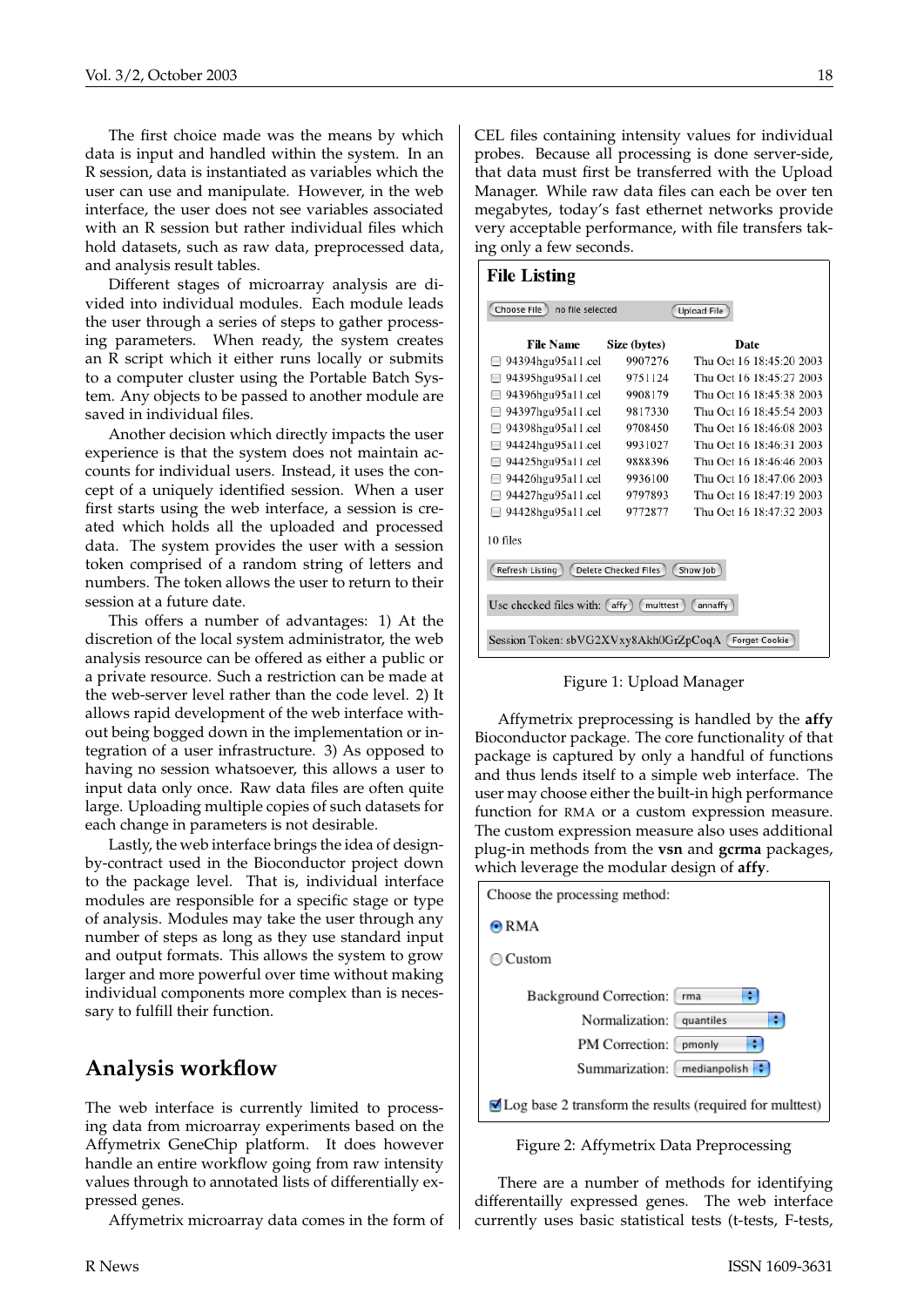| <b>Sample Name</b>                                                           | <b>Class Label</b>                                                                                                        |                                                                                                                                                                    |  |  |  |  |
|------------------------------------------------------------------------------|---------------------------------------------------------------------------------------------------------------------------|--------------------------------------------------------------------------------------------------------------------------------------------------------------------|--|--|--|--|
| Liver 1                                                                      | $\odot$ 0 0 1 $\odot$ Ignore                                                                                              |                                                                                                                                                                    |  |  |  |  |
| Liver <sub>2</sub>                                                           | $\odot 0$ $\odot 1$ $\odot$ Ignore                                                                                        |                                                                                                                                                                    |  |  |  |  |
| Liver 3                                                                      | $\odot 0$ $\odot 1$ $\odot$ Ignore                                                                                        |                                                                                                                                                                    |  |  |  |  |
| Liver <sub>4</sub>                                                           | $\odot 0$ $\odot 1$ $\odot$ Ignore                                                                                        |                                                                                                                                                                    |  |  |  |  |
| Liver 5                                                                      | $\odot 0$ $\odot 1$ $\odot$ Ignore                                                                                        |                                                                                                                                                                    |  |  |  |  |
| CNS <sub>1</sub>                                                             | $\bigcirc$ 0 $\bigcirc$ 1 $\bigcirc$ Ignore                                                                               |                                                                                                                                                                    |  |  |  |  |
| CNS <sub>2</sub>                                                             | $\bigcirc$ 0 $\bigcirc$ 1 $\bigcirc$ Ignore                                                                               |                                                                                                                                                                    |  |  |  |  |
| CNS <sub>3</sub>                                                             | $\bigcirc$ 0 $\bigcirc$ 1 $\bigcirc$ Ignore                                                                               |                                                                                                                                                                    |  |  |  |  |
| CNS <sub>4</sub>                                                             | $\bigcirc$ 0 $\bigcirc$ 1 $\bigcirc$ Ignore                                                                               |                                                                                                                                                                    |  |  |  |  |
| CNS <sub>5</sub>                                                             | $\odot$ 0 $\odot$ 1 $\odot$ Ignore                                                                                        |                                                                                                                                                                    |  |  |  |  |
| Differential Expression/Null Hypothesis Test:<br>Multiple testing procedure: |                                                                                                                           |                                                                                                                                                                    |  |  |  |  |
| F-test<br>paired t-test<br>block F-test                                      | two-sample Welch t-test (unequal variances)<br>two-sample t-test (equal variances)<br>standardized rank sum Wilcoxon test | Bonferroni single-step FWER<br>Holm step-down FWER<br>Hochberg step-up FWER<br>Sidak single-step FWER<br>Sidak step-down FWER<br>Benjamini & Yekutieli step-up FDR |  |  |  |  |
|                                                                              | Raw/Nominal p-value calculation:<br>$\odot$ Parametric $\odot$ Permutation                                                | Benjamini & Hochberg step-up FDR<br>Storey q-value single-step pFDR<br>Westfall & Young maxT permutation FWER<br>Westfall & Young minP permutation FWER            |  |  |  |  |

Figure 3: Differential Expression and Multiple Testing

etc.) combined with multiple testing procedures for error control of many hypotheses. These are implemented in the **multtest** package. Additionally, the web interface automatically produces a number of diagnostic plots common to microarray analysis. Those include M vs. A (log fold change vs. overall expression) and normal quantile-quantile plot.

The web interface completes the workflow by producing tables with integrated results and metadata annotation. Where appropriate, the annotation links to other online databases including a chromosome viewer, PubMed abstracts, Gene Ontology trees, and biochemical pathway schematics. The metadata presentation is handled by **annaffy**, another Bioconductor package.

In addition to presenting metadata, the web interface provides facilities for searching that metadata. For instance, it is trivial to map a set of GenBank accession numbers onto a set of Affymetrix probeset ids or find all genes in a given Gene Ontology branch. This assists biologists in making specific hypotheses about differential gene expression while maintining strong control over the error rate.

Lastly, because the web interface stores intermediate data as R objects, users of Bioconductor through either the command line or web interface can easily exchange data back and forth. Data exchange is currently limited to exprSet objects, which is the standard class for microarray data in Bioconductor. Future development of the interface should yield more data exchange options enabling novel collaboration between R users and non-users alike.

### **Final thoughts**

An important consideration worthy of discussion is the inherent lack of flexibility in graphical user interfaces. The R command line interface does not box one into pre-scripted actions in the way that the web interface does. It allows one to exercise much more creativity in analysis and take more non-linear approaches. In the GUI trivial questions may by impossible to answer simply because of unforeseen limitations.

There are, however, a number of strengths in the web interface beyond what is available in R. The aforementioned interface goals are good examples of this. Additionally, the web interface can help reduce errors by distilling long series of typed commands into simple point-and-click options. All actions and parameters are tracked in a log for verification and quality control.

Secondly, the web interface easily integrates into existing institutional bioinformatics resources. The web has been widely leveraged to bring univer-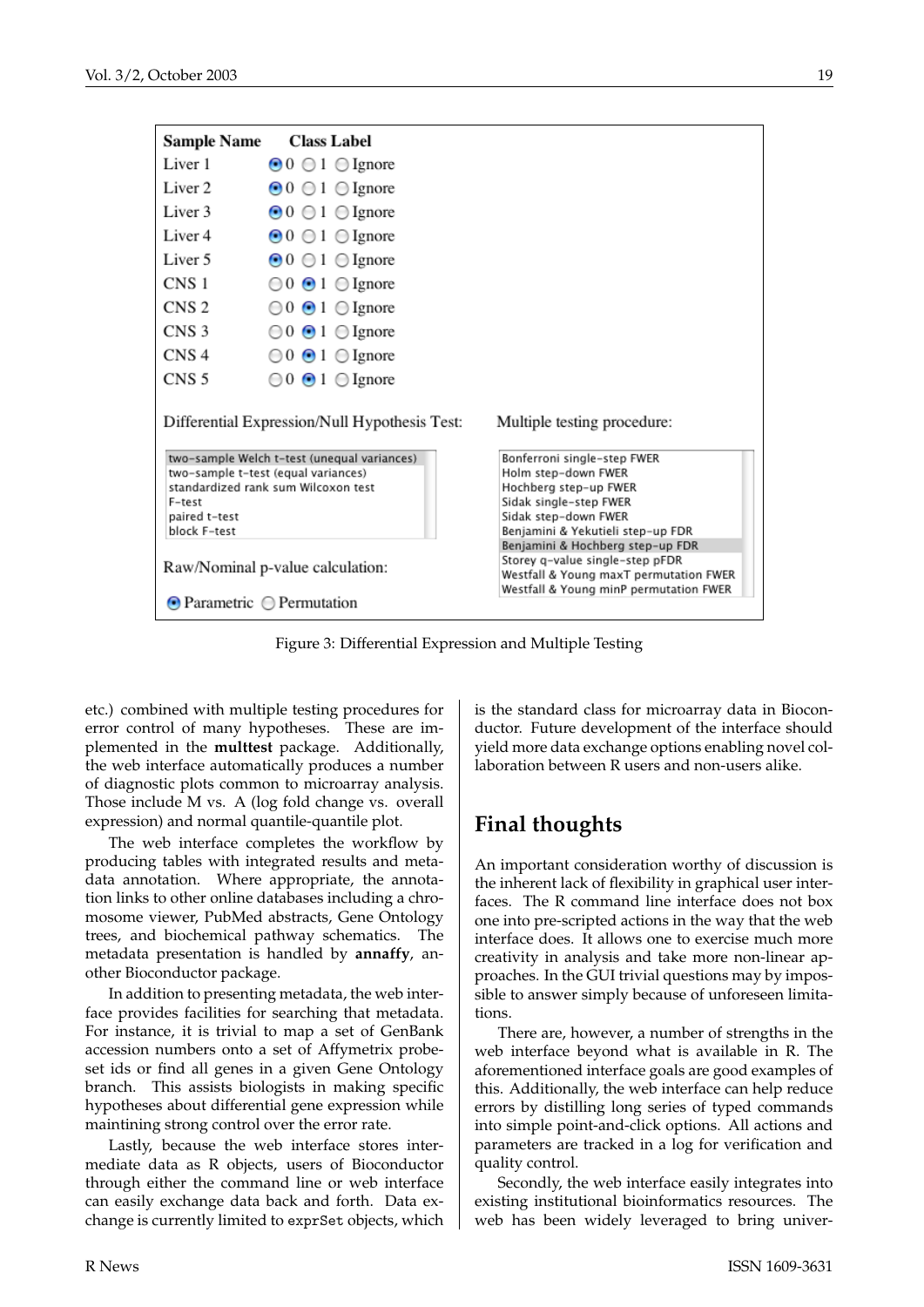| GeneLogic 20 $\mu$ g Liver vs. CNS                  |                  |                |                                                                                                                                                                                                                                                                         |                |           |                         |  |
|-----------------------------------------------------|------------------|----------------|-------------------------------------------------------------------------------------------------------------------------------------------------------------------------------------------------------------------------------------------------------------------------|----------------|-----------|-------------------------|--|
| <b>Description</b>                                  | LocusLink PubMed |                | <b>Gene Ontology</b>                                                                                                                                                                                                                                                    | Fold<br>Change | statistic | <b>Bonferroni-value</b> |  |
| NAD(P)H dehydrogenase, quinone 1                    | 1728             | 22             | NAD(P)H dehydrogenase (quinone)<br>activity<br>cytochrome b5 reductase activity<br>nitric oxide biosynthesis<br>response to toxin<br>synaptic transmission, cholinergic<br>xenobiotic metabolism<br>electron transport<br>cytoplasm<br>oxidoreductase activity          | 15.379         |           | 123.152 2.83157e-10     |  |
| Rho GDP dissociation inhibitor (GDI)<br><b>beta</b> | 397              | $\overline{1}$ | Rho GDP-dissociation inhibitor<br>activity<br><b>GTPase activator activity</b><br>negative regulation of cell adhesion<br>Rho protein signal transduction<br>development<br>immune response<br>cytoplasmic vesicle<br>actin cytoskeleton organization and<br>biogenesis | 0.134763       |           | $-123.716$ 6.47617e-10  |  |
| tripartite motif-containing 16                      | 10626            | $\overline{4}$ | transcription factor activity<br>cytoplasm                                                                                                                                                                                                                              | 4.64131        | 104.939   | 1.09899e-09             |  |

Figure 4: Annotated Results and Online Database Links

sally accessible interfaces to common command-line bioinformatics tools. The system presented here can sit right next to those tools on a web site. Because it already uses PBS for dispatching computational jobs, the web interface can take advantage of existing computer clusters built for genomic search tools, such as BLAST, and can scale to many simultaneous users.

The web interface has been deployed and is currently in use by two research groups. One group is split between institutions located in different states. They use common session tokens and collaborate by sharing data and analysis results over the web.

Lastly, Bioconductor has implementations of a number of algorithms not otherwise freely available. Some newer algorithms have been exclusively implemented in Bioconductor packages. The web interface helps bring such innovations to the mainstream. It may even wet the appetite of some users, convincing them to take the plunge and learn R.

*Colin A. Smith NASA Center for Computational Astrobiology and Fundamental Biology* [webbioc@colinsmith.org](mailto:webbioc@colinsmith.org)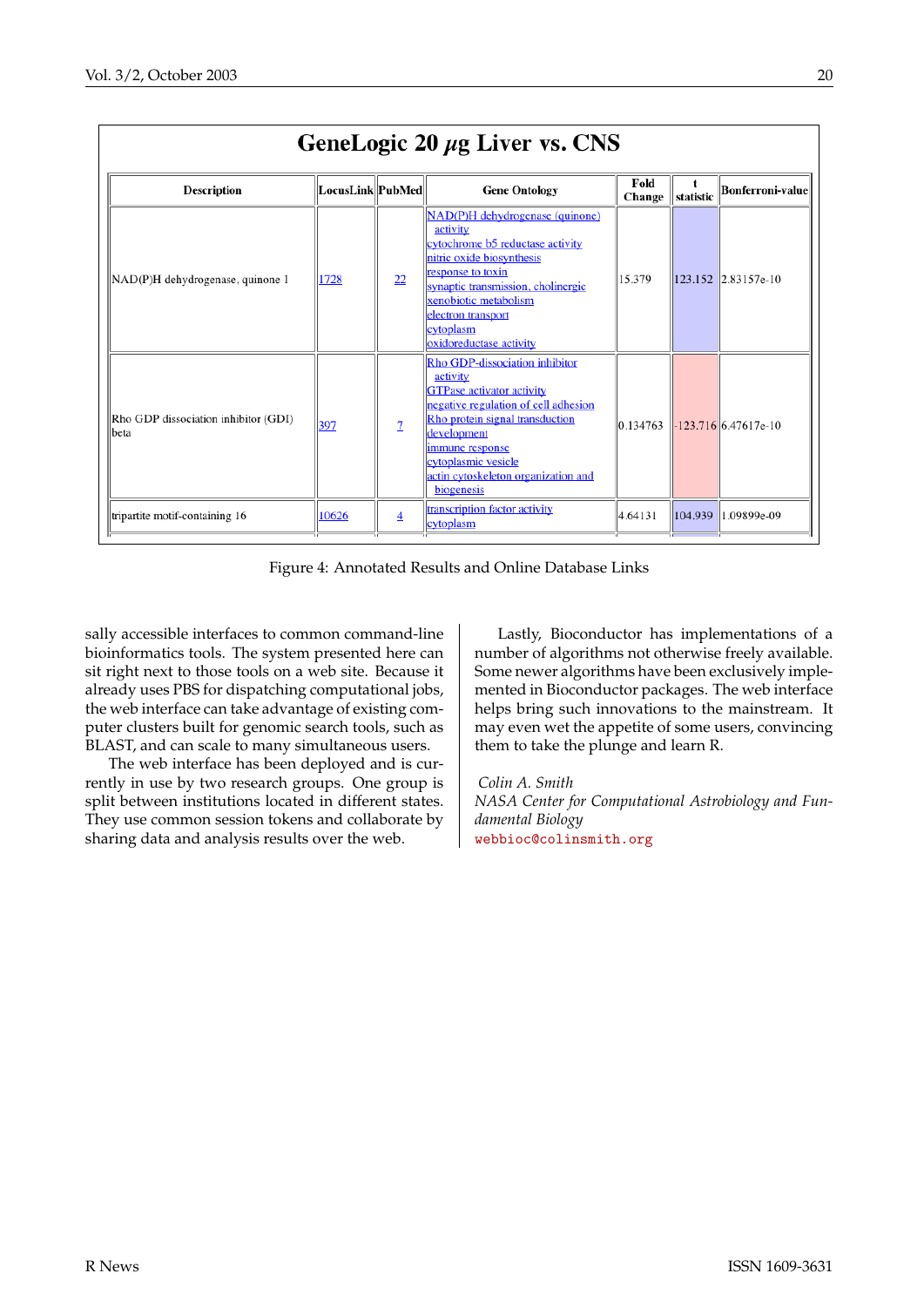# <span id="page-20-2"></span>**Sweave, Part II: Package Vignettes**

<span id="page-20-0"></span>**Reading, writing and interacting with R package primers in Sweave format.**

#### *by Friedrich Leisch*

This is the second article in a two-part miniseries on Sweave [\(Leisch,](#page-23-0) [2002a\)](#page-23-0), a tool that allows embedding of R code in LAT<sub>E</sub>X documents so that code, results, and descriptions are presented in a consistent way. The first article [\(Leisch,](#page-23-1) [2002b\)](#page-23-1) introduced the Sweave file format and the R functions to process it, and demonstrated how to use Sweave as a reporting tool for literate statistical practice. This article will concentrate on how to use files in Sweave format as primers or manuals for R packages, so that users have direct access to the code examples shown and so that all code can be checked automatically for syntax errors and for consistency of the usage description with the implementation.

## **R package documentation**

The main vehicle for documenting R packages are the help files, which are the sources, written in R documentation (Rd) format, of what you see after calling help() on a topic. These files, which are divided into sections, typically contain code in just two sections: usage and examples. All examples in the R help files are, by default, required to be executable such that the user can copy & paste the code to a running R process using

- the mouse,
- keyboard shortcuts if running R inside Emacs with ESS, or
- R's example() function.

Examples should be flagged as non-executable only if there are good reasons for this, e.g. because they require user interactivity like identify() and hence cannot be executed in batch mode.

The tools for package quality control, available through the R CMD check<sup>[1](#page-20-1)</sup> command, test if all the examples in the package can be successfully executed. Furthermore, the code in the usage section is compared with the actual implementation to check for inconsistencies and for missing documentation.

The Rd file format was designed for reference documentation on single R objects (functions, classes, data sets, ...). It is not intended for demonstrating the interaction of multiple functions in a package. For this task we have developed the concept of *package vignettes* — short to medium-sized documents explaining parts or all of the functionality of a package in a more informal tone than the strict format of reference help pages.

#### **Reading vignettes**

Books like [Venables and Ripley](#page-23-2) [\(2002\)](#page-23-2) that describe the use of S for data analysis typically contain a mixture of documentation, code, and output. Short documents in this style are ideally suited to explaining the functionality of a package to new users. The directory 'inst/doc' of an R source package may contain such package documentation in any format, although we recommend PDF files because of their platform independence.

We call a user guide located in 'inst/doc' a vignette only when it is a document from which the user can extract the R code and interact with it. Sweave is the only format for such documents that is currently supported by R; there may be others in the future. In short: every vignette is a user guide, but not every user guide is a vignette.

#### **Command line interface**

Starting with R version 1.8.0 there is support in base R for listing and viewing package vignettes. The vignette() function works similar to data() and demo(). If no argument is given, a list of all vignettes in all installed packages is returned — see the example R session in Figure [1.](#page-21-0)

Do not be surprised if this list is rather short or even empty on your computer. At present only a few of the packages on CRAN have vignettes. For Bioconductor we have made package vignettes a requirement and thus all Bioconductor packages provide one or more vignettes.

Following the title of each vignette listed in Figure [1,](#page-21-0) you will see in parenthesis a list of the formats that are available. In Figure [1](#page-21-0) all the vignettes are available in both source and PDF format. To view the strucchange-intro vignette, all you need to do is to issue

```
R> vignette("strucchange-intro")
```
and the PDF file is opened in your favorite PDF reader (exactly which PDF reader depends on the platform that you use). If the source file for a vignette is available, one can easily extract the code shown in the vignette, although we have not yet fully automated the procedure. First we get the full path to the vignette directory

```
R> vigdir =
      system.file("doc", package="strucchange")
```
and then we examine the names of the files it contains

<span id="page-20-1"></span><sup>&</sup>lt;sup>1</sup>R CMD xxx is Rcmd xxx in the Windows version of R.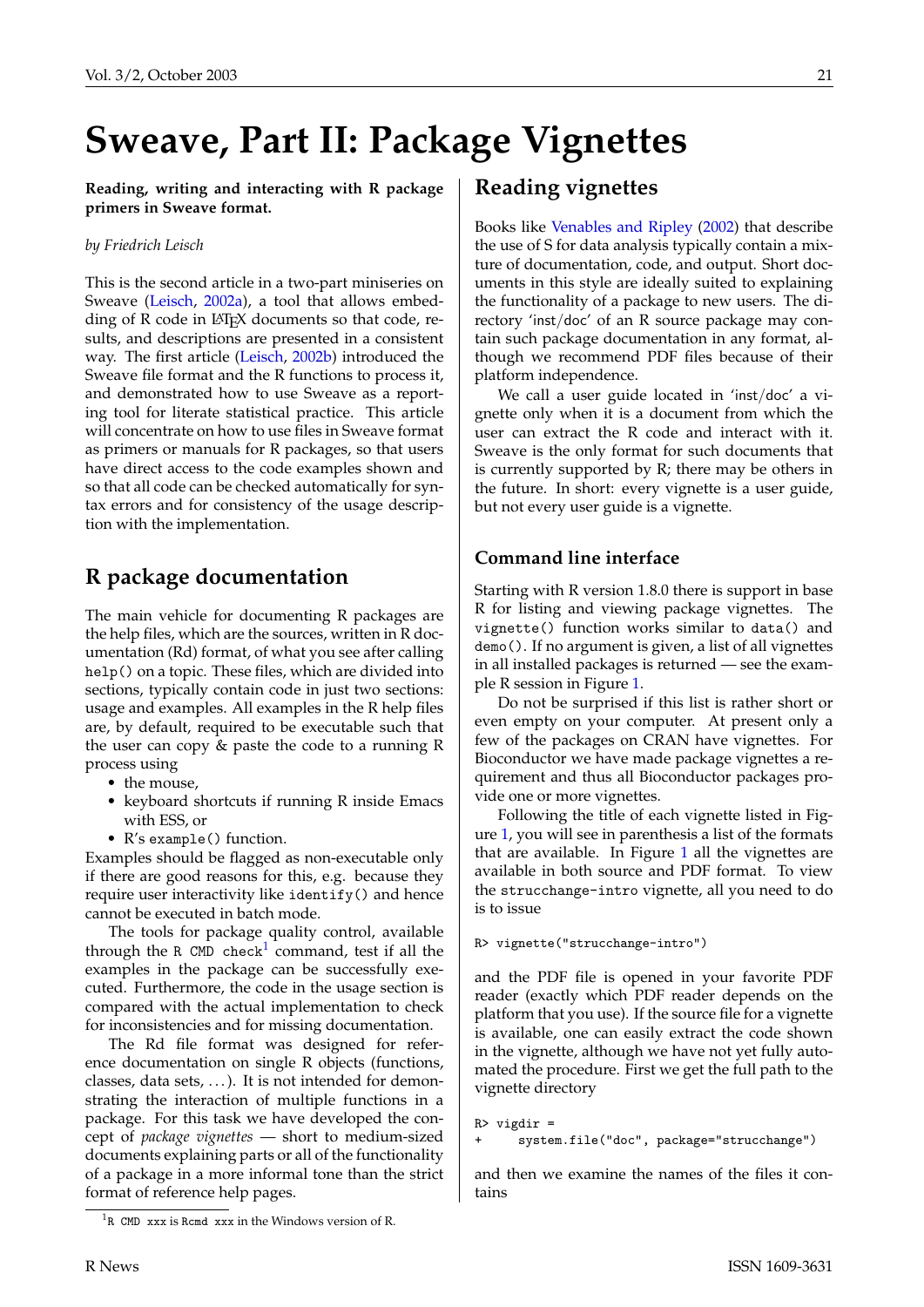```
R> vignette()
Vignettes in package ' AnnBuilder ':
AnnBuilder AnnBuilder Basic (source, pdf)
HowTo AnnBuilder HowTo (source, pdf)
Vignettes in package 'Biobase':
Biobase Biobase Primer (source, pdf)
Bioconductor Howto Bioconductor (source, pdf)
HowTo HowTo HowTo ( source , pdf )
esApply esApply Introduction (source, pdf)
...
Vignettes in package 'strucchange':
strucchange - intro strucchange : An R Package for Testing for
                     Structural Change in Linear Regression Models
                     ( source , pdf )
...
```
<span id="page-21-0"></span>Figure 1: Usage of vignette() to list available package vignattes.

```
R> list.files(vigdir)
[1] "00Index.dcf"
[2] "strucchange-intro.R"
[3] "strucchange-intro.Rnw"
[4] "strucchange-intro.pdf"
```
[5] "strucchange-intro.tex"

File 'strucchange-intro.Rnw' is the original Sweave file, 'strucchange-intro.R' has the extracted R code for all code chunks and could now be executed using source() or opened in your favorite editor. If the '.R' file is not available, we can create it in the current working directory by

```
R> library("tools")
R> vig = listFilesWithType(vigdir, "vignette")
R> Stangle(vig[1])
Writing to file strucchange-intro.R
```
where listFilesWithType() returns the full path to all files in vigdir that have type "vignette", i.e., an extension marking them as Sweave files.

#### **Graphical user interface**

The simplest way to access vignettes is probably through the HTML help system. If you execute help.start() and click your way to a package containing vignettes, then you will see, at the beginning of the package's table of contents, a link to an index of all the available vignettes. In addition there is a link to the directory containing the vignettes so that, for example, you could use your browser to examine the source files.

A more advanced interface to package vignettes is available in the Bioconductor package **tkWidgets**, available from <http://www.bioconductor.org>.

Function vExplorer() lists all available vignettes in a nice point & click menu. For example, after selecting the **strucchange** vignette the upper left window shown in Figure [2](#page-22-0) is opened. The PDF version of the vignette can be opened by clicking on the "View PDF" button. Each code chunk of the vignette has a button on the left side of the window, clicking on the button shows the code in the "R Source Code" text field. The code can be executed and the resulting output is shown in the "Results of Execution" area.

The most powerful feature of this kind of interface is that the S code in the source code field can be modified by the user, e.g., to try variations of the pre-fabricated examples. To modify the example, one simply edits the code in the "R Source Code" area and presses the "Execute Code" button again.

Dynamic statistical documents and their user interfaces are an open research area, see also [Buttrey](#page-23-3) [et al.](#page-23-3) [\(2001\)](#page-23-3) and [Sawitzki](#page-23-4) [\(2002\)](#page-23-4) for other approaches.

## **Writing vignettes**

Once the Sweave file is written (we cannot do that for you), it is almost trivial to include it in an R package and make it available to users by the tools described above. Say you have written a file 'foo.Rnw' to be used as a vignette for package **foo**. First you need to add some meta-information to the file along the lines of

```
% \VignetteIndexEntry{An R Package for ...}
```

```
% \VignetteDepends{foo, bar, ...}
```

```
% \VignetteKeyword{kwd1}
```

```
% \VignetteKeyword{kwd2}
```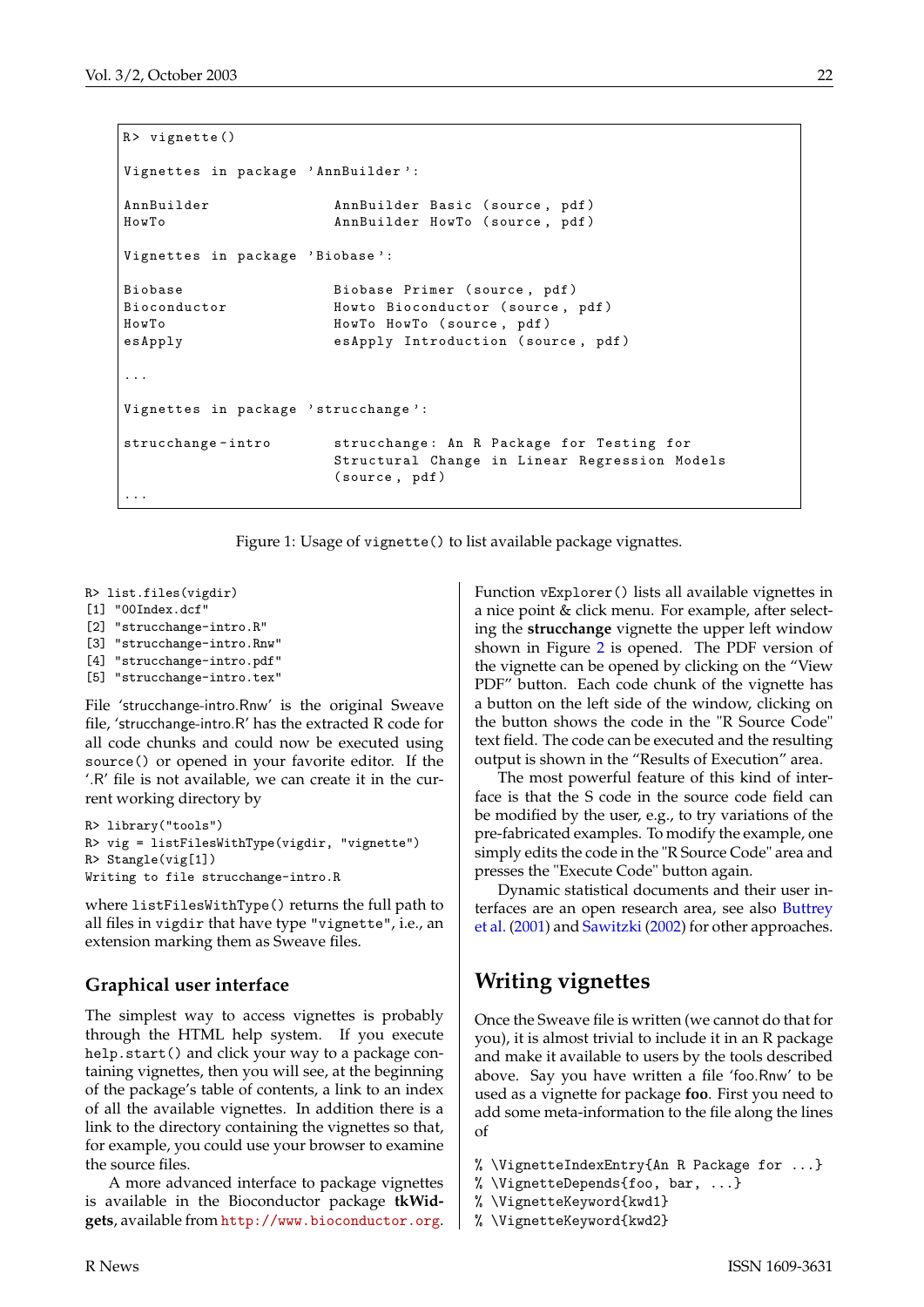

<span id="page-22-0"></span>Figure 2: Screenshot of vExplorer() showing the vignette from package **strucchange**: main controls for code chunk execution (upper left), currently active R graphics window (lower left) and a pdf viewer (right).

All of these should be in  $\mathbb{A}E\to\mathbb{A}$  comments as we have not defined them as proper LAT<sub>E</sub>X commands. The index entry is used for the listings of vignette() or vExplorer(); frequently it is the same as the title of the document (or an abbreviated version thereof). Note that it is directly used in text and HTML files and hence should not contain any TEX markup. The dependency information is analogous to the Depends field of a package 'DESCRIPTION' file and lists packages needed to execute the code in the vignette. The list of \VignetteXXX meta-information specifications will probably get longer in the near future, especially for versioning etc.

Once this is done all you have to do is create a subdirectory 'inst/doc' in yor package source tree and copy 'foo.Rnw' to it. All the rest is taken care of by the R package management system, e.g.

- R CMD check will extract the code from the vignette and test that it can be executed successfully.
- R CMD build will run Sweave() and pdflatex on the vignette to create the PDF version.
- The package installation mechanism creates an index of all vignettes in the package and links it into the HTML help system.

Note that even code chunks with option eval=FALSE are tested by R CMD check; if you want to include code that should not be tested in a vignette, move it to a normal LAT<sub>E</sub>X verbatim environment. The reason for this policy is because users should be able to rely on code examples being executable exactly as shown in the vignette.

By including the PDF version in the package sources it is not necessary that the vignettes can be compiled at install time, i.e., the package author can use private LATEX extensions or BibTeX files. Only the R code inside the vignettes is part of the checking procedure; typesetting manuals is not part of package quality control.

For more details see the manual "Writing R Extensions", which features a section on package vignettes.

In general it is assumed that package *authors* run R CMD build on their machine (and may safely assume that only they do that). R CMD check on the other hand should be runnable by *everybody*, e.g., CRAN runs a check on all 250+ packages on a daily basis (the results are available at [http://cran.r-project.org/src/contrib/](http://cran.r-project.org/src/contrib/checkSummary.html) [checkSummary.html](http://cran.r-project.org/src/contrib/checkSummary.html)). Bioconductor has opted for a stricter policy such that even building packages (including running latex on vignettes) should be re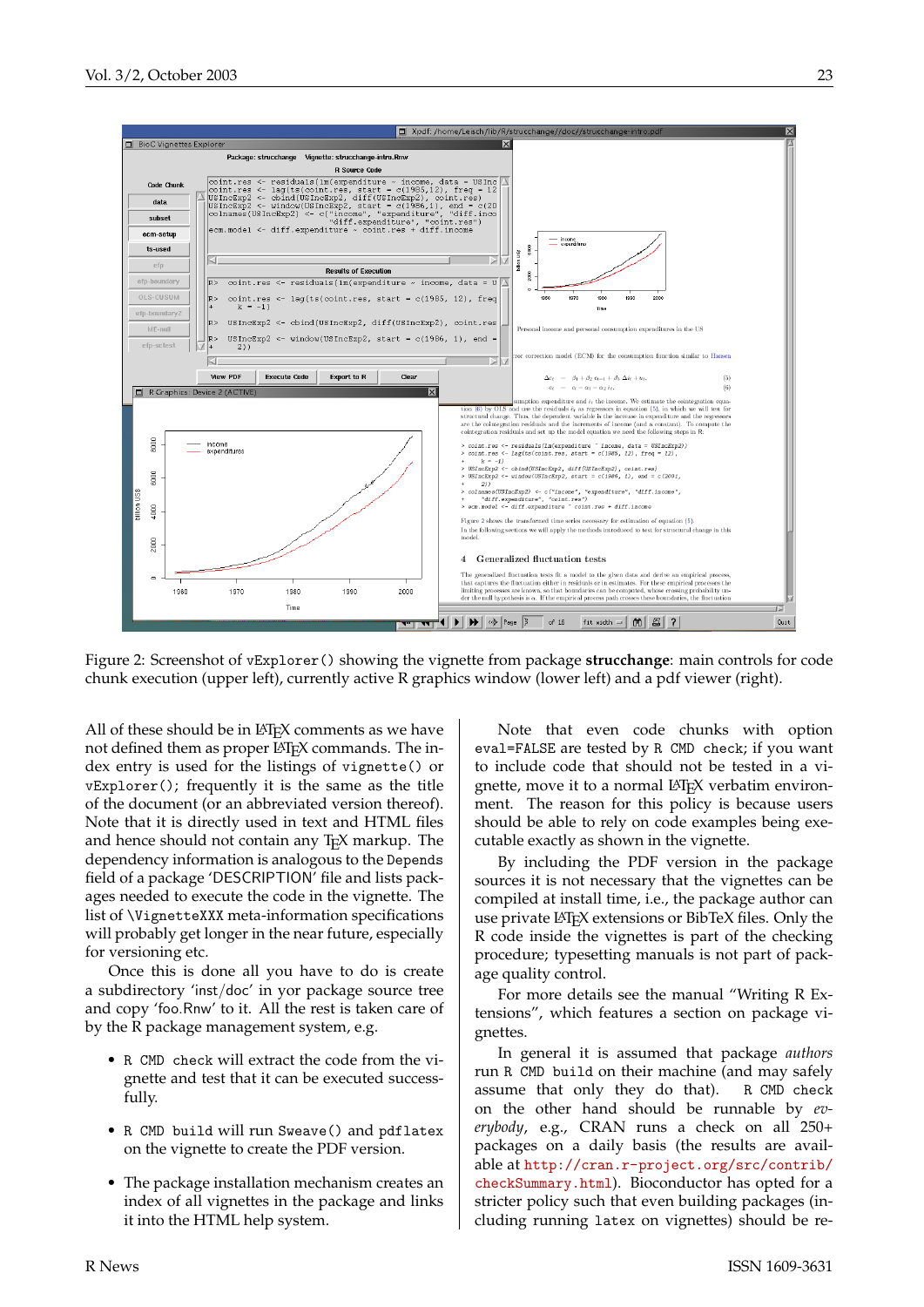producible on every machine which has the necessary tools installed.

### **Acknowledgements**

vignette() and most of R CMD check were written by Kurt Hornik. vExplorer() and its helper functions were written by Jeff Gentry and Jianhua Zhang as part of the Bioconductor project. I want to thank them and Robert Gentleman for helpful ideas and discussions.

## **Bibliography**

- <span id="page-23-3"></span>S. E. Buttrey, D. Nolan, and D. T. Lang. An environment for creating interactive statistical documents. In E. J. Wegman, A. Braverman, A. Goodman, and P. Smyth, editors, *Computing Science and Statistics*, volume 33. Interface Foundation of North America, Fairfax Station, VA, USA, 2001. [22](#page-21-1)
- <span id="page-23-0"></span>F. Leisch. Sweave: Dynamic generation of statistical

reports using literate data analysis. In W. Härdle and B. Rönz, editors, *Compstat 2002 — Proceedings in Computational Statistics*, pages 575–580. Physika Verlag, Heidelberg, Germany, 2002a. URL [http:](http://www.ci.tuwien.ac.at/~leisch/Sweave) [//www.ci.tuwien.ac.at/~leisch/Sweave](http://www.ci.tuwien.ac.at/~leisch/Sweave). ISBN 3-7908-1517-9. [21](#page-20-2)

- <span id="page-23-1"></span>F. Leisch. Sweave, part I: Mixing R and L<sup>AT</sup>E<sup>X</sup>. R *News*, 2(3):28–31, December 2002b. URL [http:](http://CRAN.R-project.org/doc/Rnews/) [//CRAN.R-project.org/doc/Rnews/](http://CRAN.R-project.org/doc/Rnews/). [21](#page-20-2)
- <span id="page-23-4"></span>G. Sawitzki. Keeping statistics alive in documents. *Computational Statistics*, 17:65–88, 2002. [22](#page-21-1)
- <span id="page-23-2"></span>W. N. Venables and B. D. Ripley. *Modern Applied Statistics with S. Fourth Edition*. Springer, 2002. URL <http://www.stats.ox.ac.uk/pub/MASS4/>. ISBN 0-387-95457-0.

[21](#page-20-2)

*Friedrich Leisch Institut für Statistik & Wahrscheinlichkeitstheorie Technische Universität Wien, Austria* [Friedrich.Leisch@R-project.org](mailto:Friedrich.Leisch@R-project.org)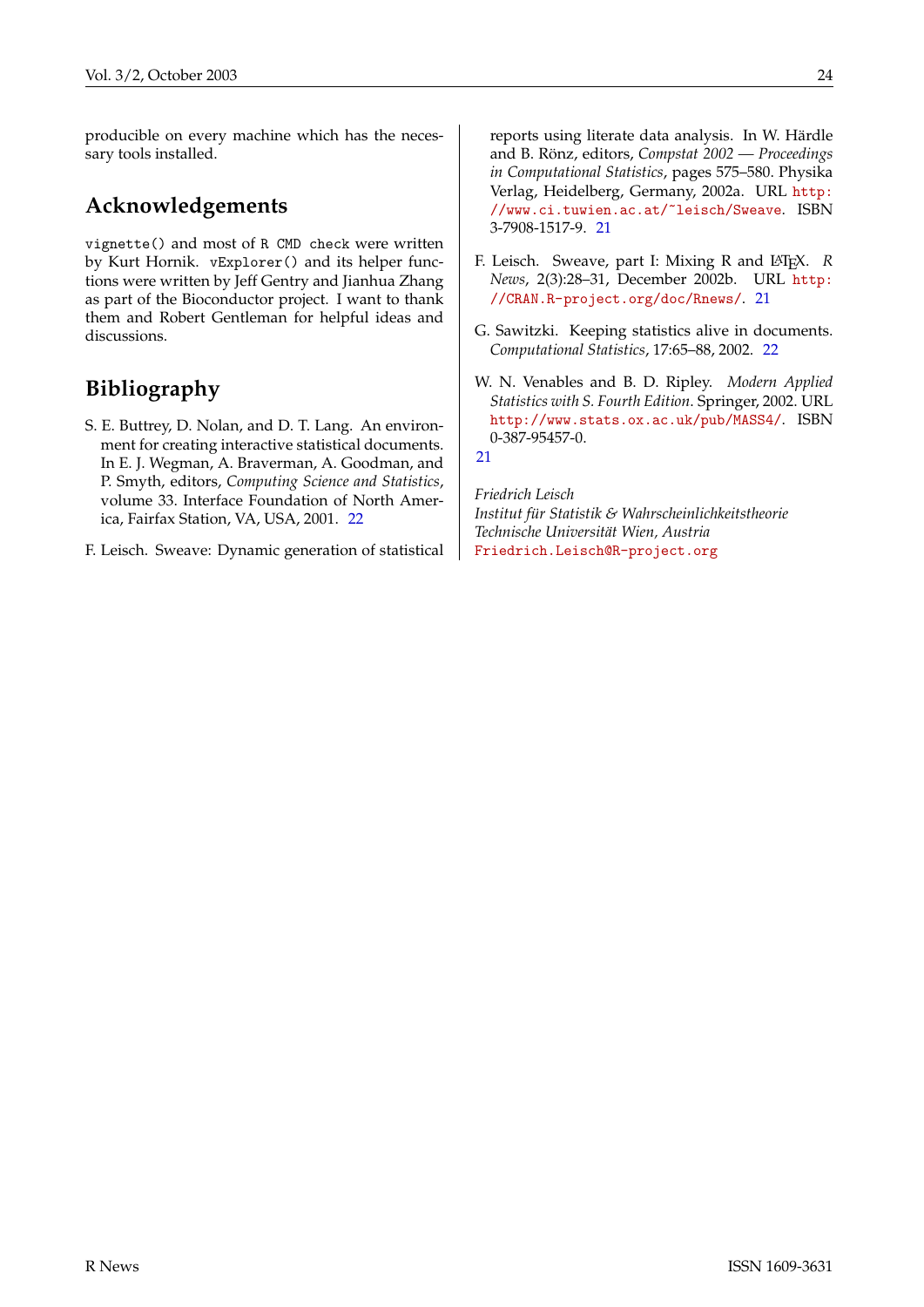## **R Foundation News**

<span id="page-24-0"></span>*by Bettina Grün and Friedrich Leisch*

#### **New benefactors**

- **• Department of Statistics, Brigham Young University, Utah, USA**
- **• Institute of Mathematical Statistics (IMS), Ohio, USA**
- **• MedAnalytics, Inc., Minnesota, USA**

#### **New supporting institutions**

- Astra Zeneca R&D Mölndal, Mölndal, Sweden
- Baxter AG, Vienna, Austria
- Boehringer Ingelheim Austria GmbH, Vienna, Austria
- Department of Economics, Stockholm University, Sweden
- Department of Statistics, University of Wisconsin-Madison, Wisconsin, USA
- Lehrstuhl für Rechnerorientierte Statistik und Datenanalyse, University of Augsburg, Germany
- Spotfire, Massachusetts, USA

### **New supporting members**

Klaus Abberger (Germany) Luc Anselin (USA) Anestis Antoniadis (France) Carlos Enrique Carleos Artime (Spain) Ricardo Azevedo (USA) Pierluigi Ballabeni (Switzerland) Saghir Bashir (UK) Marcel Baumgartner (Switzerland) Hans Werner Borchers (Germany) Rollin Brant (Canada) Alessandra R. Brazzale (Italy) Karl W. Broman (USA) Robert Burrows (USA) Federico Calboli (Italy) Charles M. Cleland (USA) Jorge de la Vega Góngora (Mexico) Jan de Leeuw (USA) Ramón Diaz-Uriarte (Spain)

Dubravko Dolić (Germany) Dirk Eddelbuettel (USA) Stephen Eglen (UK) John Fox (Canada) Simon Gatehouse (Australia) Stefano Guazzetti (Italy) Frank Harrell (USA) Pascal Heus (USA) Paul Hewson (UK) Giles Heywood (UK) Johannes Hüsing (Germany) Rafael Irizarry (USA) David A. James (USA) Landon Jensen (USA) Diego Kuonen (Switzerland) Manuel Castéjon Limas (Spain) Greg Louis (Canada) Clifford E. Lunneborg (USA) John Marsland (UK) Andrew D. Martin (USA) Gordon M. Morrison (UK) Rashid Nassar (USA) Vadim Ogranovich (USA) John C. Paolillo (USA) Thomas Petzoldt (Germany ) Bernhard Pfaff (Germany) Jonas Ranneby (USA) Gus Rashid (USA) Greg Ridgeway (USA) Jeffrey Rosenthal (Canada) Claude Rubinson (USA) Ingo Ruczinski (USA) Erik A. Sauleau (France) Martin Schlather (Germany) Michael Scroggie (Australia) Frederik von Ameln (Switzerland) Scott R. Waichler (USA) Rainer Walke (Germany) Ko-Kang Kevin Wang (New Zealand) Stefan Werner (Finland) Victor D. Zurkowski (Canada)

#### **New ordinary members**

Roger Bivand (Norway) Bill Venables (Australia)

*Bettina Grün & Friedrich Leisch Technische Universität Wien, Austria* [Bettina.Gruen@ci.tuwien.ac.at](mailto:Bettina.Gruen@ci.tuwien.ac.at) [Friedrich.Leisch@R-project.org](mailto:Friedrich.Leisch@R-project.org)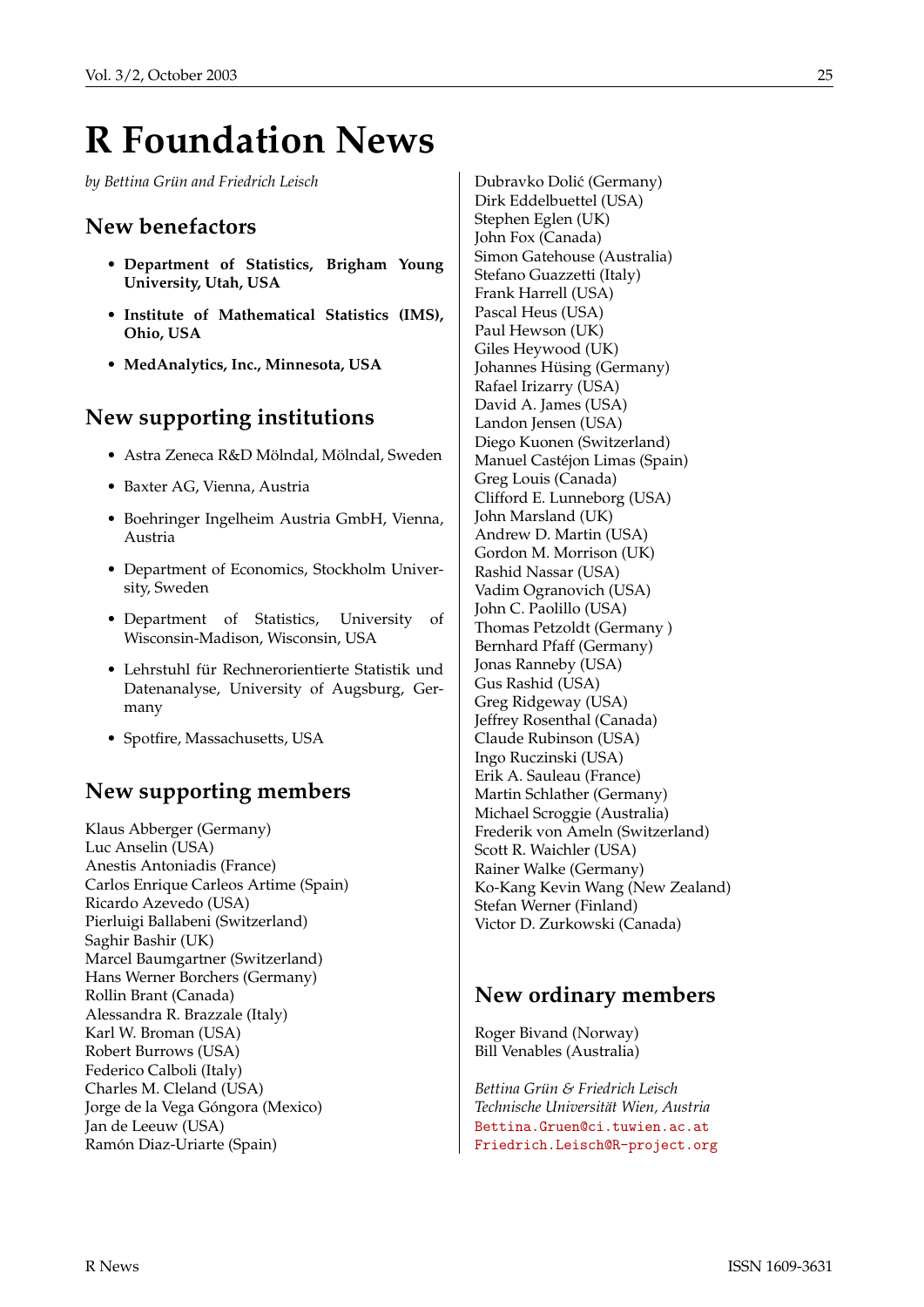## **Recent Events**

## <span id="page-25-0"></span>**Statistical Computing 2003 at Reisensburg**

The Reisensburg meeting has become a regular attraction for those interested in Computational Statistics. It is organized by three special interest groups (*Computational Statistics* of the Biometric Society -DR, *Statistical Analysis Systems* of the German Association of Medical Informatics, Biometry and Epidemiology GMDS, and *Classification and Data Analysis in the biosciences* of the Gesellschaft für Klassifikation GfKl) and it takes place near Ulm, Germany, in beautiful Reisensburg castle, situated above the river Danube.

The main topics of this conference are fixed one year in advance by the members of the working groups. The organizers take great care that there is sufficient time for discussion after the talks and at the famous Reisensburg bartizan round tables.

Recent developments of statistical software has been a major topic of previous meetings. Merits and miseries of the various packages were discussed in depth. This has changed. Discussion of the large packages played a minor role this year, and R was featured in many presentations. F. Bretz, T. Hothorn and P. Westfall gave an overview on the multcomp package for multiple comparisons. F. Leisch introduced flexmix, a framework for fitting discrete mixtures of regression models.

As we all know, a lot has still to be done in R to support advanced visualization and interactivity. A. Zeileis, D. Meyer and K. Hornik demonstrated visualizations using mosaic plots in R . S. Urbanek showed Java based interactive graphics for R and H. Hoffmann demonstrated what can be done in other environments, using visualizations for conditional distributions as an example and tools derived from the Augsburg Dada collection.

The list of speakers and topics is too long to be repeated here in full. Program and abstracts are available from [http://www.dkfz.de/](http://www.dkfz.de/biostatistics/Reisensburg2003/) [biostatistics/Reisensburg2003/](http://www.dkfz.de/biostatistics/Reisensburg2003/).

The 2003 meeting highlighted the analysis of genomic data. Robert Gentleman presented a keynote session on exploring and visualizing genomic data. Subsequent sessions covered methodological aspects, in particular techniques for combining classifiers or variables and methods related to machine learning. On the more applied side, topics included, among others, C. Ittrich and A. Benner addressing the role of microarrays in clinical trials, and U. Mansmann discussing simulation techniques for microarray experiments. E. Brunner (Göttingen) used the opportunity to demonstrate how classical statistical analysis of the design of experiments may be applied in this field to give concise answers instead of vague conjectures.

High dimensional observations, combined with very low sample sizes, are a well known peculiarity of genomic data. Another peculiarity comes from the strong dependence between the observed data. The data refer to gene activities, and these are only an aspect of the metabolic and regulatory dynamics of a cell. Little is known about how to include the knowledge of metabolic pathways and the resulting dependencies in a statistical analysis. Using statistical inference from genomic data to identify metabolic or regulatory structures is largely an open task. F. Markowetz and R. Spang studied the effect of perturbations on reconstructiing network structure; C. Becker and S. Kuhnt addressed robustness in graphical modelling. From the application side, A. v. Heydebreck reported on estimation of oncogeneic tree models and W. Huber talked about identification of protein domain combinations.

The next Reisensburg working conference will take place 2004, June 27.-30. By the time you read this article, the call for papers should have been issued. The main topics will be: applications of machine learning; statistical analyis of graphs/networks; statistical software; bioinformatics; exploration of large data sets.

Till then, working groups in cooperation with the special research unit in Erlangen will organize a workshop on Ensemble Learning, Erlangen 2004, Jan. 23.-24. Stay tuned, and see [http://www.imbe.](http://www.imbe.med.uni-erlangen.de/links/EnsembleWS/) [med.uni-erlangen.de/links/EnsembleWS/](http://www.imbe.med.uni-erlangen.de/links/EnsembleWS/).

*Günther Sawitzki Universität Heidelberg* [gs@statlab.uni-heidelberg.de](mailto:gs@statlab.uni-heidelberg.de)

### **Statistical Inference, Computing and Visualization for Graphs**

On August 1–2, 2003, a workshop on using graphs in statistical data analysis took place at Stanford University. Quoting the workshop homepage [http://www.research.att.com/~volinsky/](http://www.research.att.com/~volinsky/Graphs/Workshop.html) [Graphs/Workshop.html](http://www.research.att.com/~volinsky/Graphs/Workshop.html) *"Graphs have become an increasingly popular way of representing data in many different domains, including telecommunications research, genomics and bioinformatics, epidemiology, computer networks and web connectivity, social networks, marketing and statistical graphical models. Analyzing these data effectively depends on contributions from the areas of data representation, algorithms, visualization (both static and interactive), statistical modeling (including graphical models) and inference. Each of these areas has its own language for describing graphs, and its own favorite tools and methods. Our goal for the workshop is to explore*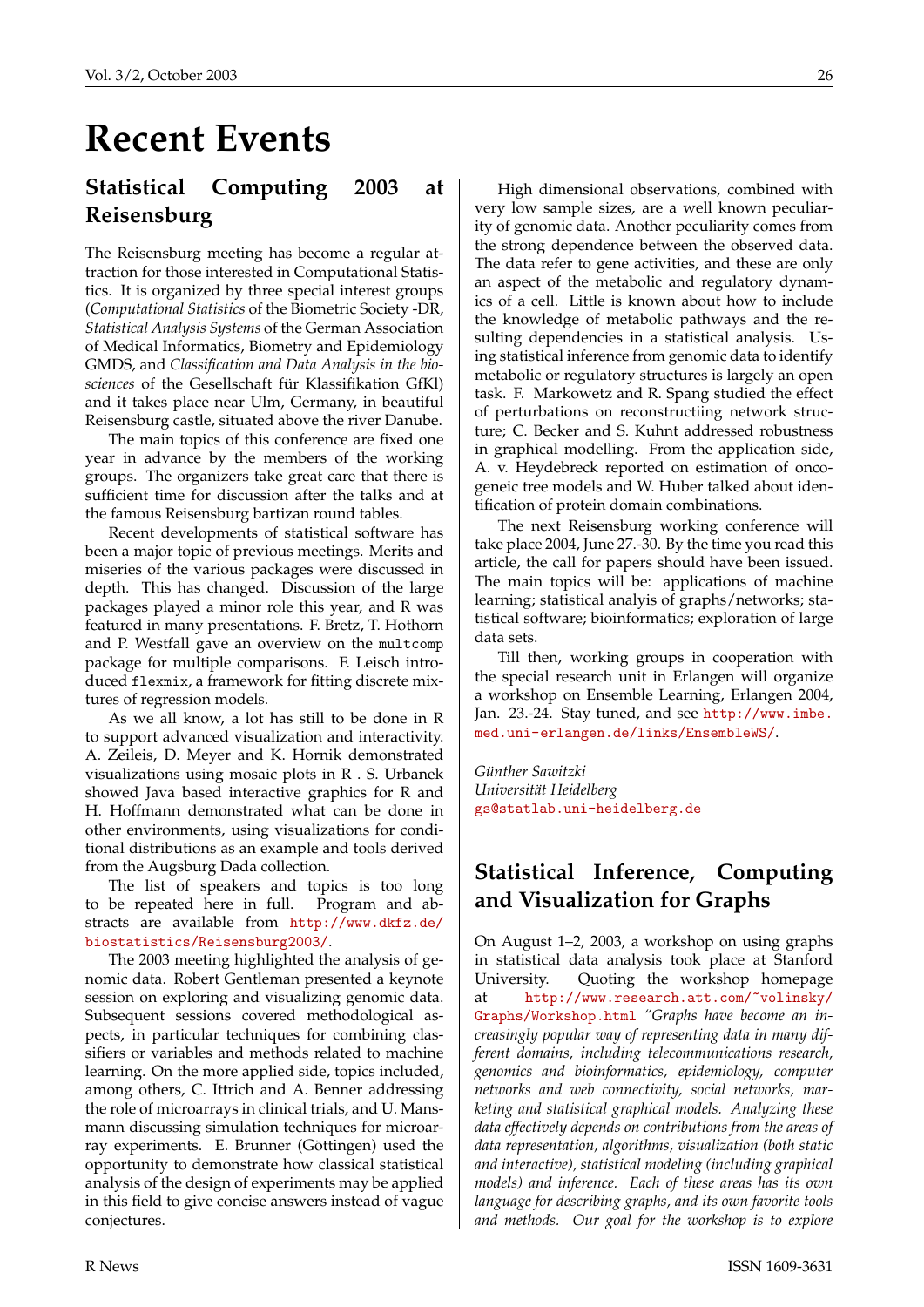*synergies that may exist between these different areas of research."*

It was very interesting to see the number of different areas of applied data analysis in which graphs (structures with nodes and edges) are used. There are differences, most notably the sizes of the graphs, ranging from a dozen nodes to several millions, which has an impact on "natural" and efficient computations. However, we also identified commonalities, and having a central infrastructure in R for representing graphs and performing common operations will certainly help to prevent reinventing the wheel several times.

The Bioconductor project has started to provide this infrastructure with the **graph** package and interfaces to standard libraries for graph computations and visualization (**Rgraphviz**, **RBGL**, . . . ). Development versions of ggobi also have support for graphs that can be tightly linked to R. If you are interested to learn more about the workshop: you can download the slides for any of the presentations from the workshop homepage.

Finally, I want to thank the organizers for the great job they did in organizing the workshop; both the scientific program and the social atmosphere made it a pleasure to participate.

*Friedrich Leisch Technische Universität Wien, Austria* [Friedrich.Leisch@R-project.org](mailto:Friedrich.Leisch@R-project.org)

#### **JSM 2003**

At the 2003 Joint Statistical Meetings in San Francisco, an invited session was organized that is of particular interest to the R community. Jan de Leeuw from University of California, Los Angeles, led off the session with the a talk on "The State of Statistical Software" ([http://gifi.stat.ucla.edu/pub/](http://gifi.stat.ucla.edu/pub/jsm03.pdf) [jsm03.pdf](http://gifi.stat.ucla.edu/pub/jsm03.pdf)). He began with a overview of types of statistical software one might use for activities such as consulting, teaching and research providing some history and thoughts for the future along the way. Luke Tierney from University of Iowa, spoke on "Some New Language Features of R" ([http://](http://www.stat.uiowa.edu/~luke/talks/jsm03.pdf) [www.stat.uiowa.edu/~luke/talks/jsm03.pdf](http://www.stat.uiowa.edu/~luke/talks/jsm03.pdf)) focussing on namespaces, code analysis tools, exception handling and byte compilation. Duncan Temple Lang from Bell Laboratories spoke on "Connecting Scientific Software" ([http://cm.bell-labs.](http://cm.bell-labs.com/stat/duncan/Talks/JSM2003) [com/stat/duncan/Talks/JSM2003](http://cm.bell-labs.com/stat/duncan/Talks/JSM2003)). The talk dealt with connecting other software packages to R, with particular attention to R DCOM services. The discussant, Wolfgang Hartmann from SAS, provided an industry perspective (see [http://www.cmat.pair.](http://www.cmat.pair.com/wolfgang/jsm03.pdf) [com/wolfgang/jsm03.pdf](http://www.cmat.pair.com/wolfgang/jsm03.pdf)) comparing the features of different software, commercial and open-source, with specific attention to R.

*Balasubramanian Narasimhan Stanford University, CA, USA* [naras@stat.stanford.edu](mailto:naras@stat.stanford.edu)

### **gR 2003**

On 17-20th September 2003, Aalborg University hosted a workshop bringing together people from many communities working with graphical models. The common interest is development of a package for R, supporting the use of graphical models for data analysis. The workshop followed up on the gR initiative described by Steffen Lauritzen in R News 2/3.

The workshop provided a kaleidoscope of applications as well as insight in experiences dealing with practical graphical models. The applications presented were from the areas of epidemiology, geostatistics, genetics, bioinformatics and machine learning.

The wide range of applications and methodology showed that a unifying software package for graphical models must be widely extensible and flexible utilizing a variety of data formats, model specifications and estimation algorithms. The package should also provide an attractive user interface that aids in working with complex models interactively.

Development of a gR-package is evolving at many levels. Some 'old' stand-alone programs are being ported as R-packages (CoCoR, BRugs), some are being interfaced (mimR, JAGS, BugsR), while others have been developed in R (ggm, deal, GRAPPA).

Experiences from other existing packages can inspire the gR project. For example, the Bayes Net Toolbox for Matlab includes many features that gR will include. Intel is currently re-implementing the Bayes Net Toolbox in C++ (called Probability Network Library, PNL) and plan a December 2003 release, expected to be open source. An R interface to PNL could be a possibility.

During the workshop an outline of a package **grbase** with basic elements was discussed and thought to become a common ground for extensions. Important features were to separate data, model and inference. The **grbase** package will include

- support for a variety of data formats, eg. as a list of cases, a dataframe or a database connection. It should also be possible to work with a model without data.
- a general model language capable of specifying eg. (block-) recursive graphical models and BUGS models.
- a variety of representation forms for graphs, eg. using/extending the **graph** package from bioconductor.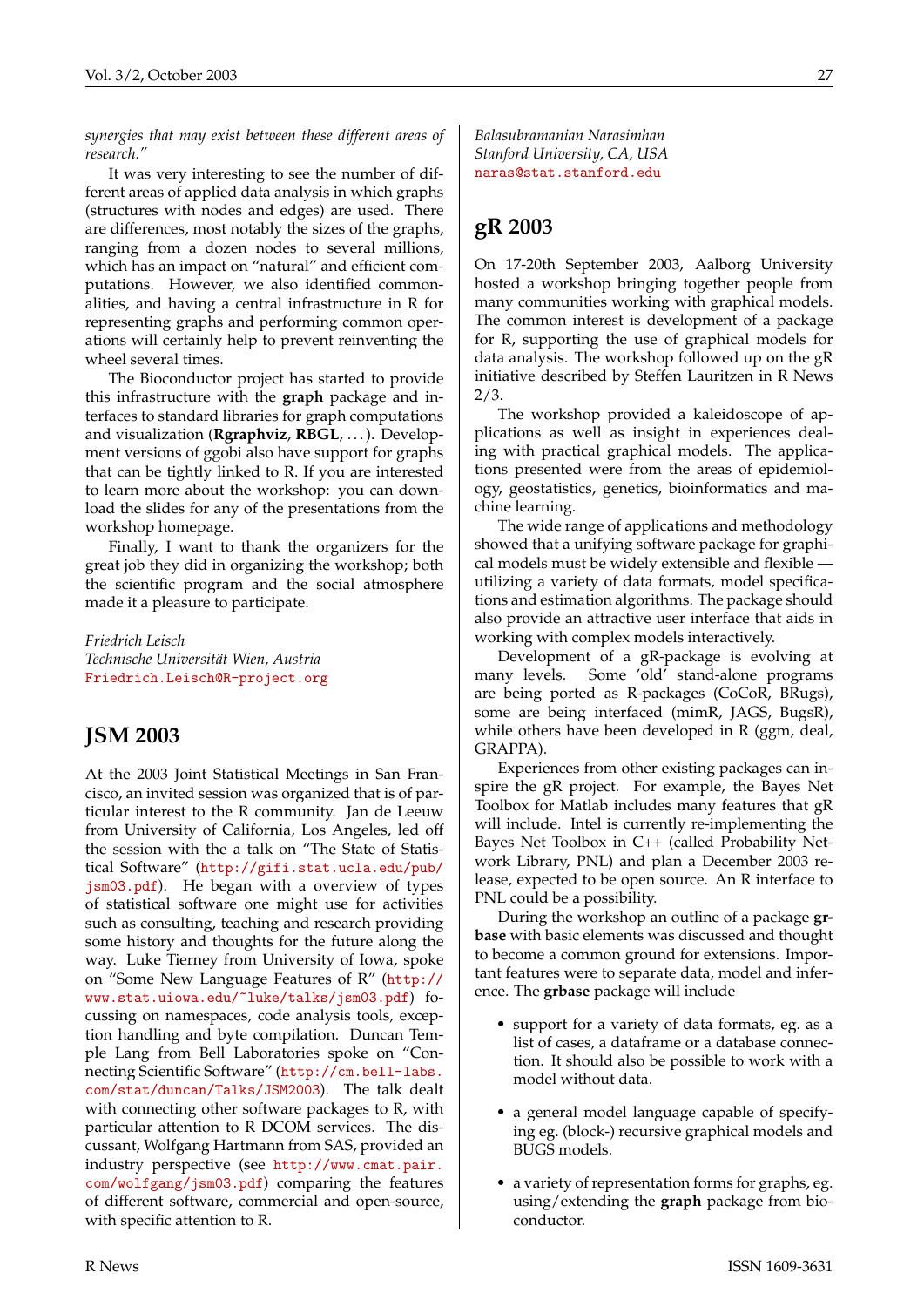- a graphics system, for interactively working with models. For example using **R-Tcl/Tk**, **Rggobi** or the R-interface to Graphviz.
- an analyzing unit that combines data and model with the possibility of using different inference algorithms in the analyzing step.

A minimal version of **grbase** is planned for January 2004.

An invited session concerned with the gR developments is being planned for the Joint Statistical Meeting in Toronto, 8-12 August 2004.

See <http://www.math.auc.dk/gr/gr2003/> for more information about the workshop and related

## **Book Reviews**

## <span id="page-27-0"></span>**John Maindonald and John Braun: Data Analysis and Graphics Using R — An Example-based Approach**

Cambridge University Press, Cambridge, United Kingdom, 2003 362 pages, ISBN 0-521-81336-0 <http://cbis.anu.edu/DAAG/> <http://www.stats.uwo.ca/DAAG/>

The aim of the book is to describe the ideas and concepts of many statistical methodologies, that are widely used in applications, by demonstrating the use of R on a number of examples. Most examples in the book use genuine data collected by the authors in their combined several decades of statistical consulting experience. The authors see the book as a companion to other books that include more mathematical treatments of the relevant theory, and they avoid mathematical notation and mathematical description of statistical methods. The book is aimed at both scientists and students interested in practical data analysis. Data and new R functions used in the book are included in the DAAG package available from the authors' web sites and through the Comprehensive R Archive Network (CRAN).

The book begins with a nice summary of the contents of the twelve chapters of the book. Chapter 1, *A Brief Introduction to R*, provides enough information on using R to get the reader started. Chapter 2, *Style of Data Analysis*, demonstrates with many examples the use of R to carry out basic exploratory data analysis involving both graphical and numerical summaries of data. The authors not only describe how to create graphs and plots but also show the reader what to look for in the data summaries and how to interpret the summaries in the context of each particular example. Chapter 3, *Statistical Models*, describes the authors' view on the importance of modlinks, including links to the aforementioned software.

**Acknowledgments** The gR-2003 workshop was supported by the Danish National Research Foundation Network in Mathematical Physics and Stochastics - MaPhySto. The Danish activities of the gR project are supported by the Danish Natural Science Research Council.

*Claus Dethlefsen Aalborg University, Denmark* [dethlef@math.auc.dk](mailto:dethlef@math.auc.dk)

els as a framework for statistical analysis. Chapter 4, *An Introduction to Formal Inference*, introduces the basic ideas of random sampling and sampling distributions of statistics necessary to understand confidence intervals and hypothesis testing. It also includes chi-square tests for contingency tables and one-way ANOVA.

The next several chapters demonstrate the use of R to analyze data using linear models. Chapter 5, *Regression with a Single Predictor*, Chapter 6, *Multiple Linear Regression*, Chapter 7, *Exploiting the Linear Model Framework*, and Chapter 8, *Logistic Regression and Other Generalized Linear Models*, use increasingly complex models to lead the reader through several examples of practical data analysis.

The next three chapters discuss more specialized topics that arise frequently in practice. Chapter 9, *Multi-level Models, Time Series, and Repeated Measures*, goes through examples that use more complicated error structures than examples found in previous chapters. Chapter 10, *Tree-based Classification and Regression Trees*, provides an introduction to tree-based regression and classification modeling. Chapter 11, *Multivariate Data Exploration and Discrimination*, describes both principle components analysis and discriminant analysis.

The final chapter, Chapter 12, *The R System — Additional Topics*, is a far more detailed introduction to R than that contained in the initial chapters. It is also intended as a reference to the earlier chapters.

The book is a primer on the nuts-and-bolts use of R for the types of statistical analysis that arise commonly in statistical practice, and it also teaches the reader to think statistically when interpreting the results of an analysis. The strength of the book is in the extensive examples of practical data analysis with complete examples of the R code necessary to carry out the analyses. Short R commands appear on nearly every page of the book and longer R code examples appear frequently as footnotes.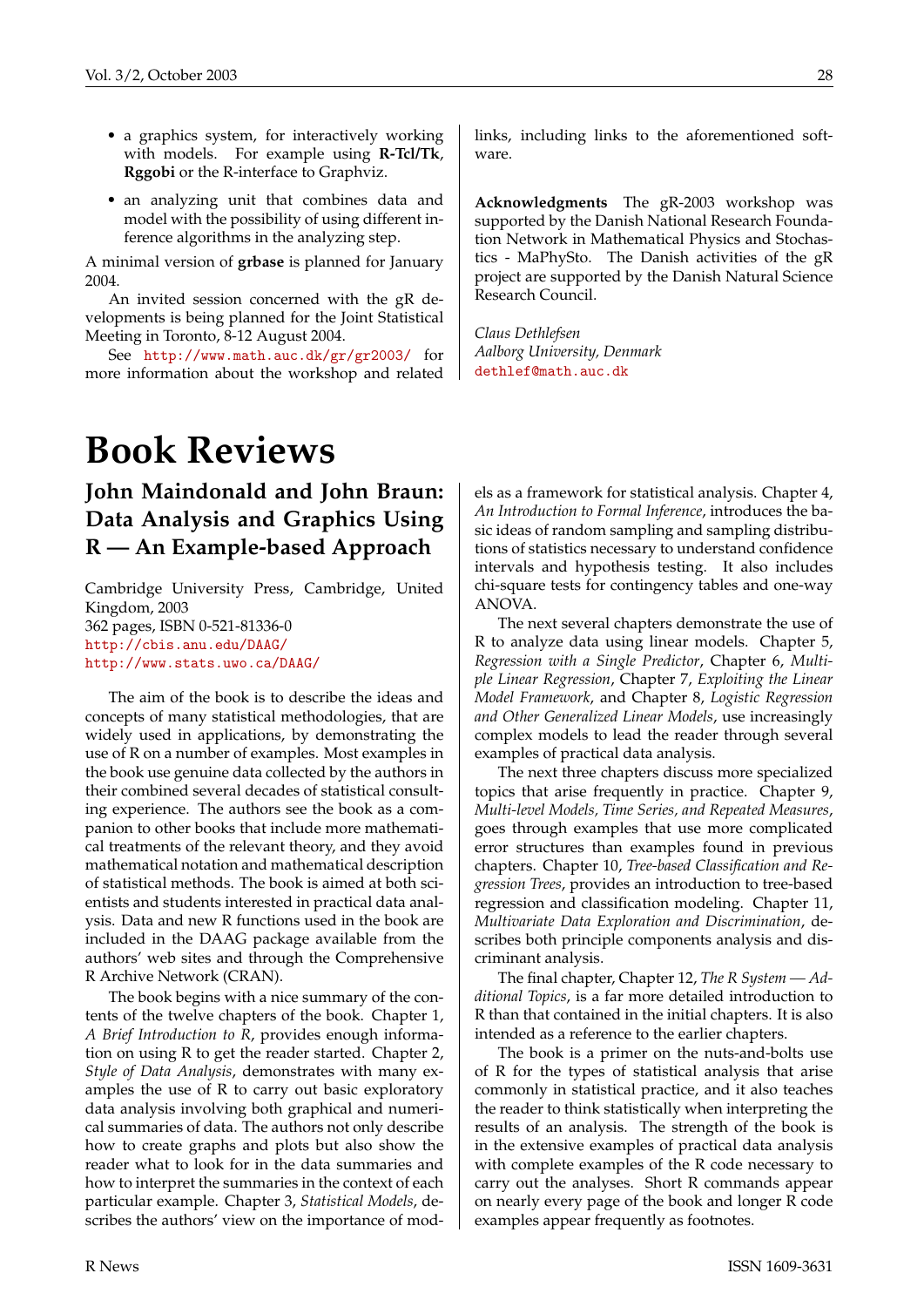I would strongly recommend the book to scientists who have already had a regression or a linear models course and who wish to learn to use R. However, my recommendation has a few caveats. The first chapter of the book takes the reader through an introduction to R that has the potential to be a little frustrating for a reader with no prior R experience. For example, the first plotting command given is

#### plot(ACT ~ Year, data=ACTpop, pch=16)

The meaning of the pch=16 option is described and the option data=ACTpop is self evident, but the syntax ACT ~ Year is not explained and is potentially confusing to an R beginner who does not automatically translate ~ into "is modeled by". Page 5 gives the advice to create a new workspace before experimenting with R functions, but provides no details on how one actually does this. Most examples of R code in the book do contain adequate descriptions, but there are a number of exceptions.

A second caveat is that the descriptions of statis-

## **Changes in R 1.8.0**

<span id="page-28-0"></span>*by the R Core Team*

#### **MacOS changes**

• As from this release there is only one R port for the Macintosh, which runs only on MacOS X. (The 'Carbon' port has been discontinued, and the 'Darwin' port is part of the new version.) The current version can be run either as a command-line application or as an 'Aqua' console. There is a 'Quartz' device quartz(), and the download and installation of both source and binary packages is supported from the Aqua console. Those CRAN and BioC packages which build under MacOS X have binary versions updated daily.

#### **User-visible changes**

- The defaults for glm.control(epsilon=1e-8, maxit=25) have been tightened: this will produce more accurate results, slightly slower.
- sub, gsub, grep, regexpr, chartr, tolower, toupper, substr, substring, abbreviate and strsplit now handle missing values differently from "NA".
- Saving data containing name space references no longer warns about name spaces possibly being unavailable on load.

tical methods are an adequate refresher, but are inadequate as a primary source of information. The authors indicate clearly that the book is meant to complement other books in the presentation of, and the mathematical description of, statistical methods. I agree that the book would not work well as a standalone text book for a course on statistical modeling. However, it is also not short and I would hesitate to require students to buy it in addition to another comprehensive textbook. The scope of the book is greater than simply serving as a companion book for teaching R.

Despite my hesitation to use this book in teaching, I give it a strong recommendation to the scientist or data analyst who wishes an easy-to-read and an understandable reference on the use of R for practical data analysis.

*Bret Larget University of Wisconsin—Madison* [larget@stat.wisc.edu](mailto:larget@stat.wisc.edu)

• On Unix-like systems interrupt signals now set a flag that is checked periodically rather than calling longjmp from the signal handler. This is analogous to the behavior on Windows. This reduces responsiveness to interrupts but prevents bugs caused by interrupting computations in a way that leaves the system in an inconsistent state. It also reduces the number of system calls, which can speed up computations on some platforms and make R more usable with systems like Mosix.

#### **Changes to the language**

- Error and warning handling has been modified to incorporate a flexible condition handling mechanism. See the online documentation of tryCatch() and signalCondition(). Code that does not use these new facilities should remain unaffected.
- A triple colon operator can be used to access values of internal variables in a name space (i.e. a:::b is the value of the internal variable b in name space a).
- Non-syntactic variable names can now be specified by inclusion between backticks `Like This`. The deparse() code has been changed to output non-syntactical names with this convention, when they occur as operands in expressions. This is controlled by a backtick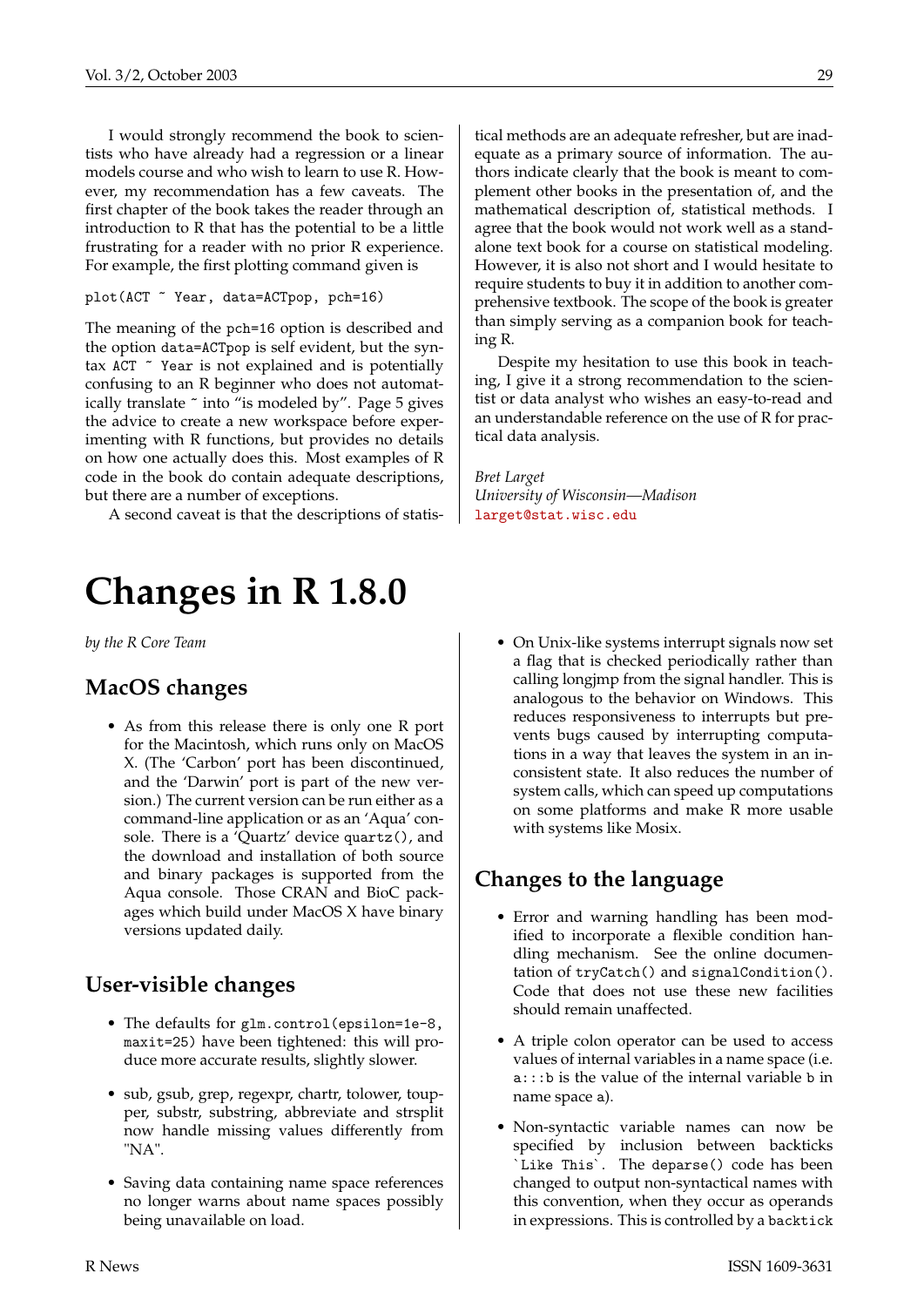argument, which is by default TRUE for composite expressions and FALSE for single symbols. This should give minimal interference with existing code.

• Variables in formulae can be quoted by backticks, and such formulae can be used in the common model-fitting functions. terms.formula() will quote (by backticks) non-syntactic names in its "term.labels" attribute. [Note that other code using terms objects may expect syntactic names and/or not accept quoted names: such code will still work if the new feature is not used.]

#### **New features**

- New function bquote() does partial substitution like LISP backquote.
- capture.output() takes arbitrary connections for file argument.
- contr.poly() has a new scores argument to use as the base set for the polynomials.
- cor() has a new argument method = c("pearson","spearman","kendall")' as cor.test() did forever. The two rank based measures do work with all three missing value strategies.
- New utility function cov2cor() Cov -> Corr matrix.
- cut.POSIXt() now allows 'breaks' to be more general intervals as allowed for the 'by' argument to seq.POSIXt().
- data() now has an envir argument.
- det() uses an LU decomposition and LA-PACK. The method argument to det() no longer has any effect.
- dev.control() now accepts enable as well as inhibit. (Wishlist PR#3424)
- \*, and / work more generally on "difftime" objects, which now have a diff() method.
- $dt(*, ncp = V)$  is now implemented, thanks to Claus Ekstroem.
- dump() only quotes object names in the file where necessary.
- eval() of a promise forces the promise
- file.path() now returns an empty character vector if given at least one zero-length argument.
- format() and hence print() make an effort to handle corrupt data frames, with a warning.
- format.info() now also works with 'nsmall' in analogy with format.default().
- gamma(n) is very slightly more precise for integer n in 11:50.
- ? and help() will accept more un-quoted arguments, e.g. NULL.
- The ? operator has new forms for querying documentation on S4 methods. See the online documentation.
- New argument frame.plot = axes (== TRUE) for filled.contour().
- New argument fixed = TRUE for grep() and regexpr() to avoid the need to escape strings to match.
- $\text{grey}(x, \ldots, \text{value = TRUE})$  preserves names of x.
- hist.POSIXt() can now pass arguments to hist.default()
- legend() and symbols() now make use of xy.coords() and accept a wider range of coordinate specifications.
- Added function library.dynam.unload() to call dyn.unload() on a loaded DLL and tidy up. This is called for all the standard packages in namespaces with DLLs if their namespaces are unloaded.
- lm(singular.ok = FALSE) is now implemented.
- Empty lm() and glm() fits are now handled by the normal code: there are no methods for classes "lm.null" and "glm.null". Zero-rank fits are handled consistently.
- make.names() has improvements, and there is a new auxiliary function make.unique(). (Based on code contributed by Tom Minka, since converted to a .Internal function.) In particular make.names() now recognises that names beginning with a dot are valid and that reserved words are not.
- methods() has a print method which asterisks functions which are not user-visible. methods(class = "foo") now lists nonvisible functions, and checks that there is a matching generic.
- model.matrix() now warns when it removes the response from the rhs of the formula: that this happens is now documented on its help page.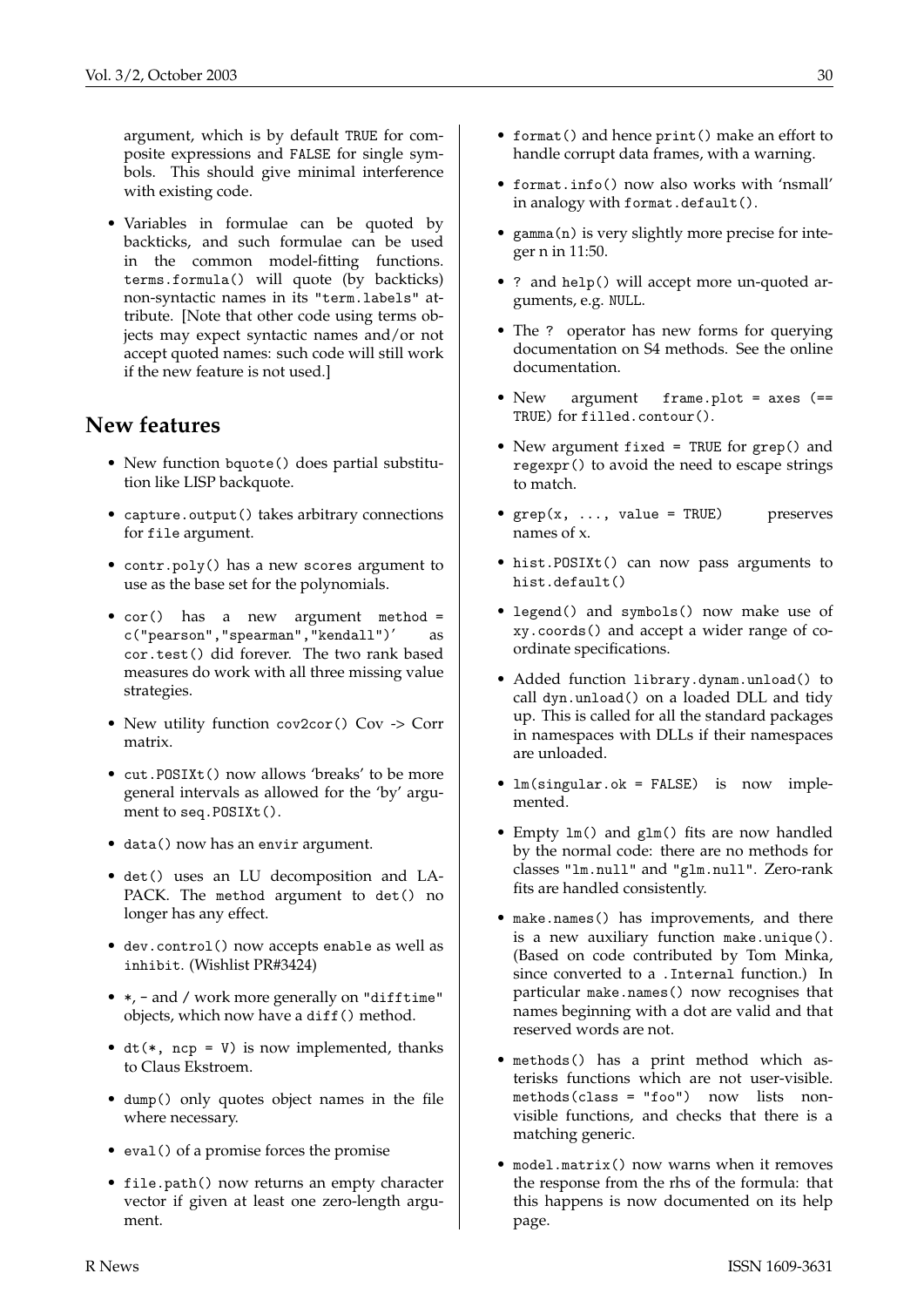and identify().

- New option "locatorBell" to control the confirmation beep during the use of locator()
- New option("scipen") provides some user control over the printing of numbers in fixedpoint or exponential notation. (Contributed by David Brahm.)
- plot.formula() now accepts horizontal=TRUE and works correctly when boxplots are produced. (Wishlist PR#1207) The code has been much simplified and corrected.
- polygon() and rect() now interpret density < 0 or NA to mean filling (by colour) is desired: this allows filling and shading to be mixed in one call, e.g. from legend().
- The predict() methods for classes lm, glm, mlm and lqs take a 'na.action' argument that controls how missing values in 'newdata' are handled (and defaults to predicting NA). [Previously the value of getOption("na.action") was used and this by default omitted cases with missing values, even if set to 'na.exclude'.]
- print.summary.glm() now reports omitted coefficients in the same way as print.summary.lm(), and both show them as NAs in the table of coefficients.
- print.table() has a new argument 'zero.print' and is now documented.
- $rank(x, na-last = "keep") now preserves$ NAs in 'x', and the argument 'ties.method' allows to use non-averaging ranks in the presence of ties.
- read.table()'s 'as.is' argument can be character, naming columns not to be converted.
- rep() is now a generic function, with default, POSIXct and POSIXlt methods. For efficiency, the base code uses rep.int() rather than rep() where possible.
- New function replicate() for repeated evaluation of expression and collection of results, wrapping a common use of sapply() for simulation purposes.
- rev() is now a generic function, with default and dendrogram methods.
- serialize() and unserialize() functions are available for low-level serialization to connections.
- socketSelect() allows waiting on multiple sockets.
- sort(method = "quick", decreasing = TRUE) is now implemented.
- sort.list() has methods "quick" (a wrapper for sort(method = "quick", index.return = TRUE) and "radix" (a very fast method for small integers). The default "shell" method works faster on long vectors with many ties.
- stripchart() now has 'log', 'add' and 'at' arguments.
- strsplit(x, \*) now preserves names() but won't work for non-character 'x' anymore formerly used as.character(x), destroying names(x).
- textConnection() now has a local argument for use with output connections. local = TRUE means the variable containing the output is assigned in the frame of the caller.
- Using UseMethod() with more than two arguments now gives a warning (as R-lang.texi has long claimed it did).
- New function vignette() for viewing or listing vignettes.
- which.min(x) and which.max(x) now preserve names.
- xy.coords() coerces "POSIXt" objects to "POSIXct", allowing lines, etc. to be added to plot.POSIXlt() plots.
- .Machine has a new entry, sizeof.pointer.
- .Random.seed is only looked for and stored in the user's workspace. Previously the first place a variable of that name was found on the search path was used.
- Subscripting for data.frames has been rationalized:
	- **–** Using a single argument now ignores any 'drop' argument (with a warning). Previously using 'drop' inhibited list-like subscripting.
	- **–** adf\$name <- value now checks for the correct length of 'value', replicating a whole number of times if needed.
	- **–** adf[j] <- value and adf[[j]] < value did not convert character vectors to factors, but  $\text{adf}[j]$  <- value did. Now none do. Nor is a list 'value' coerced to a data frame (thereby coercing character elements to factors).
	- **–** Where replicating the replacement value a whole number of times will produce the right number of values, this is always done (rather than some times but not others).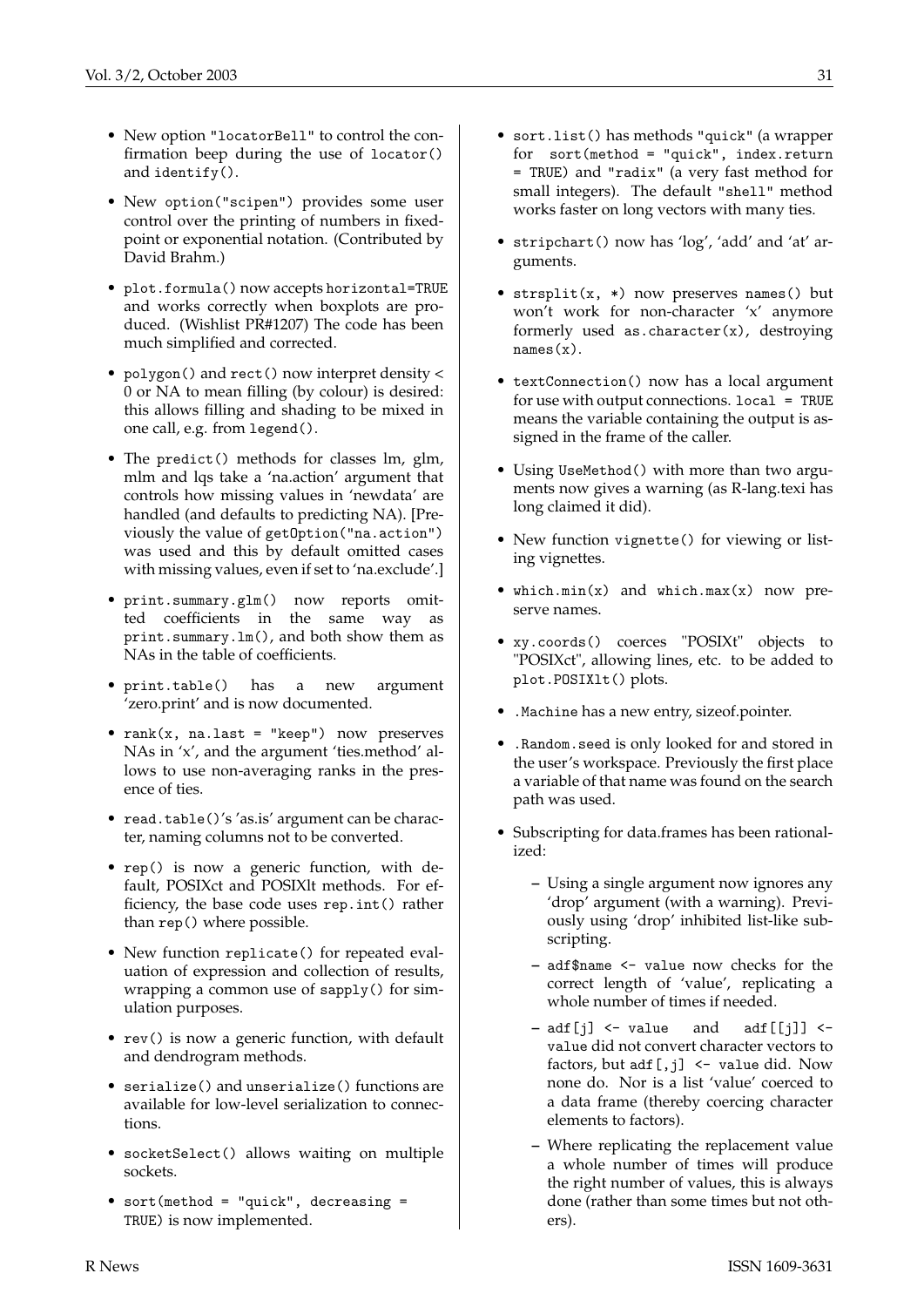- **–** Replacement list values can include NULL elements.
- **–** Subsetting a data frame can no longer produce duplicate column names.
- **–** Subsetting with drop=TRUE no longer sometimes drops dimensions on matrix or data frame columns of the data frame.
- **–** Attributes are no longer stripped when replacing part of a column.
- **–** Columns added in replacement operations will always be named, using the names of a list value if appropriate.
- **–** as.data.frame.list() did not cope with list names such as 'check.rows', and formatting/printing data frames with such column names now works.
- **–** Row names in extraction are still made unique, but without forcing them to be syntactic names.
- **–** adf[x] <- list() failed if x was of length zero.
- Setting dimnames to a factor now coerces to character, as S does. (Earlier versions of R used the internal codes.)
- When coercion of a list fails, a meaningful error message is given.
- Adding to NULL with [[ ]] generates a list if more than one element is added (as S does).
- There is a new command-line flag '--args' that causes the rest of the command line to be skipped (but recorded in commandArgs() for further processing).
- S4 generic functions and method dispatch have been modified to make the generic functions more self-contained (e.g., usable in apply-type operations) and potentially to speed dispatch.
- The data editor is no longer limited to 65535 rows, and will be substantially faster for large numbers of columns.
- Standalone Rmath now has a get\_seed function as requested (PR#3160).
- GC timing is not enabled until the first call to gc.time(); it can be disabled by calling gc.time(FALSE). This can speed up the garbage collector and reduce system calls on some platforms.

## **Standard packages**

- New package 'mle'. This is a simple package to find maximum likelihood estimates, and perform likelihood profiling and approximate confidence limits based upon it. A well-behaved likelihood function is assumed, and it is the responsibility of the user to gauge the applicability of the asymptotic theory. This package is based on S4 methods and classes.
- Changes in package 'mva':
	- **–** factanal() now returns the test statistic and P-value formerly computed in the print method.
	- **–** heatmap() has many more arguments, partly thanks to Wolfgang Huber and Andy Liaw.
	- **–** Arguments 'unit' and 'hmin' of plclust() are now implemented.
	- **–** prcomp() now accepts complex matrices, and there is biplot() method for its output (in the real case).
	- **–** dendrograms are slightly better documented, methods working with "label", not "text" attribute. New rev() method for dendrograms.
	- **–** plot.dendrogram() has an explicit 'frame.plot' argument defaulting to FALSE (instead of an implicit one defaulting to TRUE).
- Changes in package 'tcltk':
	- **–** The package is now in a namespace. To remove it you will now need to use unloadNamespace("tcltk").
	- **–** The interface to Tcl has been made much more efficient by evaluating Tcl commands via a vector of Tcl objects rather than by constructing the string representation.
	- **–** An interface to Tcl arrays has been introduced.
	- **–** as.tclObj() has gained a 'drop' argument to resolve an ambiguity for vectors of length one.
- Changes in package 'tools':
	- **–** Utilities for testing and listing files, manipulating file paths, and delimited pattern matching are now exported.
	- **–** Functions

```
checkAssignFuns()
checkDocArgs()
checkMethods()
```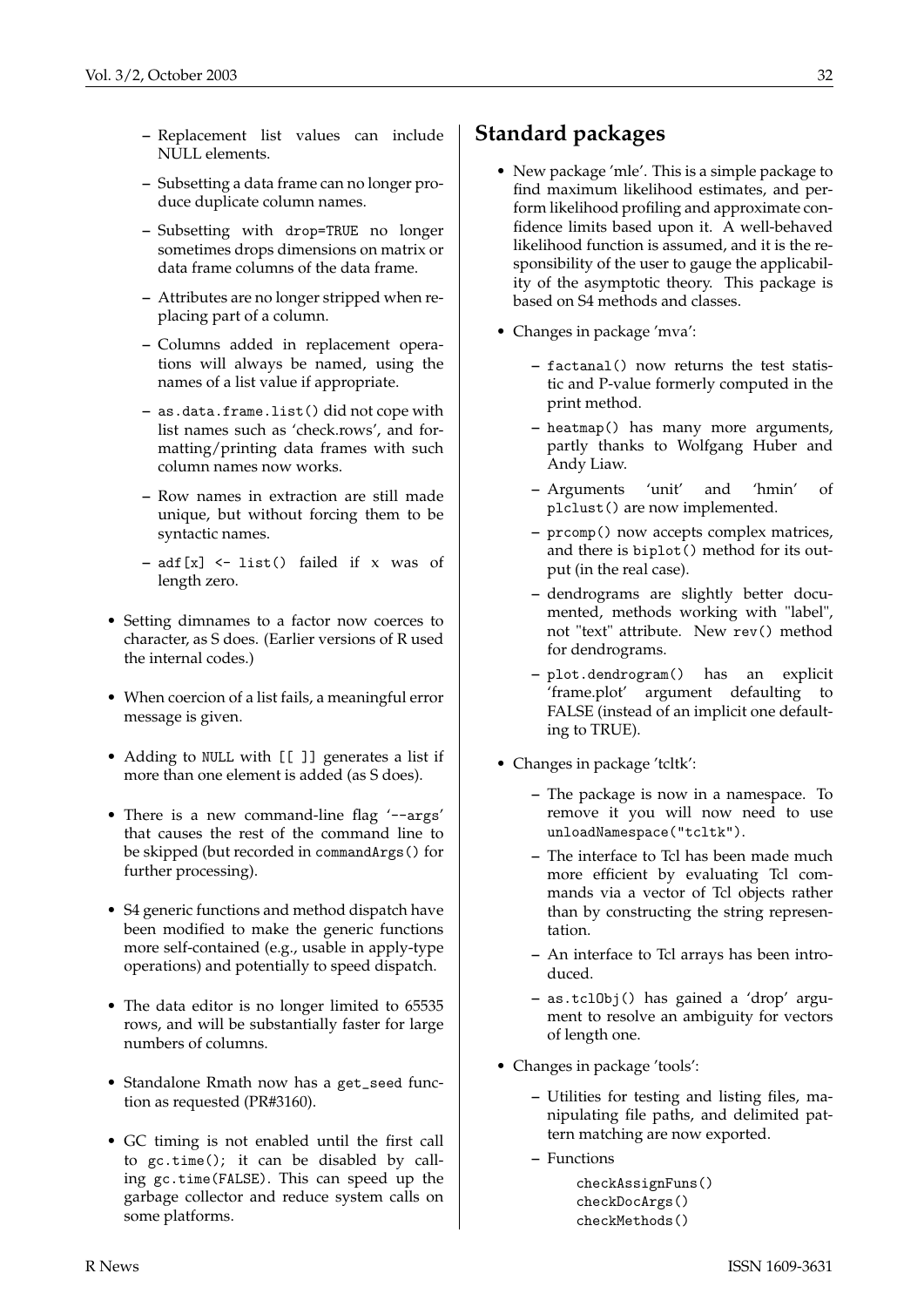have been renamed to

checkReplaceFuns() checkDocFiles() checkS3methods()

to given better descriptions of what they do.

- **–** R itself is now used for analyzing the markup in the \usage sections. Hence in particular, replacement functions or S3 replacement methods are no longer ignored.
- **–** checkDocFiles() now also determines 'over-documented' arguments which are given in the \arguments section but not in \usage.
- **–** checkDocStyle() and checkS3Methods() now know about internal S3 generics and S3 group generics.
- **–** S4 classes and methods are included in the QC tests. Warnings will be issued from undoc() for classes and methods defined but not documented. Default methods automatically generated from nongeneric functions do not need to be documented.
- **–** New (experimental) functions

codocClasses() codocData()

for code/documentation consistency checking for S4 classes and data sets.

- Changes in package 'ts':
	- **–** arima.sim() now checks for inconsistent order specification (as requested in PR#3495: it was previously documented not to).
	- **–** decompose() has a new argument 'filter'.
	- **–** HoltWinters() has new arguments 'optim.start' and 'optim.control', and returns more components in the fitted values. The plot method allows 'ylim' to be set.
	- **–** plot.ts() has a new argument 'nc' controlling the number of columns (with default the old behaviour for plot.mts).
	- **–** StructTS() now allows the first value of the series to be missing (although it is better to omit leading NAs). (PR#3990)

## **Using packages**

- library() has a pos argument, controlling where the package is attached (defaulting to pos=2 as before).
- require() now maintains a list of required packages in the toplevel environment (typically, .GlobalEnv). Two features use this:

detach() now warns if a package is detached that is required by an attached package, and packages that install with saved images no longer need to use require() in the .First as well as in the main source.

- Packages with name spaces can now be installed using '--save'.
- Packages that use S4 classes and methods should now work with or without saved images (saved images are still recommended for efficiency), writing setMethod(), etc. calls with the default for argument 'where'. The topenv() function and sys.source() have been changed correspondingly. See the online help.
- Users can specify in the DESCRIPTION file the collation order for files in the R source directory of a package.

## **R documentation format**

- New logical markup commands for emphasizing (\strong) and quoting (\sQuote and \dQuote) text, for indicating the usage of an S4 method (\S4method), and for indicating specific kinds of text (\acronym, \cite, \command, \dfn, \env, \kbd, \option, \pkg, \samp, \var).
- New markup \preformatted for preformatted blocks of text (like example but within another section). (Based on a contribution by Greg Warnes.)
- New markup \concept for concept index entries for use by help.search().
- Rdconv now produces more informative output from the special \method{GENERIC}{CLASS} markup for indicating the usage of S3 methods, providing the CLASS info in a comment.
- \dontrun sections are now marked within comments in the user-readable versions of the converted help pages.
- \dontshow is now the preferred name for \testonly.

## **Installation changes**

- The zlib code in the sources is used unless the external version found is at least version 1.1.4 (up from 1.1.3).
- The regression checks now have to be passed exactly, except those depending on recommended packages (which cannot be assumed to be present).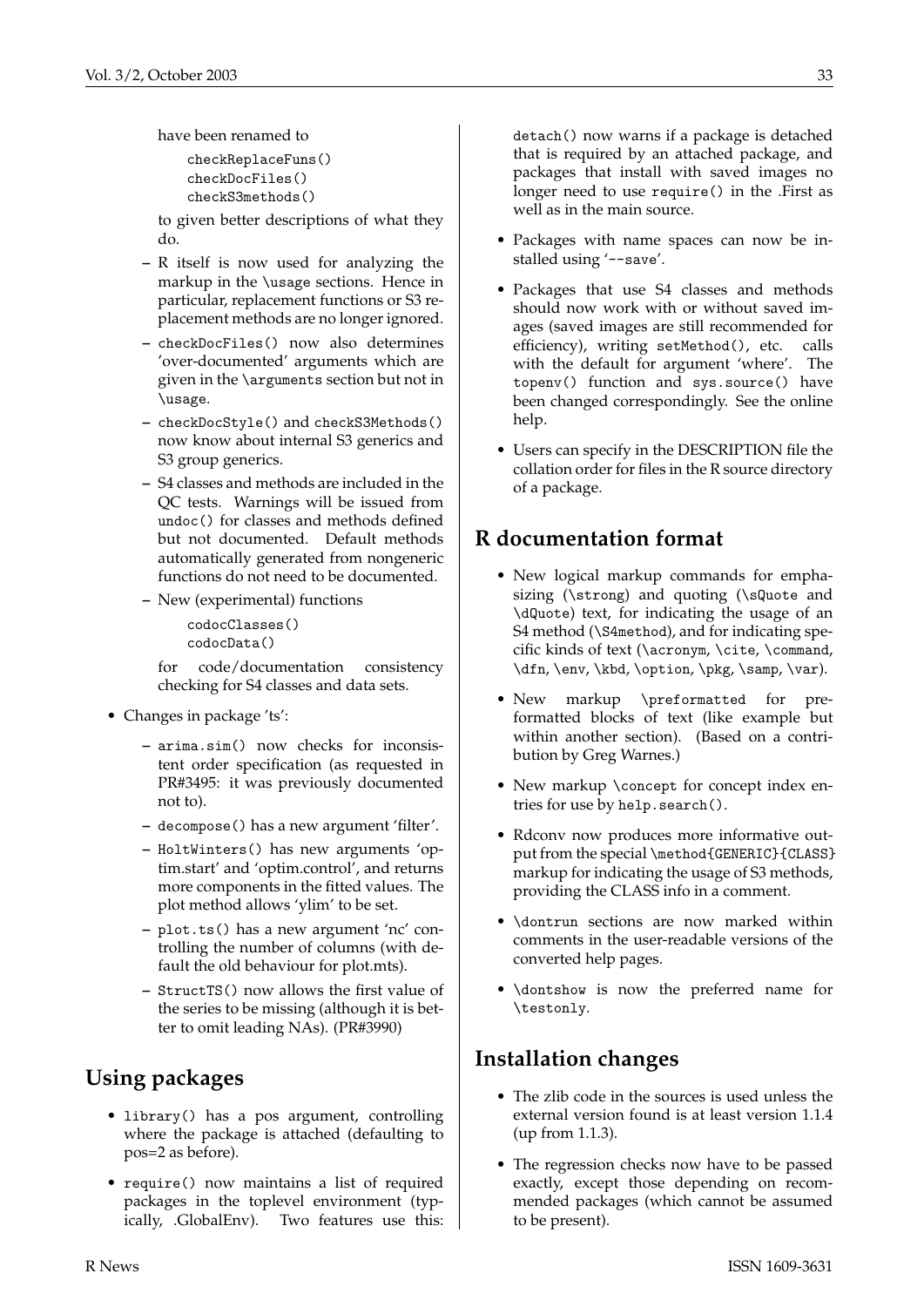- The target make check-all now runs R CMD check on all the recommended packages (and not just runs their examples).
- There are new macros DYLIB<sub>\_\*</sub> for building dynamic libraries, and these are used for the dynamic Rmath library (which was previously built as a shared object).
- If a system function log1p is found, it is tested for accuracy and if inadequate the substitute function in src/nmath is used, with name remapped to Rlog1p. (Apparently needed on OpenBSD/NetBSD.)

## **C-level facilities**

- There is a new installed header file R\_ext/Parse.h which allows R\_ParseVector to be called by those writing extensions. (Note that the interface is changed from that used in the unexported header Parse.h in earlier versions, and is not guaranteed to remain unchanged.)
- The header R\_ext/Mathlib.h has been removed. It was replaced by Rmath.h in R 1.2.0.
- PREXPR has been replaced by two macros, PREXPR for obtaining the expression and PRCODE for obtaining the code for use in eval. The macro BODY\_EXPR has been added for use with closures. For a closure with a byte compiled body, the macro BODY\_EXPR returns the expression that was compiled; if the body is not compiled then the body is returned. This is to support byte compilation.
- Internal support for executing byte compiled code has been added. A compiler for producing byte compiled code will be made available separately and should become part of a future R release.
- On Unix-like systems calls to the popen() and system() C library functions now go through R\_popen and R\_system. On Mac OS X these suspend SIGALRM interrupts around the library call. (Related to PR#1140.)

## **Utilities**

- R CMD check accepts "ORPHANED" as package maintainer. Package maintainers can now officially orphan a package, i.e., resign from maintaining a package.
- R CMD INSTALL (Unix only) is now 'safe': if the attempt to install a package fails, leftovers are removed. If the package was already installed, the old version is restored.
- R CMD build excludes possible (obsolete) data and vignette indices in DCF format (and hence also no longer rebuilds them).
- R CMD check now tests whether file names are valid across file systems and supported operating system platforms. There is some support for code/documentation consistency checking for data sets and S4 classes. Replacement functions and S3 methods in \usage sections are no longer ignored.
- R CMD Rdindex has been removed.

## **Deprecated & defunct**

- The assignment operator ' ' has been removed.
- printNoClass() is defunct.
- The classic MacOS port is no longer supported, and its files have been removed from the sources.
- The deprecated argument 'white' of parse() has been removed.
- Methods pacf/plot.mts() have been removed and their functionality incorporated into pacf.default/plot.ts().
- print.coefmat() is deprecated in favour of printCoefmat() (which is identical apart from the default for na.print which is changed from "" to "NA", and better handling of the 0-rank case where all coefficients are missing).
- codes() and codes<-() are deprecated, as almost all uses misunderstood what they actually do.
- The use of multi-argument return() calls is deprecated: use a (named) list instead.
- anovalist.lm (replaced in 1.2.0) is now deprecated.
- - and Ops methods for POSIX[cl]t objects are removed: the POSIXt methods have been used since 1.3.0.
- glm.fit.null(), lm.fit.null() and lm.wfit.null() are deprecated.
- Classes "lm.null" and "glm.null" are deprecated and all of their methods have been removed.
- Method weights.lm(), a copy of weights.default(), has been removed.
- print.atomic() is now deprecated.
- The back-compatibility entry point Rf\_log1p in standalone Rmath has been removed.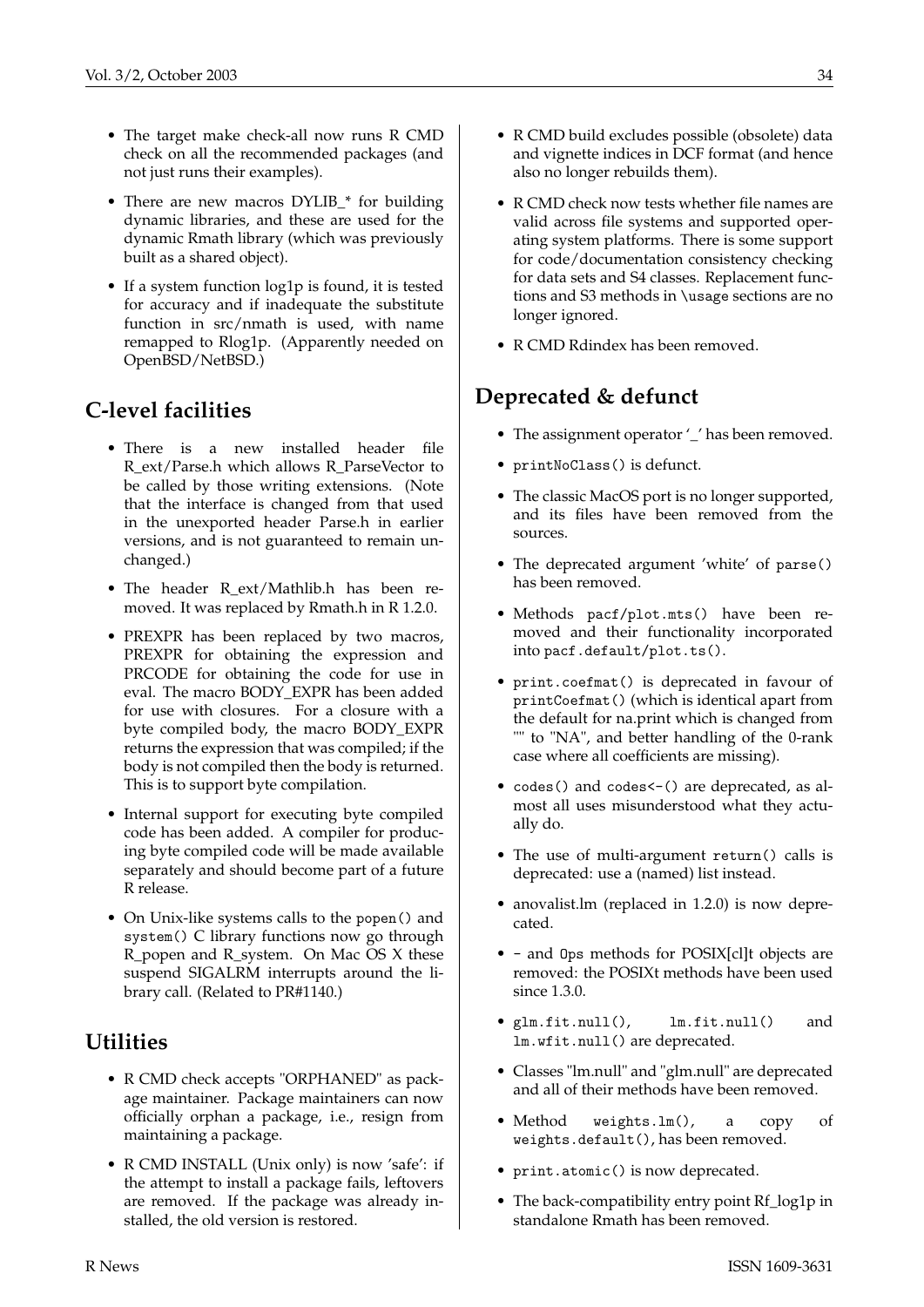## **Changes on CRAN**

<span id="page-34-0"></span>*by Kurt Hornik and Friedrich Leisch*

#### **New contributed packages**

- **DAAG** various data sets used in examples and exercises in the book Maindonald, J.H. and Braun, W.J. (2003) "Data Analysis and Graphics Using R". By John Maindonald and W. John Braun.
- **Devore6** Data sets and sample analyses from Jay L. Devore (2003), "Probability and Statistics for Engineering and the Sciences (6th ed)", Duxbury. Original by Jay L. Devore, modifications by Douglas Bates.
- **Hmisc** The Hmisc library contains many functions useful for data analysis, high-level graphics, utility operations, functions for computing sample size and power, importing datasets, imputing missing values, advanced table making, variable clustering, character string manipulation, conversion of S objects to LaTeX code, and recoding variables. By Frank E Harrell Jr, with contributions from many other users.
- **HyperbolicDist** This package includes the basic functions for the hyperbolic distribution: probability density function, distribution function, quantile function, a routine for generating observations from the hyperbolic, and a function for fitting the hyperbolic distribution to data. By David Scott.
- **VaR** A set of methods for calculation of Value at Risk (VaR). By Talgat Daniyarov.
- **bim** Functions to sample and interpret Bayesian QTL using MCMC. By Brian S. Yandell, Hao Wu.
- **boolean** A procedure for testing Boolean hypotheses. By Bear F. Braumoeller, Jacob Kline.
- **cat** Analysis of categorical-variable with missing values. Original by Joseph L. Schafer. Ported to R by Ted Harding and Fernando Tusell.
- **classPP** PP Indices using class information. By Eunkyung Lee.
- **clines** Calculates contour lines. By Paul Murrell.
- **diptest** Compute Hartigan's dip test statistic for unimodality. By Martin Maechler, based on Fortran and S-plus from Dario Ringach (NYU.edu).
- **eha** A package for survival and event history analysis. By Göran Broström.
- **emme2** This package includes functions to read and write to an EMME/2 databank. By Ben Stabler.
- **exactLoglinTest** Monte Carlo and MCMC goodness of fit tests for log-linear models. By Brian Caffo.
- **flexmix** FlexMix implements a general framework for finite mixtures of regression models using the EM algorithm. FlexMix provides the Estep and all data handling, while the M-step can be supplied by the user to easily define new models. Existing drivers implement mixtures of standard linear models, generalized linear models and model-based clustering. By Friedrich Leisch.
- **forward** Forward search approach to robust analysis in linear and generalized linear regression models. By Originally written for S-Plus by: Kjell Konis and Marco Riani. Ported to R by Luca Scrucca.
- **fpc** Fuzzy and crisp fixed point cluster analysis based on Mahalanobis distance and linear regression fixed point clusters. Semi-explorative, semi-model-based clustering methods, operating on n\*p data, do not need prespecification of number of clusters, produce overlapping clusters. Discriminant projections separate groups optimally, used to visualize the separation of groupings. Corresponding plot methods. Clusterwise linear regression by normal mixture modeling. By Christian Hennig.
- **ftnonpar** The package contains R-functions to perform the methods in nonparametric regression and density estimation, described in Davies, P. L. and Kovac, A. (2001) Local Extremes, Runs, Strings and Multiresolution (with discussion) Annals of Statistics. 29. p1-65 Davies, P. L. and Kovac, A. (2003) Densities, Spectral Densities and Modality Davies, P. L. (1995) Data features. Statistica Neerlandica 49,185-245. By Laurie Davies and Arne Kovac.
- **ggm** Functions for defining directed acyclic graphs and undirected graphs, finding induced graphs and fitting Gaussian Markov models. By Giovanni M. Marchetti.
- **gridBase** Integration of base and grid graphics. By Paul Murrell.
- **its** The its package contains an S4 class for handling irregular time series. By Portfolio & Risk Advisory Group, Commerzbank Securities.
- **linprog** This package can be used to solve Linear Programming / Linear Optimization problems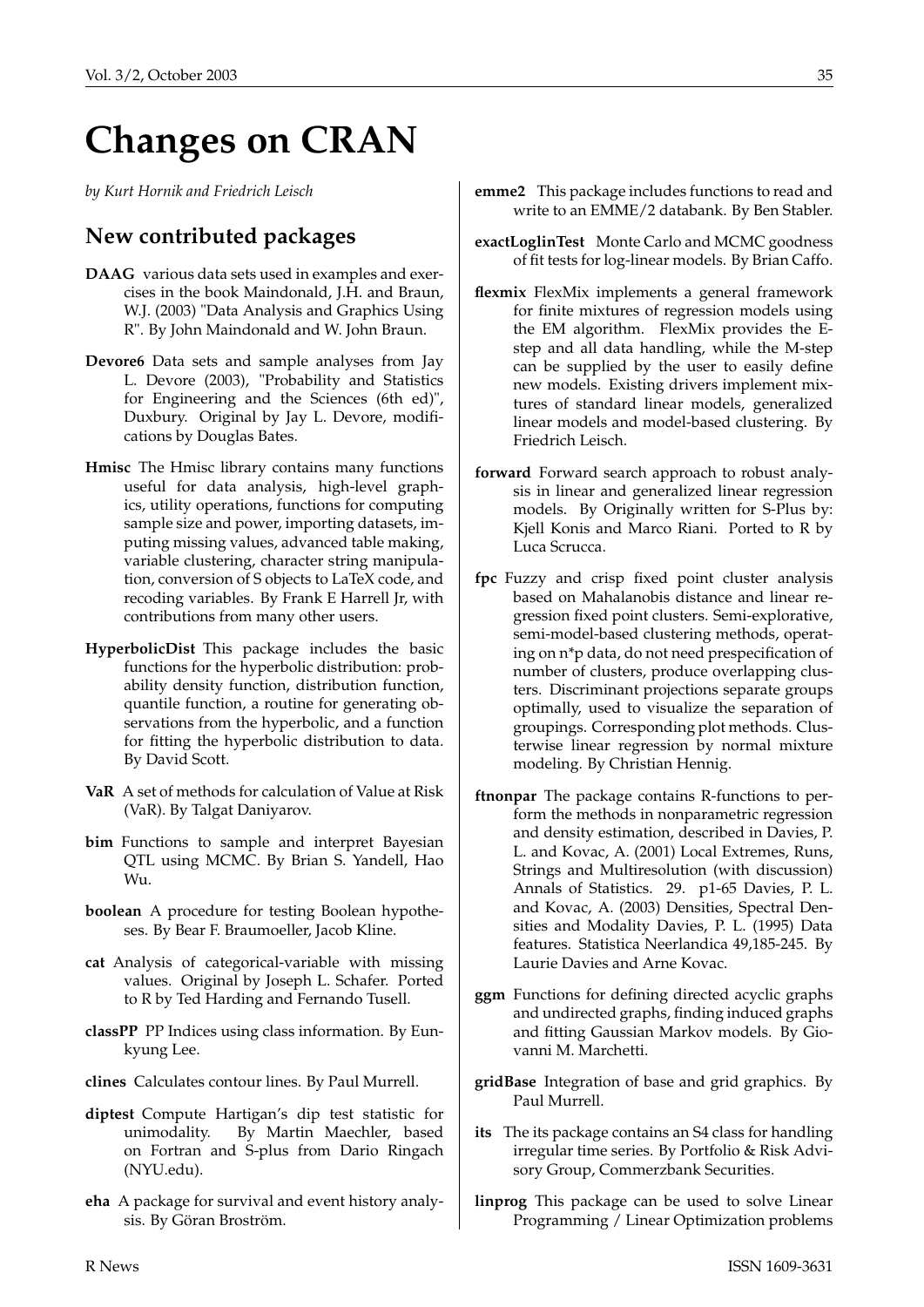by using the simplex algorithm. By Arne Henningsen.

- **lme4** Fit linear and generalized linear mixed-effects models. By Douglas Bates, and Saikat DebRoy.
- **lmeSplines** Add smoothing spline modelling capability to nlme. Fit smoothing spline terms in Gaussian linear and nonlinear mixed-effects models. By Rod Ball.
- **logistf** Firth's bias reduced logistic regression approach with penalized profile likelihood based confidence intervals for parameter estimates. By Meinhard Ploner, Daniela Dunkler, Harry Southworth, Georg Heinze.
- **mapdata** Supplement to maps package, providing the larger and/or higher-resolution databases. Original S code by Richard A. Becker and Allan R. Wilks. R version by Ray Brownrigg.
- **maps** Display of maps. Projection code and larger maps are in separate packages (mapproj and mapdata). Original S code by Richard A. Becker and Allan R. Wilks. R version by Ray Brownrigg. Enhancements by Thomas P Minka.
- **maptools** Set of tools for manipulating and reading geographic data, in particular ESRI shapefiles. By Nicholas J. Lewin-Koh, modified by Roger Bivand; C code used from shapelib ().
- **merror** N methods are used to measure each of n items. This data is used to estimate the accuracy and precision of the methods. Maximum likelihood estimation is used for the precision estimates. By Richard A. Bilonick.
- **mmlcr** Mixed-mode latent class regression (also known as mixed-mode mixture model regression or mixed-mode mixture regression models) which can handle both longitudinal and one-time responses, although it is created with longitudinal data in mind. By Steve Buyske.
- **mvnormtest** Generalization of Shapiro-Wilk test for multivariate variables. By Slawomir Jarek.
- **negenes** Estimating the number of essential genes in a genome on the basis of data from a random transposon mutagenesis experiment, through the use of a Gibbs sampler. By Karl W Broman.
- **nlmeODE** This package combines the odesolve and nlme packages for mixed-effects modelling using differential equations. By Christoffer W. Tornoe.
- **nortest** Five omnibus tests for the composite hypothesis of normality. By Juergen Gross.
- **nprq** Nonparametric and sparse quantile regression methods. By Roger Koenker and Pin Ng.
- **orientlib** Representations, conversions and display of orientation SO(3) data. See the orientlib help topic for details. By Duncan Murdoch.
- **pps** The pps package contains functions to select samples using PPS (probability proportional to size) sampling. It also includes a function for stratified simple random sampling, a function to compute joint inclusion probabilities for Sampford's method of PPS sampling, and a few utility functions. By Jack G. Gambino.
- **prabclus** Distance based parametric bootstrap tests for clustering, mainly thought for presenceabsence data (clustering of species distribution maps). Jaccard and Kulczynski distance measures, clustering of MDS scores, and nearest neighbor based noise detection (R port of Byers and Raftery's (1998) "NNclean"). Main functions are prabtest (for testing), prabclust (for clustering), prabinit (for preparing the data) and NNclean (for noise detection). The helppages for prabtest and prabclust contain simple standard executions. By Christian Hennig.
- **psy** Kappa, ICC, Cronbach alpha, screeplot, PCA and related methods. By Bruno Falissard.
- **rqmcmb2** Markov Chain Marginal Bootstrap for Quantile Regression. A resampling method for inference in quantile regression. Suitable for modest to large data sets. By Maria Kocherginsky, Xuming He.
- **sca** Simple Component Analysis often provides much more interpretable components than Principal Components (PCA) without losing too much. By Valentin Rousson and Martin Maechler.
- **seacarb** Calculates parameters of the seawater carbonate system. By Aurelien Proye and Jean-Pierre Gattuso.
- **seao** Software for simple evolutionary algorithms. For all factors (genes) included, one can set the lowest and highest values as well as the number of levels (alleles) or the step. An initial generation can be calculated in several ways and following generations are calculated based on a parent generation which can be constructed using other, already calculated generations or new generations (as long as the format is ok). By Kurt Sys.
- **seao.gui** Graphical interface for seao-package. All functions can be called seperately, but there's also a function which can call all other functions. The functions called with this graphical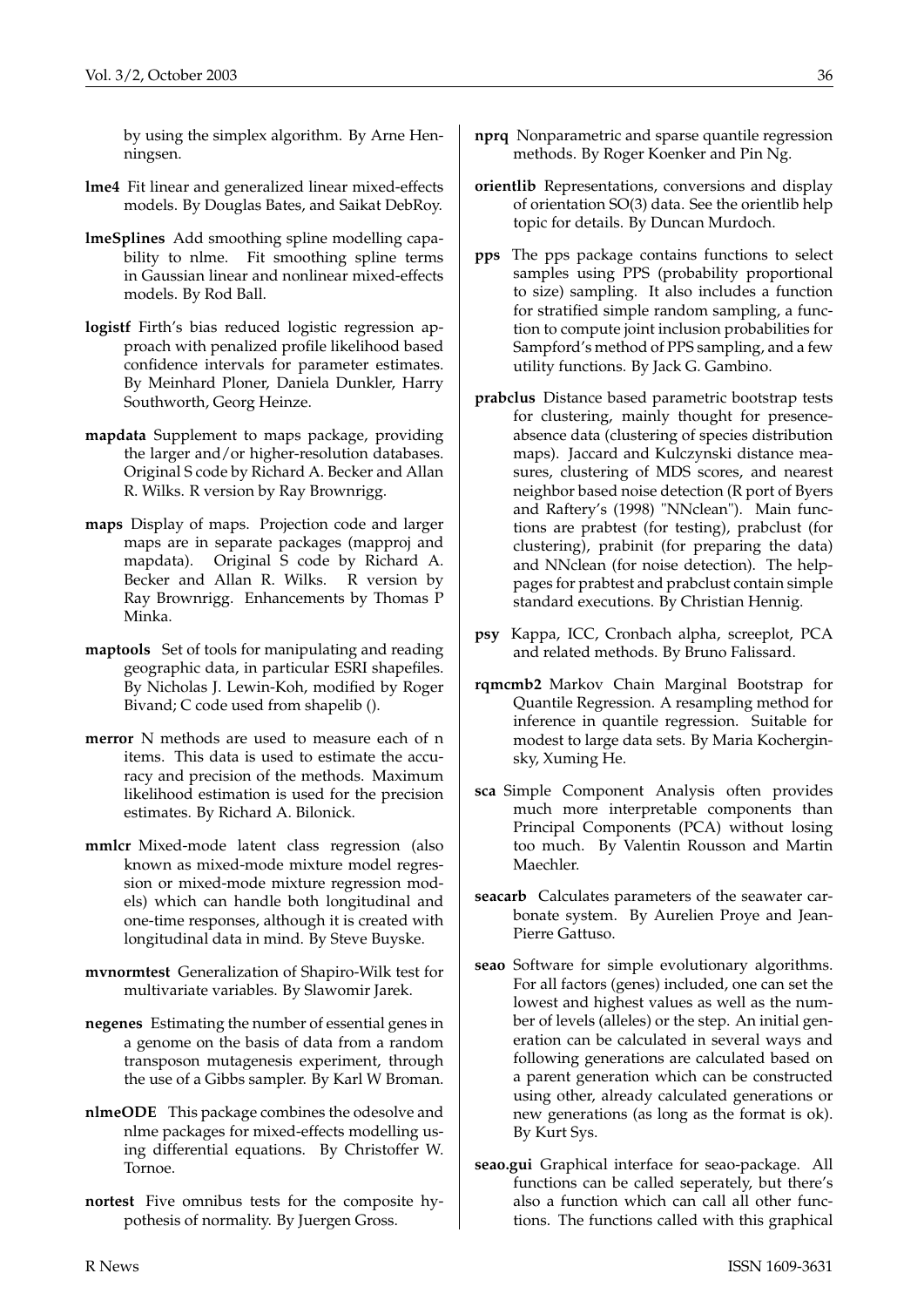interface hasn't the same flexibility of the functions called from the command-line. This may change in the future, although I doubt that. . . . By Kurt Sys.

- **segmented** Functions to estimate break-points of segmented relationships in regression models (GLMs). By Vito M. R. Muggeo.
- **shapefiles** Functions to read and write ESRI shapefiles. By Ben Stabler.
- **shapes** Routines for the statistical analysis of shapes. In particular, the package provides routines for procrustes analysis, displaying shapes and principal components, testing for mean shape difference, thin-plate spline transformation grids and edge superimposition methods. By Ian Dryden.
- **simpleboot** Simple bootstrap routines. By Roger D. Peng.
- **smoothSurv** This package contains primarily a function to fit a regression model with possibly right, left or interval censored observations and with the error distrbution expressed as a mixture of G-splines. Core part of the computation is done in compiled C++ written using the Scythe Statistical Libary Version 0.3. By Arnost Komarek.
- **tapiR** Tools for accessing online UK House of Commons voting data, and datasets for the parliaments 1992-97, 1997-2001 and 2001-now. By David Firth and Arthur Spirling.
- **udunits** This package provides an R interface to the Unidata udunits library routines, which

can convert quantities between various units. Units are indicated by human-readable strings, such as "m/s", "J", "kg", or "in". Routines for converting any quantity in known units to other compatible units are provided. Of particular use are the time and calendar conversion routines. Calendar dates are given with units such as "days since 1900-01-01", for example. Values with this unit can be converted to normal, readable calendar dates. This will let you find that "32018 days since 1900-01-01" is actually 31 Aug 1987. These routines follow the library's C interface, so consult that section of Unidata's udunits manual for reference. Here are some example formatted units strings that can be used: "10 kilogram.meters/seconds2", "10 kg-m/sec2", "(PI radian)2", "degF", "degC", "100rpm", "geopotential meters", "33 feet water". Note that the udunits library must already be installed on your machine for this package to work. By David Pierce.

### **Other changes**

- Package **grid** is a base package in R 1.8.0.
- Package **GeneSOM** was renamed to **som**.

*Kurt Hornik Wirtschaftsuniversität Wien, Austria* [Kurt.Hornik@R-project.org](mailto:Kurt.Hornik@R-project.org)

*Friedrich Leisch Technische Universität Wien, Austria* [Friedrich.Leisch@R-project.org](mailto:Friedrich.Leisch@R-project.org)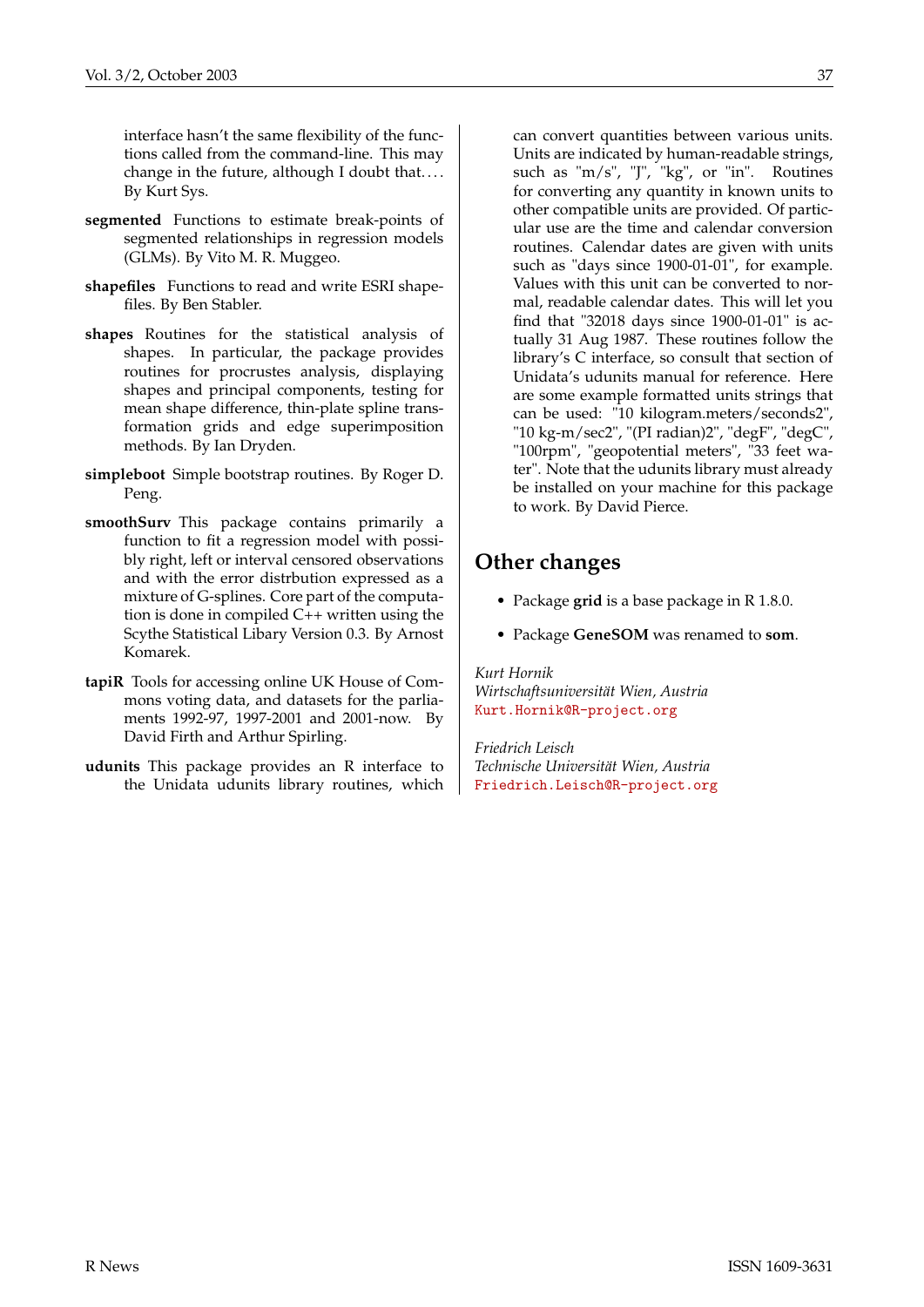# **Crossword Solution**

<span id="page-37-0"></span>*by Barry Rowlingson*

Unfortunately nobody got the crossword in the last issue of R News (Vol. 3/1) exactly right, but one of my clues had an alternate solution which could not be eliminated as "wrong". I'll therefore draw a name from the RNG hat:

And the winner is:

> sample(c("Rolf","Saikat","Simon"))[1]

[1] "Simon"

So a well-travelled (to the DSC-03 and back) 50 Euro note will be on its way to Simon Fear.

The solution, with some explanations, is also available at [http://www.maths.lancs.ac.uk/](http://www.maths.lancs.ac.uk/~rowlings/Crossword/) [~rowlings/Crossword/](http://www.maths.lancs.ac.uk/~rowlings/Crossword/).

*Barry Rowlingson Lancaster University, UK* [B.Rowlingson@lancaster.ac.uk](mailto:B.Rowlingson@lancaster.ac.uk)

| $\, {\bf R}$  |           | I                |             | W           |             | $\mathsf C$      |   | U           |           | A                       |              | D             |               | U             |
|---------------|-----------|------------------|-------------|-------------|-------------|------------------|---|-------------|-----------|-------------------------|--------------|---------------|---------------|---------------|
| $\circ$       | W         | $\mathbb N$      | E           | R           | S           | $H_{\rm}$        | I | $\mathbf P$ |           | B                       | R            | I             | A             | N             |
| $\, {\bf B}$  |           | $\mathbf T$      |             | I           |             | $\boldsymbol{A}$ |   | $\mathbf D$ |           | $\boldsymbol{A}$        |              | D             |               | ${\mathbb R}$ |
| ${\bf E}$     | R         | R                | Α           | $\mathbf T$ | U           | M                |   | Α           | N         | $\mathbf D$             | A            | N             | $\mathbf T$   | ${\bf E}$     |
| ${\mathbb R}$ |           | $\boldsymbol{A}$ |             | ${\bf E}$   |             | $\boldsymbol{B}$ |   | T           |           | $\overline{\mathsf{V}}$ |              | O             |               | $\mathbf P$   |
| $\mathbf T$   | Α         | N                | H           |             | B           | E                | N | E           | ${\bf F}$ | A                       | $\mathsf{C}$ | $\mathbf T$   | $\mathcal{O}$ | $\mathbb R$   |
| G             |           | ${\bf E}$        |             | $\mathbf D$ |             | ${\mathbb R}$    |   |             |           | L                       |              |               |               | ${\bf E}$     |
| ${\bf E}$     | N         | T                | $\mathbb R$ | A           | ${\bf P}$   | $\mathbf S$      |   | D           | O         | U                       | G            | L             | A             | $\mathbf S$   |
| ${\bf N}$     |           |                  |             | $\mathbf T$ |             |                  |   | ${\bf E}$   |           | E                       |              | O             |               | ${\bf E}$     |
| $\mathbf T$   | Η         | $\mathbb R$      | E           | A           | $\mathbf D$ | S                | A | ${\bf F}$   | ${\bf E}$ |                         | J            | $\mathcal{O}$ | H             | N             |
| L             |           | I                |             | ${\bf F}$   |             | Y                |   | L           |           | $\boldsymbol{B}$        |              | $\rm K$       |               | T             |
| E             | X         | $\mathbf P$      | O           | $\mathbb R$ | $\mathbf T$ | S                |   | A           | N         | A                       | ${\bf N}$    | O             | V             | A             |
| $\mathbf M$   |           | L                |             | A           |             | T                |   | T           |           | $\mathbf T$             |              | U             |               | $\, {\bf B}$  |
| A             | ${\bf P}$ | E                | $\mathbb R$ | M           |             | ${\bf E}$        | L | ${\bf E}$   | M         | E                       | ${\bf N}$    | $\mathbf T$   | A             | L             |
| ${\bf N}$     |           | Y                |             | ${\bf E}$   |             | M                |   | $\mathbf D$ |           | $\mathbf S$             |              | $\mathbf S$   |               | ${\bf E}$     |